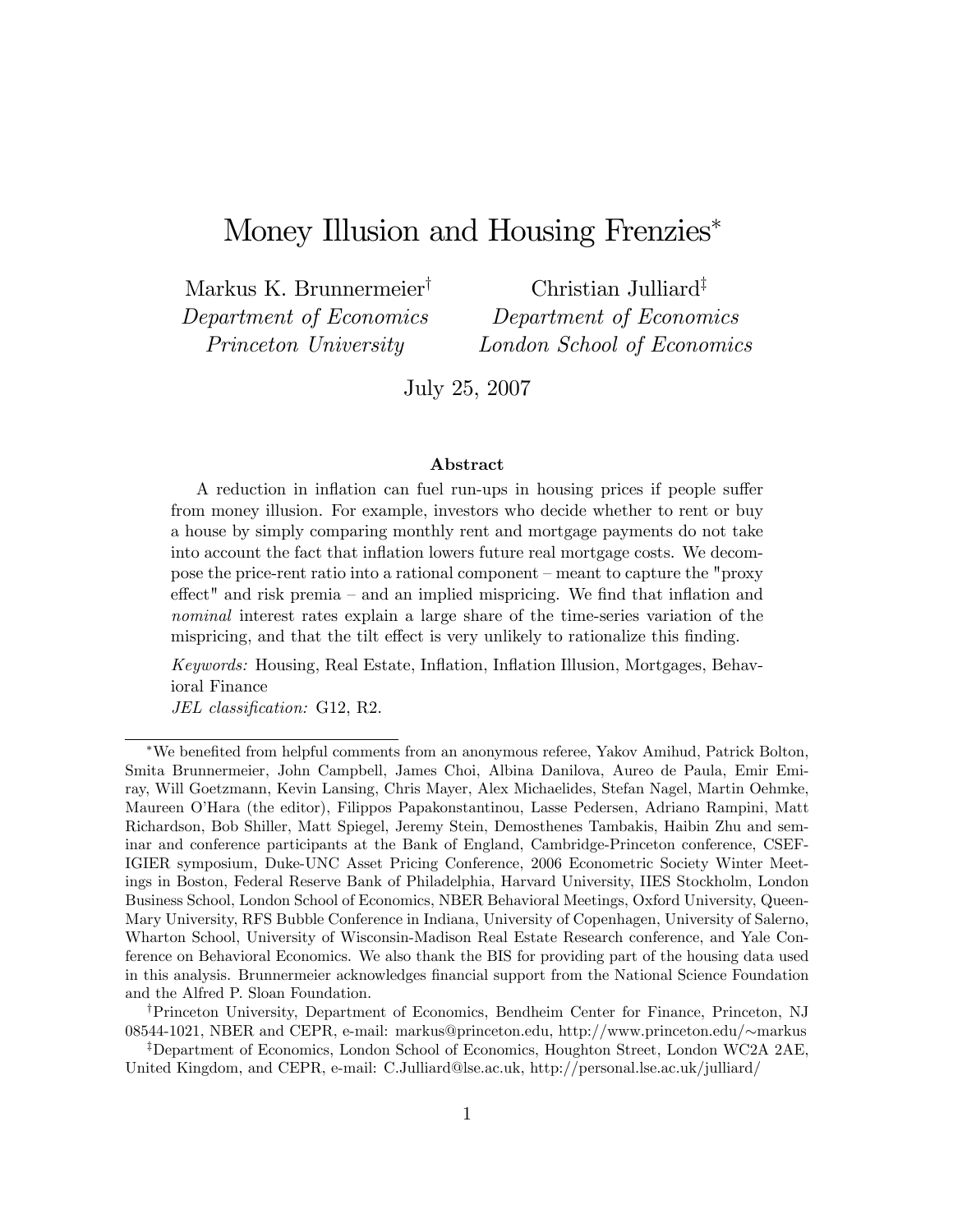## 1 Introduction

Housing prices have reached unprecedented heights in recent years. Sharp run-ups followed by busts are a common feature of the time-series of housing prices. Figure 1 illustrates different real housing price indices and shows that this phenomenon has been observed in several countries.



Figure 1: Residential property (real) price indices for a group of Anglo-Saxon countries (Panel A) and for Scandinavian countries and other European countries (Panel B). Base period is 1976:Q1.

Shiller (2005) documents similar patterns for other countries and cities over shorter samples. Moreover, Case and Shiller (1989, 1990) document that housing price changes are predictable and suggest that this might be due to inefficiency in the housing market. There are several potential reasons for this market inefficiency  $-$  one of them being money illusion, the inability to properly distinguish changes in nominal values due to changes in real fundamentals from changes merely due to inflation. The housing market is particularly well suited to study money illusion, since frictions, e.g., short-sale constraints, make it difficult for professional investors to arbitrage possible mispricings away.

In this paper we identify an empirical proxy for the mispricing in the housing market and show that it is largely explained by movements in inflation. Inflation matters and it matters in a particular way. Our analysis shows that a reduction in ináation can generate substantial increases in housing prices in a setting in which agents are prone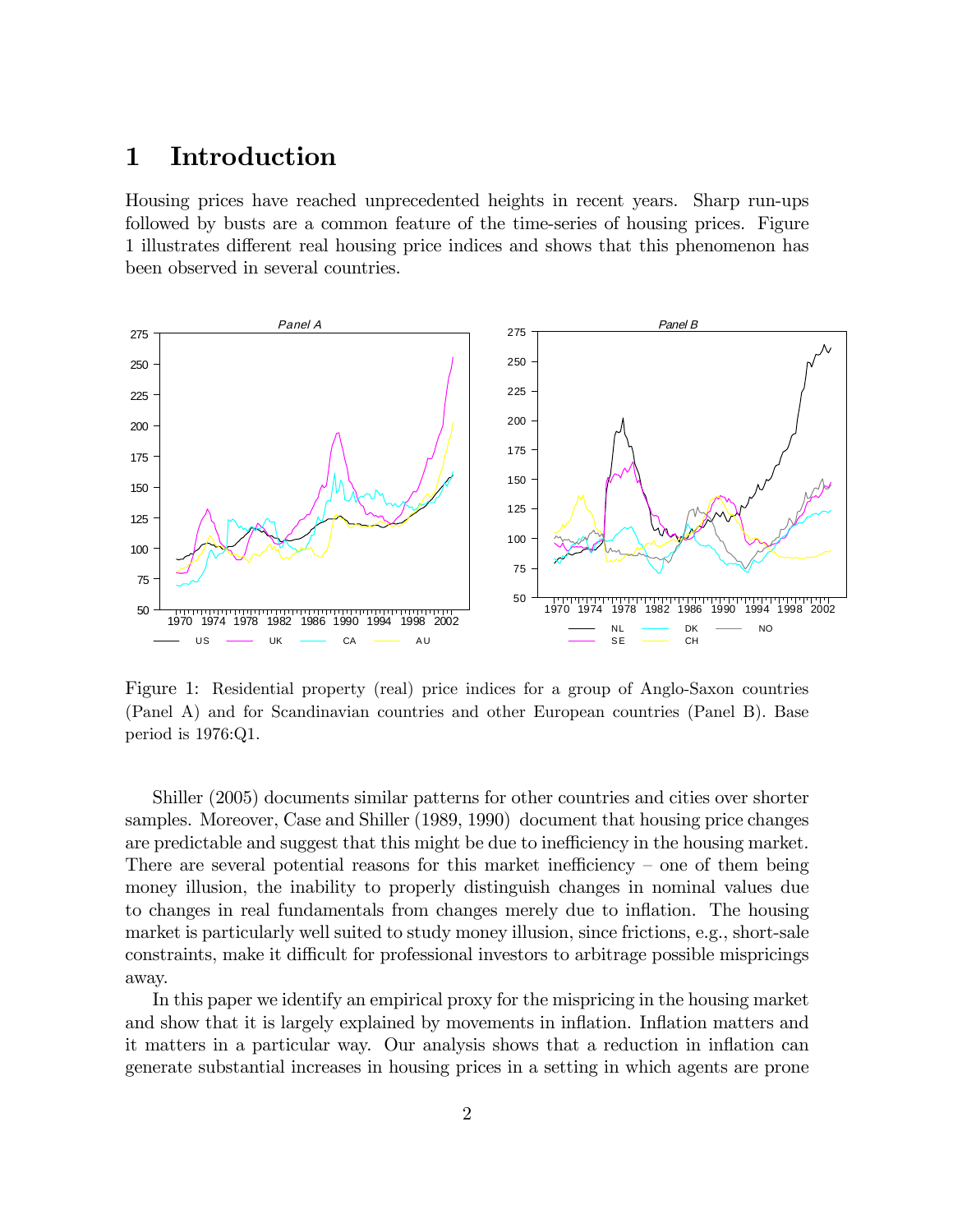to money illusion. For example, people who simply base the decision of whether to rent or buy a house on a comparison between monthly rent and monthly payment of a fixed nominal interest rate mortgage suffer from money illusion. They mistakenly assume that real and nominal interest rates move in lockstep. Hence, they wrongly attribute a decrease in ináation to a decline in the real interest rate and consequently underestimate the real cost of future mortgage payments. Therefore, they cause an upward pressure on housing prices when inflation declines.

To identify whether the link between housing price movements and ináation is due to money illusion, we first have to isolate the rational components of price changes that are due to movements in fundamentals, such as land and construction costs, housing quality, property taxes, and demographics [Mankiw and Weil  $(1989)$ ].<sup>1</sup> We do so in two stages. First, we focus on the price-rent ratio to insulate our analysis from fundamental movements that affect housing prices and rents symmetrically. Even though renting and buying a house are not perfect substitutes, the price-rent ratio implicitly controls for movements in the underlying service áow. Second, we try to isolate rational channels through which inflation could influence the price-rent ratio. Several authors including Fama (1981) have claimed that the negative relationship between inflation and the price of real assets (like stocks) might be due to a "proxy effect": high inflation and/or high inflation expectations are a bad signal about future economic conditions. Moreover, higher inflation might make the economy more risky or agents more risk averse, generating a risk premium that is correlated with inflation. Poterba (1984) stresses a rational channel that implies the opposite effect of inflation on house prices: an increase in ináation reduces the after-tax real user cost of housing, potentially driving up housing demand. We use a Campbell and Shiller (1988) decomposition that takes into account housing-specific risk factors, (such as probability of moving interacted with cross-sectional variation of house prices), to decompose the price-rent ratio into rational components (expected future returns on housing investment and rent growth rates) and a mispricing component. After controlling for rational channels, we find that inflation has substantial explanatory power for the sharp run-ups and downturns of the housing market.

Figure 2 depicts the time series of the (estimated) mispricing component of the price-rent ratio in the U.K. housing market and its Ötted values obtained using ináation as the only explanatory variable. The first thing to notice is that the mispricing shows sharp and persistent run-ups during the sample period. Moreover, the fitted series closely tracks the mispricing.

<sup>&</sup>lt;sup>1</sup>These variables alone are generally not able to capture the sharp run-ups in housing prices. It has become common in the empirical literature to add cubic 'frenzy' terms in the housing price regressions [see Hendry (1984) and Muellbauer and Murphy (1997)] and the rational expectations hypothesis has been rejected by the data [Clayton (1996)].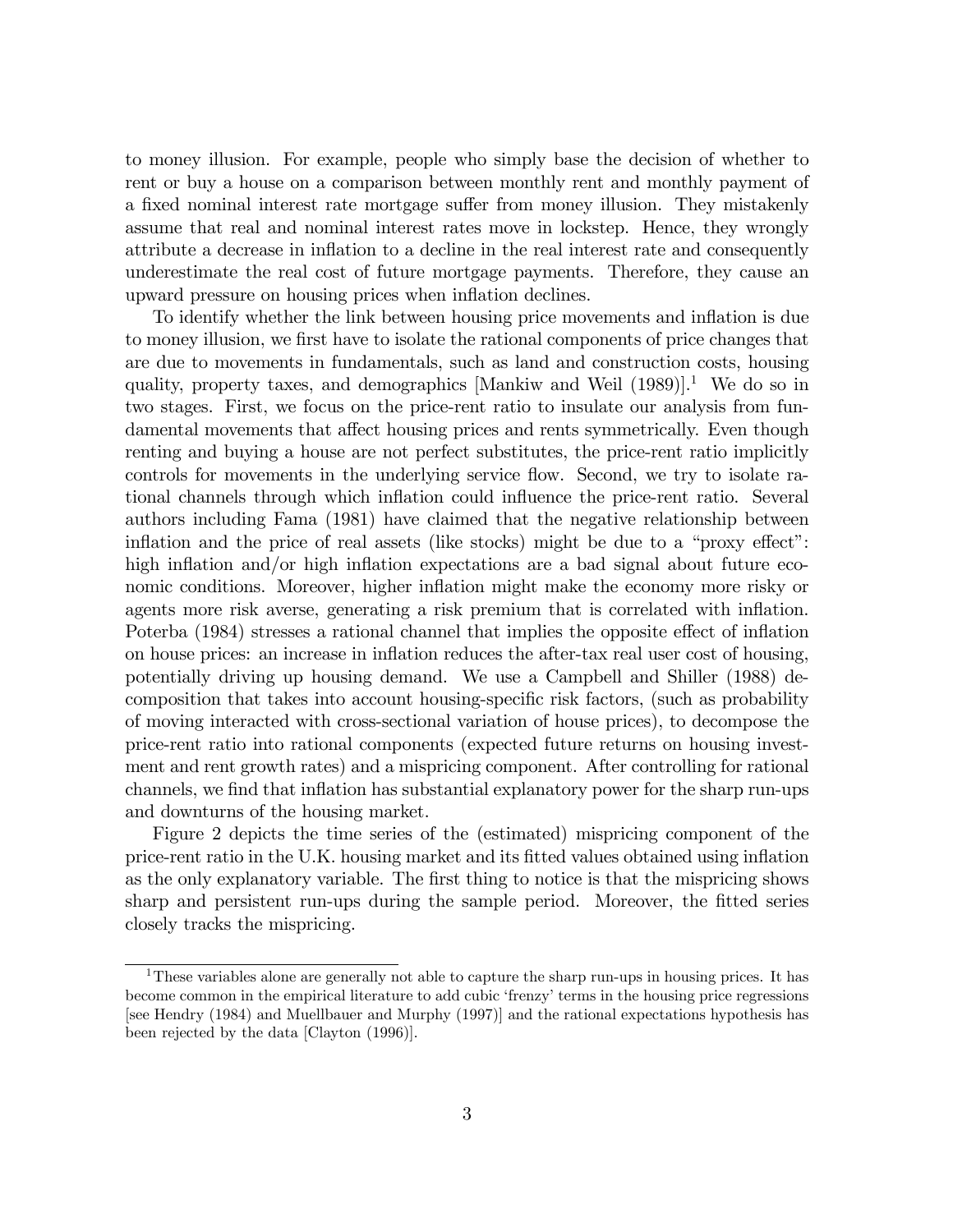

Figure 2: Mispricing and fitted series based on U.K. inflation

The close link between inflation and housing prices could be due to a departure from rationality and/or financing frictions. First, as argued by Modigliani and Cohn  $(1979)$ , if agents suffer from money illusion, their valuation of an asset will be inversely related to the overall level of inflation in the economy.<sup>2</sup> A special form of money illusion arises if home owners are averse to realizing nominal losses. Second, in an inflationary environment, the nominal payments on a fixed-payment mortgage are higher by a factor that is roughly proportional to the reciprocal of the nominal interest rate. This causes the real Önancing cost to shift towards the early periods of the mortgage, therefore causing a potential reduction in housing demand and prices. This is the so-called *tilt effect* of inflation [see Lessard and Modigliani (1975); Tucker  $(1975)$ . Nevertheless, why the tilt effect should matter cannot be fully explained in a rational setting since financial instruments that are immune to changes in inflation, like the price level adjusted mortgage (PLAM) or the graduate payment mortgage (GPM), have been available to house buyers since at least the 1970s. Most importantly, in Section 4.1 we perform a series of tests that make it seem very unlikely that the tilt

<sup>&</sup>lt;sup>2</sup>This explanation of housing price run-ups would also be in line with the finding of McCarthy and Peach (2004) that the sharp run-up in the U.S. housing market since the late 1990s can be largely explained by taking into account the contemporaneous reduction of nominal mortgage costs.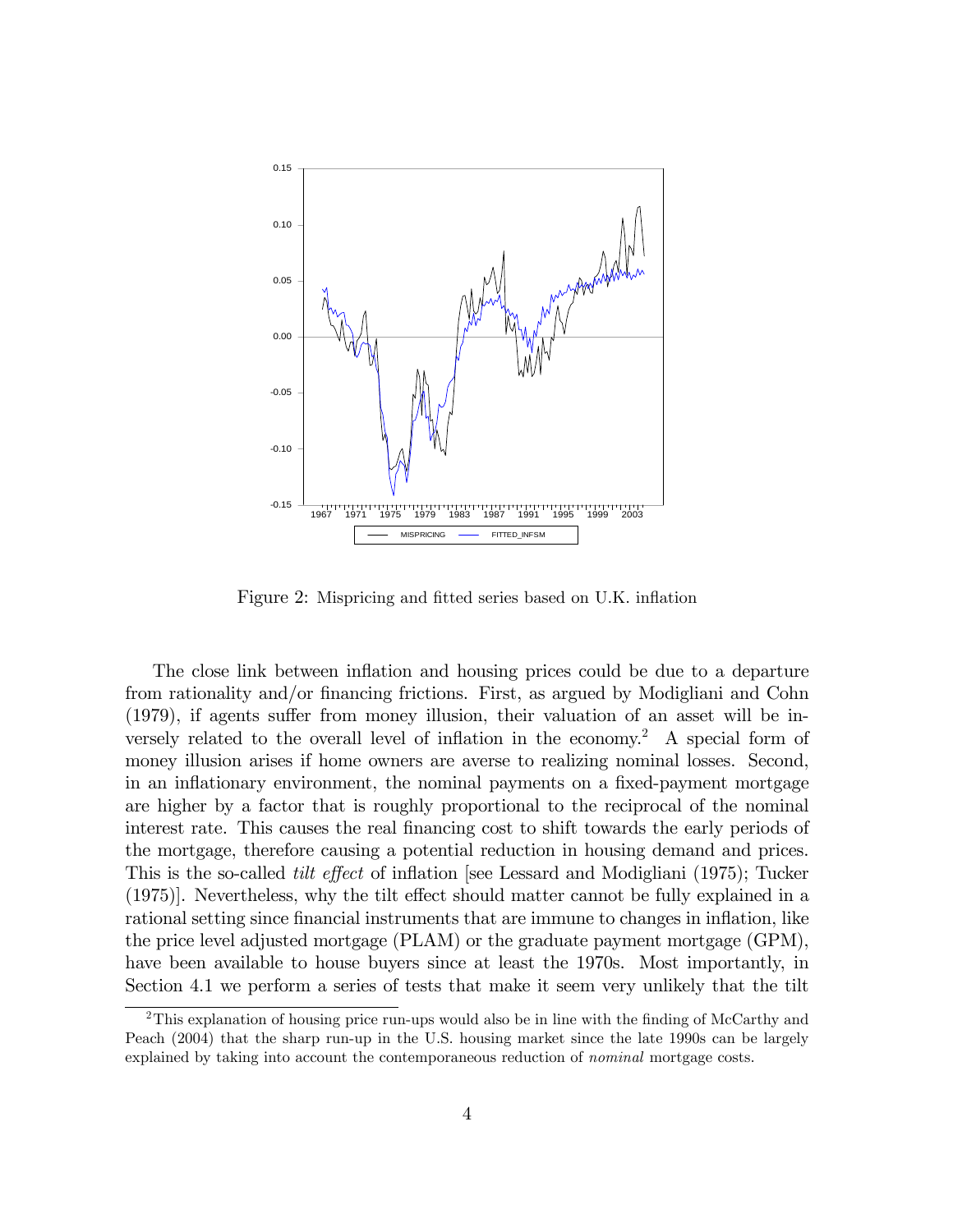effect is the driving force of the empirical link between inflation and housing prices. Third, if Öxed interest rate mortgages are not portable, individuals who have bought a house and have locked in a low nominal interest rate might be less willing to sell their current house to buy a better one when nominal interest rates are higher. Hence, an increase in inflation that raises the nominal interest rate might depress the price of better-quality residential properties. On the other hand, a reduction in inflation and nominal interest rates would free current home owners from this "lock-in" effect. We provide evidence that the "lock-in" effect is not driving our results. Further, we show that housing supply elasticity is heterogeneous across U.S. states due to differences in population density. We demonstrate that given this heterogeneity in supply elasticity, money illusion can lead to heterogeneous regional price dynamics as observed in the data [e.g., Gyourko, Mayer, and Sinai (2006)].

The balance of the paper is organized as follows. The next section reviews the related literature on money illusion, market frictions and speculative trading. Section 3 formally analyzes the link between ináation and housing prices using the U.K. housing market as a case study.<sup>3</sup> In particular, Subsection 3.1 provides a first assessment of the empirical link between price-rent ratio and inflation. Subsection 3.2 decomposes the price-rent ratio isolating the rational channels from an estimated mispricing and shows that the mispricing is largely explained by changes in the rate of inflation. Section 4 argues that market frictions  $-$  like the tilt effect (Subsection 4.1) and lock-in effect (Subsection 4.2) – are unlikely to be the cause of the link between inflation and mispricing on the housing market. Section 5 confirms the main empirical results using U.S. data and studies the heterogeneity of housing supply elasticity across the U.S. A final section concludes and a full description of the data sources, methodological details, and additional robustness checks are provided in the Appendix.

## 2 Related Literature

#### 2.1 Money Illusion and Psychological Biases

ìAn economic theorist can, of course, commit no greater crime than to assume money illusion," Tobin (1972).

"In fact, I am persuadable  $\overline{\phantom{a}}$  indeed, pretty much persuaded  $\overline{\phantom{a}}$  that money illusion is a fact of life," Blinder  $(2000)$ .

In this section, we sketch the links to the existing literature. In particular, we review previous definitions of money illusion, relate it to the psychology literature, and

<sup>&</sup>lt;sup>3</sup>We first focus on the U.K. market since the better quality of the housing data, the longer sample period in housing prices  $(1966:Q2-2004:Q4)$  and inflation-linked bonds  $(1982:Q1-2004:Q4)$ , the availability of PLAM and GPM mortgage schemes, and the fact that most U.K. mortgages are portable, allow for sharper and more robust inference.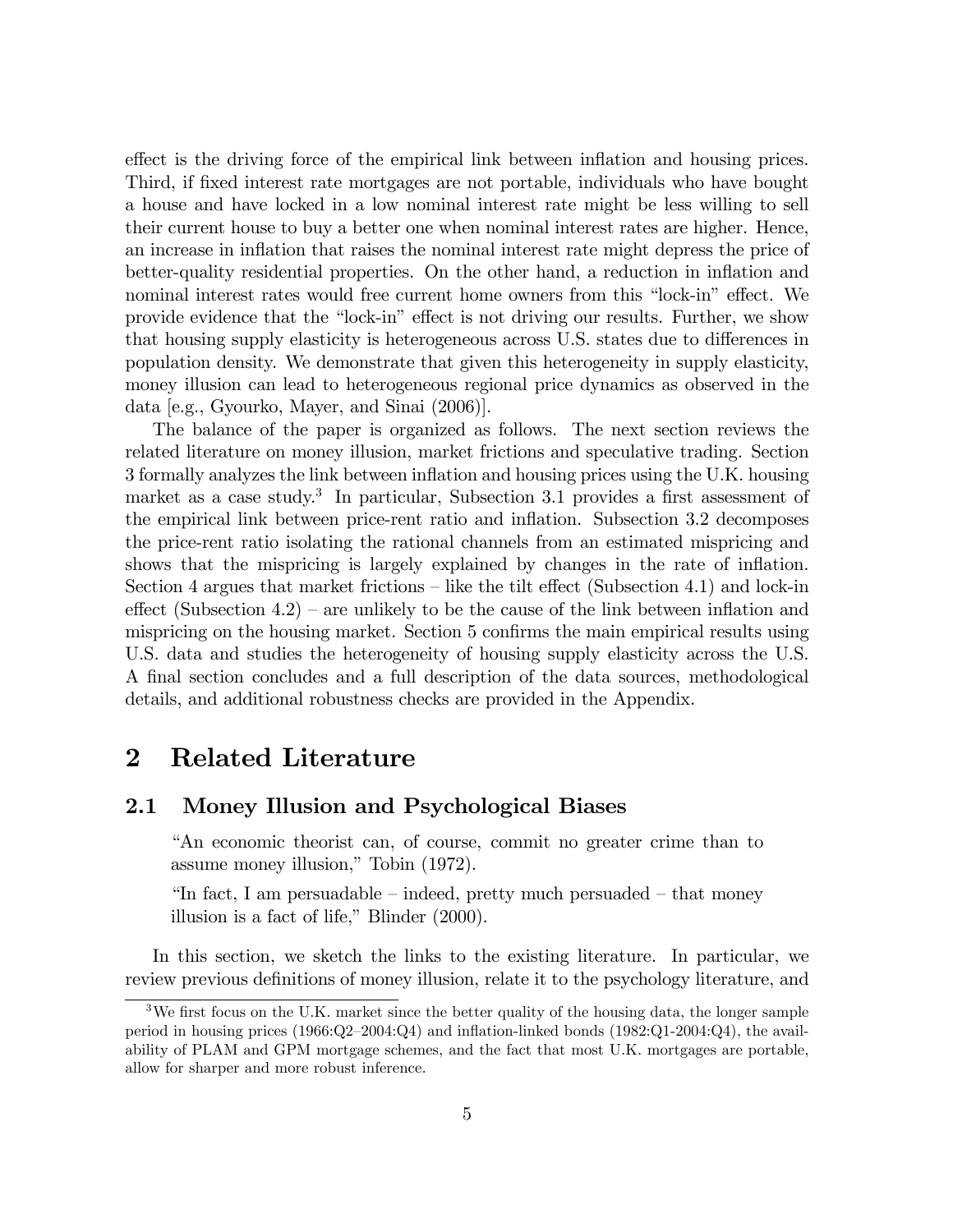summarize the empirical evidence on the effect of money illusion on the stock market.

**Definition of Money Illusion.** Fisher  $(1928, p. 4)$  defines money illusion as "the failure to perceive that the dollar, or any other unit of money, expands or shrinks in value.<sup> $34$ </sup> Patinkin (1965, p. 22) refers to money illusion as any deviation from decision making in purely real terms: "An individual will be said to be suffering from such an illusion if his excess-demand functions for commodities do not depend [...] solely on relative prices and real wealth..." Leontief  $(1936)$  is more formal in his definition by arguing that there is no money illusion if demand and supply functions are homogeneous of degree zero in all nominal prices.

Related Psychological Biases. Money illusion is closely related to other psychological judgement and decision biases. In a perfect world, money is a veil and only real prices matter. Individuals face the same situation after doubling all nominal prices and wages. Nevertheless, psychological biases might not allow individuals to see through this veil.

The *framing effect* states that alternative representations (framing) of the same decision problem can lead to substantially different behavior [Tversky and Kahneman]  $(1981)$ . Shafir, Diamond, and Tversky  $(1997)$  document that agents' preferences depend to a large degree on whether the problem is phrased in real terms or nominal terms. This framing effect has implications for both time preferences and risk attitudes. For example, if the problem is phrased in nominal terms, agents prefer the nominally less risky option to the alternative, which is less risky in real terms. That is, they avoid nominal risk rather than real risk. On the other hand, if the problem is stated in real terms, their preference ranking reverses. The degree to which individuals ignore real terms depends on the relative saliency of the nominal versus real frame.

Anchoring is a special form of the framing effect. It refers to the phenomenon that people tend to be unduly ináuenced by arbitrary quantities when presented with a decision problem. This is the case even when the quantity is clearly uninformative. For example, the nominal purchasing price of a house can serve as an anchor for a reference price even when the real price can be easily derived.<sup>5</sup> Genesove and Mayer (2001) document that investors are reluctant to realize nominal losses.

While individuals understand well that inflation increases the prices of goods they buy, they often overlook inflation effects that work through *indirect channels* (e.g., general equilibrium effects). For example, Shiller (1997a) documents survey evidence

 $4$ Most authors use the terms "money illusion" and "inflation illusion" interchangeably. Sometimes the latter is also used to refer to a situation where households ignore changes in ináation.

<sup>&</sup>lt;sup>5</sup>Fisher (1928) provides several interesting examples of inflation illusion due to anchoring. For example, on pages 6-7, he writes about a conversation he had with a German shop woman during the German hyperinflation period in the 1920s: "That shirt I sold you will cost me just as much to replace as I am charging you  $\lceil ... \rceil$  But I have made a profit on that shirt because I bought it for less."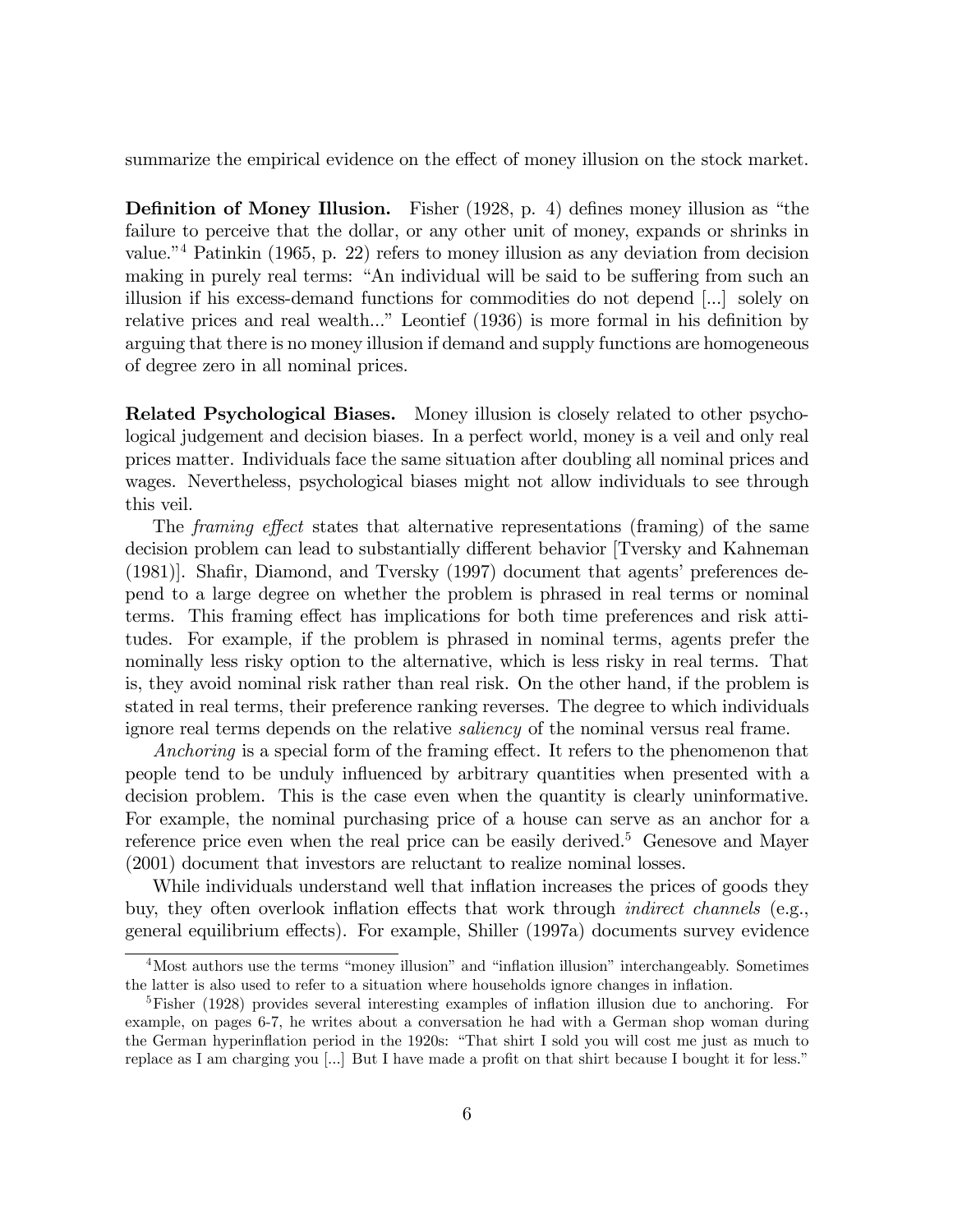that the public does not think that nominal wages and inflation comove over the longrun. Shiller (1997b) provides evidence that less than a third of the respondents in his survey study would have expected their nominal income to be higher if the U.S. had experienced higher inflation over the last five years. The impact of inflation on wages is more indirect. Inflation increases the nominal profits of the firm, therefore ceteris paribus it will increase nominal wages. Similarly, the reduction in mortgage rates due to a decline in expected future ináation expectations is direct, while the fact that it will also lower future nominal income is indirect. This inattention to indirect effects can be related to two well-known psychological judgement biases: mental accounting and cognitive dissonance. Mental accounting [Thaler (1980)] is a close cousin of narrow framing and refers to the phenomenon that people keep track of gains and losses in different mental accounts. By doing so, they overlook the links between them. In our case, they ignore the fact that higher inflation affects the interest rate of the mortgage and the labor income growth rate in a symmetric way. Cognitive dissonance and the self attribution bias might be another reason why individuals do not realize that inflation increases future nominal income: people have a tendency to attribute increases in nominal income to their own achievements than simply to higher inflation.<sup>6</sup>

### 2.2 Inflation and the Stock Market

Several studies document a negative correlation between nominal stock returns and inflation – realized and expected [e.g., Lintner (1975); Fama and Schwert (1977); Gultekin (1983)] and unexpected [Amihud (1996)]. This appears puzzling since the Fisher-relation implies that nominal rates should move one-for-one with *expected* inflation. One interpretation of these findings is that inflation proxies for future economic conditions: higher inflation is associated with a grim economic outlook  $[e.g., Fama$ (1981)]. On the other hand, it has been argued that the negative correlation might be due to money illusion. Modigliani and Cohn (1979) claim that prices significantly depart from fundamentals since investors make two inflation-induced judgement errors: (i) they tend to capitalize equity earnings at the nominal rate rather than the real rate and (ii) they fail to realize that firms' corporate liabilities depreciate in real terms. Hence, stock prices are too low during high ináation periods. There are many papers that empirically document the impact of money illusion on stock market prices, often referred to as the "Modigliani-Cohn" hypothesis. Ritter and Warr (2002) document that the value-price ratio is positively correlated with inflation and that this effect is more pronounced for leveraged firms. Using Campbell and Shiller's (1988) dynamic log-linear valuation method and a subjective proxy for the equity risk premium, Campbell and Vuolteenaho (2004) show in the time-series that a large part of the mispricing

 $6$ Shiller (1997a) also noted that "Not a single respondent volunteered anywhere on the questionnaire that he or she benefited from inflation. [...] There was little mention of the fact that inflation redistributes income from creditors to debtors."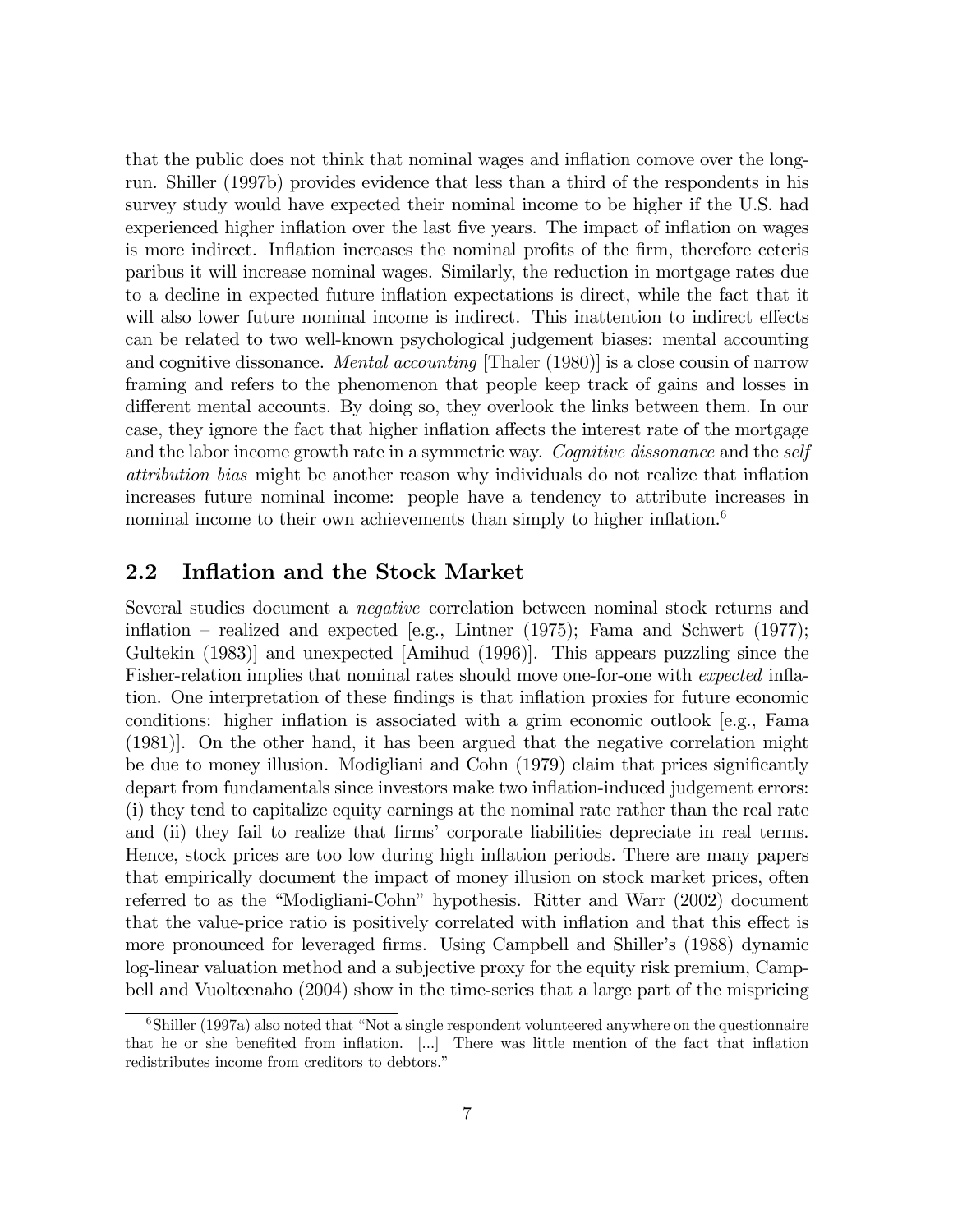in the dividend-price ratio can be explained by inflation illusion.<sup>7</sup> Cohen, Polk, and Vuolteenaho (2005) focus on the cross-sectional implications of money illusion on asset returns and find supportive evidence for the "Modigliani-Cohn" hypothesis. It is worth emphasizing that proxy effect and money illusion are not mutually exclusive.

On the other hand, Boudoukh and Richardson (1993) find that at low frequency nominal market returns are *positively* correlated with inflation consistently with the Fisher relation. This finding is not inconsistent with money illusion: even though investors suffering from money illusion underestimate the nominal earnings growth of companies after an increase in inflation, they should realize their mistake once the actual nominal earnings are announced.

Basak and Yan (2005) show, within a dynamic asset pricing model, that even though the utility cost of money illusion (and hence the incentive to monitor real values) is small, its effect on equilibrium asset prices can be substantial. In the same spirit, Fehr and Tyran (2001) show that (under strategic complementarity) even if only a small fraction of individuals suffer from money illusion, the aggregate effect can be large.

To the best of our knowledge, we are the first to empirically assess the link between money illusion and housing prices. We find strong support in favor of money illusion and weak supportive evidence for the proxy effect.

It should be emphasized that stock and housing markets differ both in their structure and their composition. While the residential housing market is dominated by individual households, institutional investors play a major role in the stock market. Further, trading frictions, most notably short-sale constraints, severely limit arbitrage in the residential housing market.

#### 2.3 Borrowing Constraint and Speculation

**Tilt Effect.** Lessard and Modigliani (1975) and Tucker (1975) show that under nominal fixed payment and fixed interest rate mortgages, inflation shifts the real burden of mortgage payments towards the earlier years of the financing contract. In the presence of borrowing constraints, this limits the size of the mortgages agents can obtain. This tilt effect could lead to a reduction in housing demand. Kearl (1979) and Follain (1982) find an empirical link between inflation and housing prices and argue that liquidity constraints could rationalize their finding. Wheaton (1985) questions this simple argument in a life-cycle model and shows that several restrictive assumptions are needed for this to be the case.

Speculative Trading and Short-Sale Constraints. In the presence of money illusion and short-sale constraints, the potential disagreement between rational and irrational agents can also lead to housing frenzies.

 $^7$ Additional evidence on the time-series link between market returns and inflation can be found in Asness (2000, 2003) and Sharpe (2002).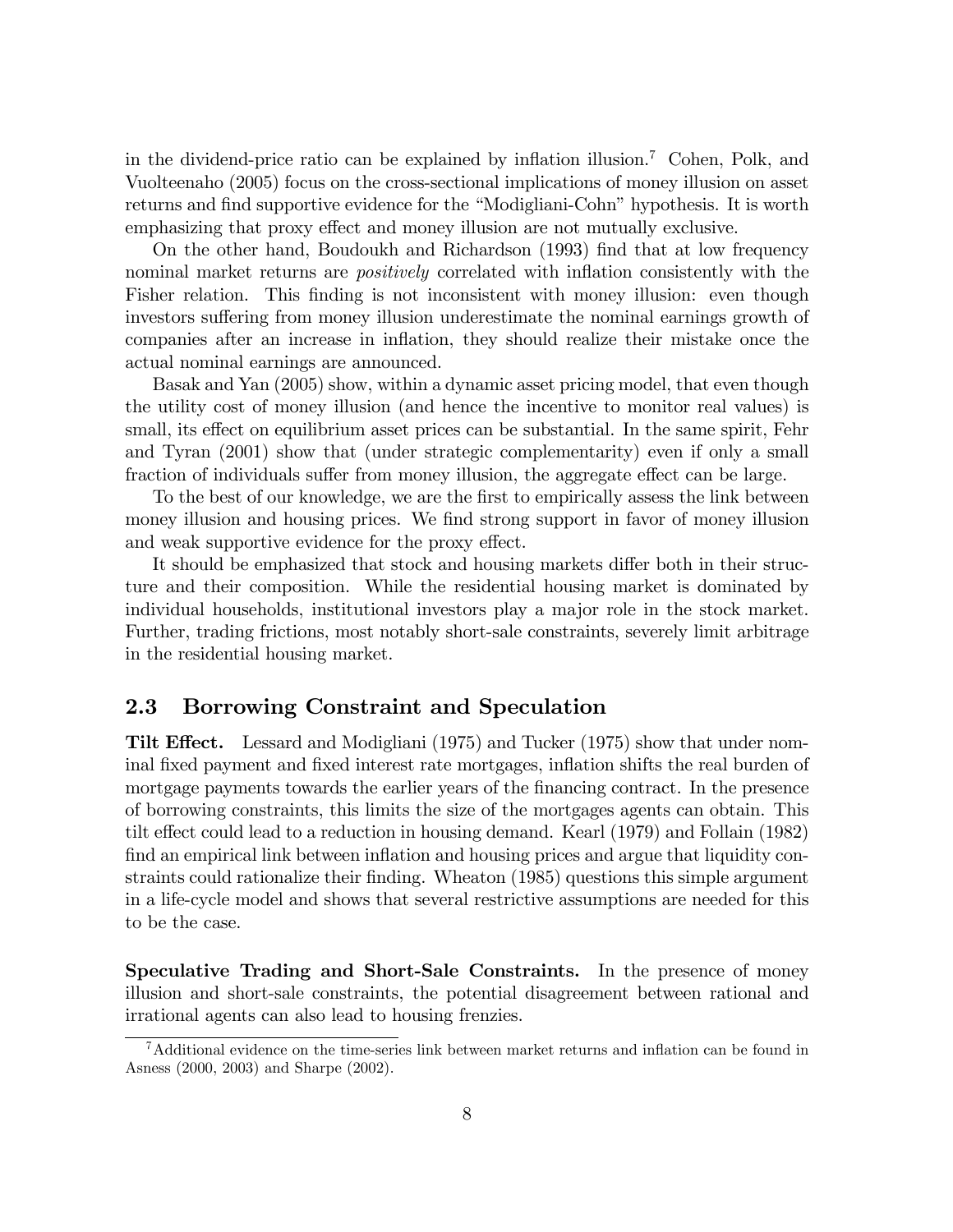Piazzesi and Schneider (2007) show in a static setting that house prices are highest whenever the disagreement about the inflation level is high.<sup>8</sup> Harrison and Kreps (1978) show in a dynamic setting that speculative behavior can arise if agents have different opinions (i.e., non-common priors). Said differently, even if they could share all the available information, they would still disagree about the likelihood of outcomes. Scheinkman and Xiong (2003) put this model in a continuous-time setting and show that transaction costs dampen the amount of speculative trading, but only have limited impact on the size of the bubble. Models of this type rely on the presence of short-sale constraints – which is a natural constraint in the housing market – to preempt the ability of rational agents to correct the mispricing. Other factors that limit arbitrage include noise-trader risk [DeLong, Shleifer, Summers, and Waldmann (1990)] and synchronization risk [Abreu and Brunnermeier (2003)].

Note also that collateral and downpayment constraints  $-$  as analyzed in Stein (1995), Bernanke and Gertler (1989), Bernanke, Gertler, and Gilchrist (1996), Kiyotaki and Moore  $(1997)$ , Ortalo-Magné and Rady  $(2006)$  – combined with money illusion would lead to an amplification of the negative effect of inflation on housing prices.

### 3 Housing Prices and Inflation

We focus on the link between inflation and the price-rent ratio. In principle, an agent could either buy or rent a house to receive the same service flow. However, renting and buying a house are not perfect substitutes since households might derive extra utility from owning a house (e.g., ability to customize the interior, pride of ownership). Moreover, properties for rent might on average be different from properties for sale.<sup>9</sup> Nevertheless, long-run movement in the rent level should capture long-run movements in the service flow. Furthermore, changes in construction cost, demographic changes, and changes in housing quality should at least in the long-run affect housing prices and rent symmetrically. As a consequence, in studying mispricing in the housing market, we focus on the price-rent ratio. Gallin (2004) finds that housing prices and rents are cointegrated and that the price-rent ratio is a good predictor of future price and rent changes. Compared to the price-income ratio, the price-rent ratio has the advantage of being less likely to increase dramatically due to changes in fundamentals (e.g., in demography or property taxes). Moreover, Gallin (2003) empirically rejects the hypothesis of cointegration between prices and income using panel-data tests for cointegration, which have been shown to be more powerful than the time-series analog.

<sup>8</sup>For a discussion of Piazzesi and Schneider (2007), see Brunnermeier (2007).

 $9$ The house price index reflects all types of dwellings while rents tend to overweight smaller and lower quality dwellings. Given that high-quality houses fluctuate more over the business cycle, the data might show a spurious link between inflation, nominal interest rates and the price-rent ratio if inflation and/or nominal interest rates had a clear business cycle pattern. We address this concern formally in Section 3.2.2 and show that this does not affect our main findings.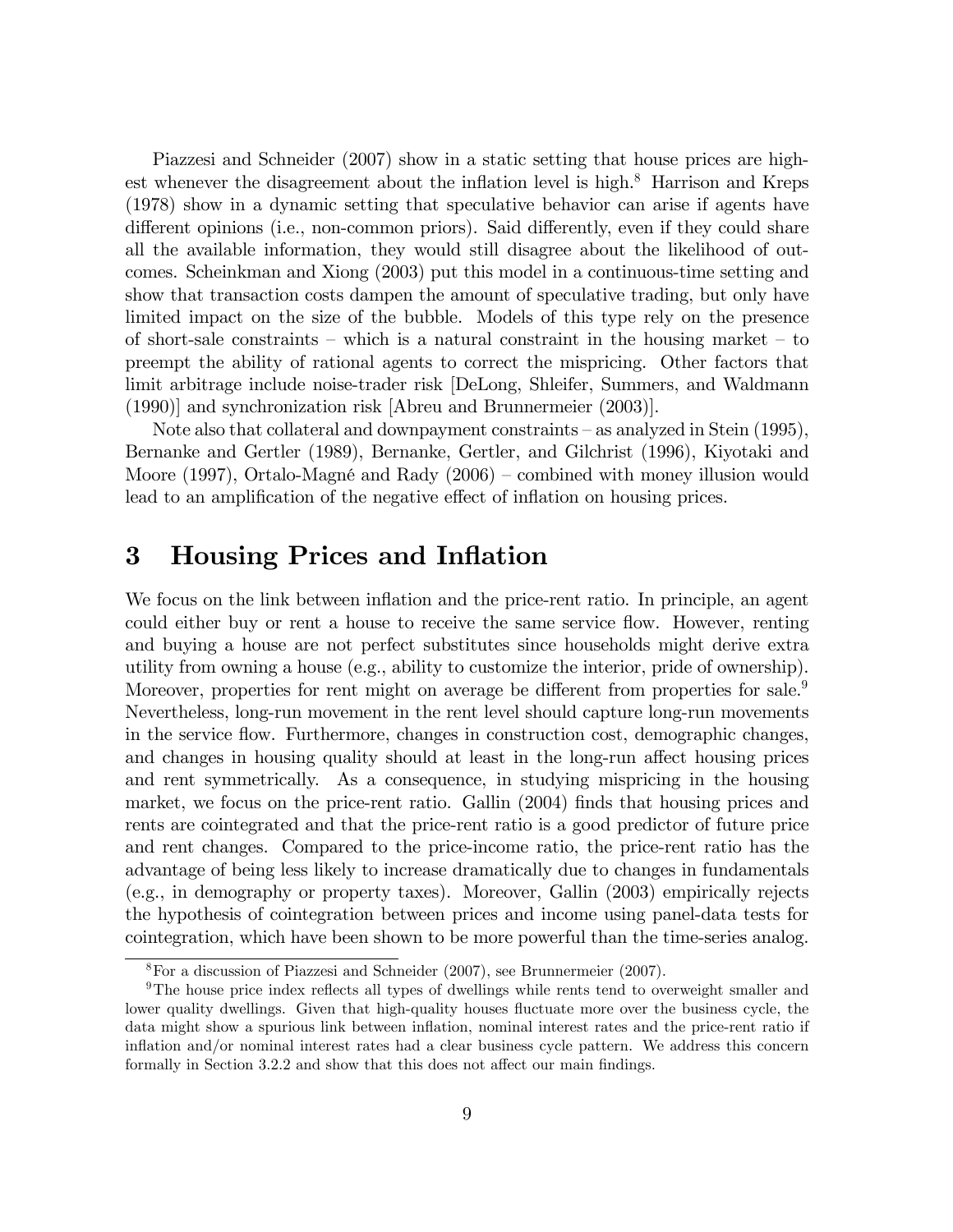This implies that the commonly used error correction representation of prices and income would lead to erroneous frequentist inference. Finally, studying the price-rent ratio is also analogous to the commonly used price-dividend ratio approach to analyze the mispricing in the stock market.

In this section, we show first that a simple non-linear function of the nominal interest rate is a proxy for the valuation of the price-rent ratio by an agent prone to money illusion. Empirically, we first document the correlation between nominal variables and future price-rent ratios. To gain further understanding of this empirical link, we then decompose the price-rent ratio into a rational component and an implied mispricing and study its comovements with inflation. In this section, we conduct our empirical analysis focusing on U.K. data because the longer sample period  $(1966:Q2-2004:Q4)$ and the better quality of the data allow us to obtain sharper and more robust inference.

#### 3.1 Housing Prices and Money Illusion - A First-Cut

In a dynamic optimization setting, the equilibrium real price an agent is willing to pay for the house,  $P_t$ , should be equal to the present discounted value of future real rents,  ${L<sub>t</sub>}$ , and the discounted resale value of the house.

$$
P_t = \tilde{E}_t \left[ \sum_{\tau=1}^{T-1} m_{t,t+\tau} L_{t+\tau} + m_{t,T} P_T \right],
$$

where  $m_{t,\tau}$  is the stochastic discount factor between t and  $\tau > t$ , T is the time of resale, and  $\tilde{E}_t$  is the expectations operator given agents' subjective beliefs at time t.

In order to present a first insight into the role of inflation bias, we start by considering a simple setting without uncertainty and with constant real rent, as in Modigliani and Cohn (1979). In this case, as  $T \to \infty$ , the equilibrium price-rent ratio for an economy with rational agents is:

$$
\frac{P_t}{L_t} = E_t \left[ \sum_{\tau=1}^{\infty} \frac{1}{\left(1 + r_{t,t+\tau}\right)^{\tau}} \right] \simeq \frac{1}{r_t},\tag{1}
$$

where  $r_{t,t+\tau}$  is the real (quarterly) risk-free yield from t to  $\tau$ ,  $r_t$  is the real risk-free rate, and we assume that  $\lim_{T\to\infty} \left(\frac{1}{1+r_{t,T}}\right)^T P_T = 0$ . Equation (1) holds exactly if the real risk-free rate,  $r_t$ , is constant.<sup>10</sup>

<sup>&</sup>lt;sup>10</sup>Note that strictly speaking  $L_t$  reflects all payoffs from owning a house. This includes not only the service flow from living in the house but also tax benefits, property tax, etc. For our empirical analysis, we focus only on the main component: the market price of the service from living in the house. The standard user cost approach in real estate economics takes the other components into account as well. The user cost is stated in terms of per dollar of house value. More specifically,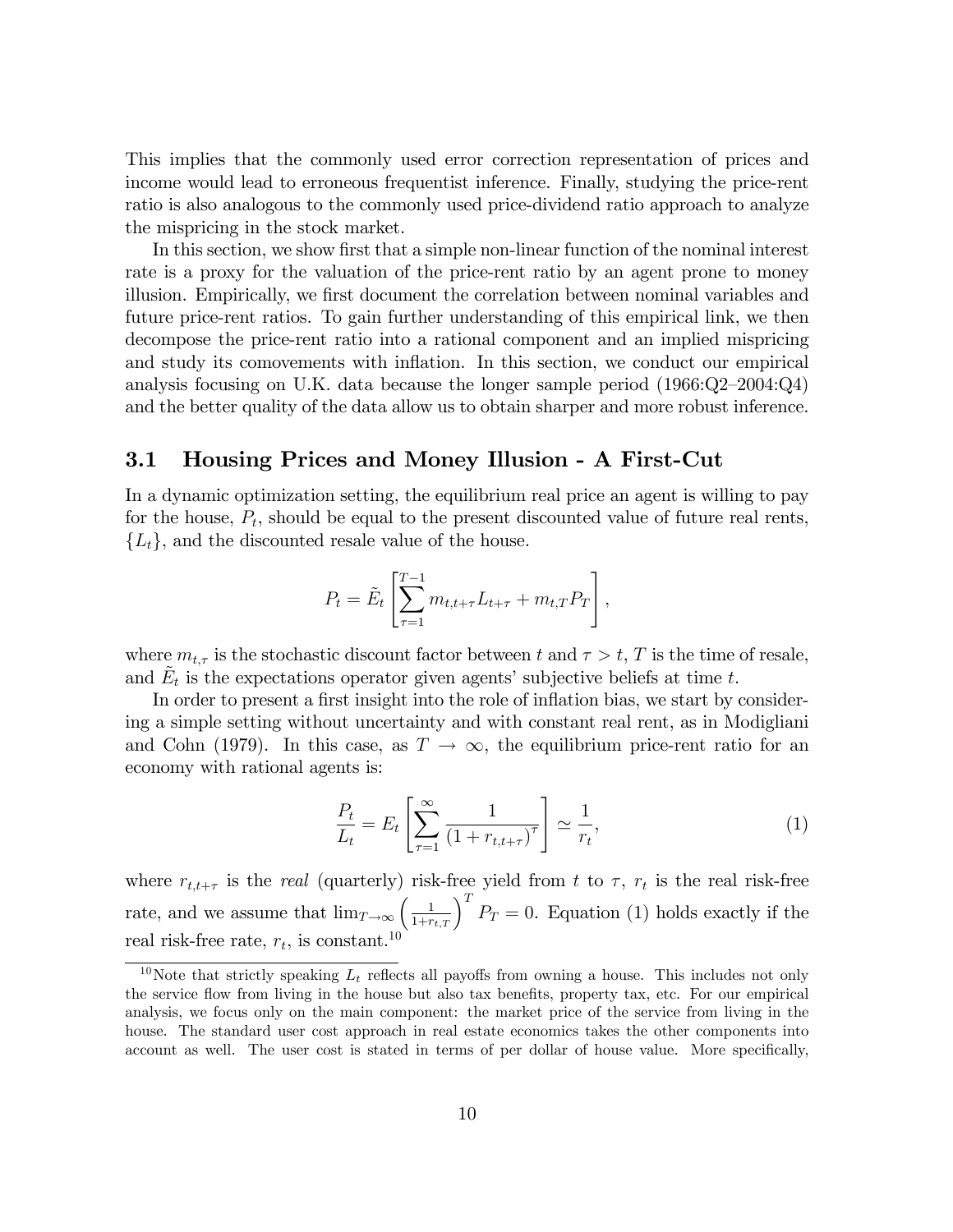Instead, if the agent suffers from money illusion, the agent treats the (constant) nominal risk-free yield,  $i$ , as real. This implies the inflation biased evaluation:

$$
\frac{P_t}{L_t} = \tilde{E}_t \left[ \sum_{\tau=1}^{\infty} \frac{1}{\left(1 + r_{t,t+\tau}\right)^{\tau}} \right] \simeq E_t \left[ \sum_{\tau=1}^{\infty} \frac{1}{\left(1 + i_{t,t+\tau}\right)^{\tau}} \right] \simeq \frac{1}{i_t},\tag{2}
$$

where the first approximation ignores the Jensen's inequality term and the second approximation is exact if the nominal interest rate,  $i_t$ , is constant.<sup>11</sup> This derivation parallels the one in Modigliani and Cohn (1979) for the stock market. Equations (1) and (2) suggest that  $1/i_t$ ,  $1/r_t$  and inflation  $\pi_t$  should be used as alternative regressors to test for money illusion. It is also worth emphasizing that  $1/i_t$  is highly non-linear in  $i_t$  for low  $i_t$  – a fact independently emphasized for the real interest rate by Himmelberg, Mayer, and Sinai (2005).

To take a first look at the empirical link between inflation, nominal interest rates and the price-rent ratio, we explore whether  $i_t$ ,  $r_t$ ,  $\pi_t$ ,  $1/i_t$ , and  $1/r_t$  have forecasting power for the price-rent ratio. In assessing the forecasting performance of these variables, one faces several econometric issues. First, Ferson, Sarkissian, and Simin (2002) use a simulation exercise to argue that the in-sample regression results may be spurious, and both the  $R^2$  and statistical significance of the regressor are biased upward if both the *expected* part of the regressand and the predictive variable are highly persistent [see also Torous, Valkanov, and Yan  $(2005)$ ]. Therefore, since  $P_t/L_t$  is highly persistent, this could lead to spurious results. Second, in exploring the forecastability of the price-rent ratio, the choice of the control variables is problematic and to some extent arbitrary since the literature on housing prices has suggested numerous predictors. Moreover, Poterba (1991) outlines that the relation between housing prices and forecasting variables often used in the literature has not been stable across sub-samples.

We address both issues jointly. For the first problem, we remove the persistent component of the price-rent ratio by constructing the following forecasting errors

$$
\hat{\delta}_{t+1,t+1-\tau} = \begin{cases} P_{t+1}/L_{t+1} - \hat{E}_{t-\tau} [P_{t+1}/L_{t+1}] & \text{for } \tau > 0\\ P_{t+1}/L_{t+1} & \text{for } \tau = 0, \end{cases}
$$
(3)

 $u_t = r_t^f + \omega_t - \tau (r_t^m + \pi_t + \omega_t) + \delta_t - g_{t+1} + \gamma_t$ , where  $r_t^f$  is the risk-free real interest rate,  $\omega_t$  the property tax per dollar house value, the third term captures the fact that nominal interest payments and property taxes are deductible from the income tax with marginal tax rate  $\tau$ ,  $\delta_t$  reflects maintenance costs, and  $g_{t+1}$  is the capital gain (loss) per dollar of house value,  $\gamma_t$  is the risk premium. Note that since nominal mortgage interest payments are income tax deductible, inflation lowers user cost and, since the price-rent ratio should be equal to the reciprocal of the user cost, this suggests higher house prices [see Poterba (1984, 1991)]. This is exactly the opposite inflation effect of the one caused by money illusion. A major drawback of the user cost approach is that the house price appreciation is assumed to be exogenous and is not derived from a consistent dynamic equilibrium. In particular, by assuming that the price appreciation follows historical patterns, one implicitly assume "irrational" positive feedback trading phenomena.

 $11$ Equation (2) makes clear that money illusion matters independently of whether the mortgage contract is a flexible rate or a fixed rate one.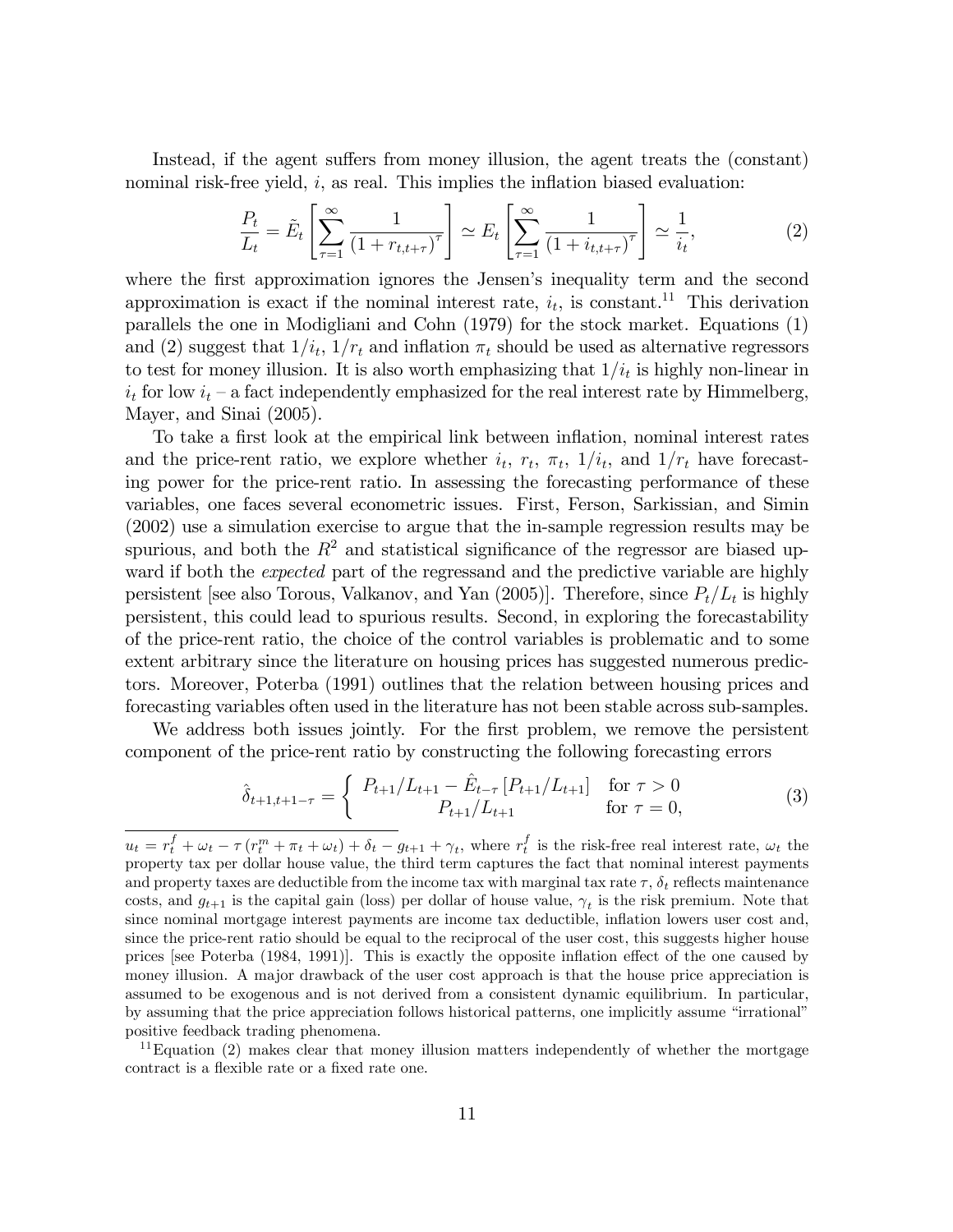where  $\tau$  is the forecasting horizon and  $\hat{E}_{t-\tau}[P_t/L_t]$  is the (estimated) persistent component of the price-rent ratio and we introduce the convention that for  $\tau = 0$ ,  $\hat{\delta}_{t+1,t+1} =$  $P_{t+1}/L_{t+1}$ . Second, we estimate  $\hat{E}_{t-\tau}[P_t/L_t]$  by fitting a reduced form vector auto regressive model (VAR) for  $P_t/L_t$ , the log gross return on housing,  $r_{h,t}$ , the rent growth rate  $\Delta l_t$  and the log real return on the twenty-year government bonds,  $r_t$  (constructed as the nominal rate,  $i_t$ , minus quarterly inflation).<sup>12</sup>

Following Campbell and Shiller (1988), for small perturbations around the steady state, the variables included in the VAR should capture most of the relevant information for the price-rent ratio. Indeed, the  $R^2$  of the VAR equation for  $P_t/L_t$  is about 99%, which is consistent with previous studies that have outlined the high degree of predictability of housing prices [see, among others, Kearl (1979); Follain (1982); Muellbauer and Murphy (1997)]. This approach for constructing forecast errors,  $\delta_{t+1,t+1-\tau}$ , is parsimonious since it allows us to remove persistency from the dependent variable without assuming a structural model. It is also conservative since the reduced form VAR is likely to over-Öt the price-rent ratio. We use quarterly data over the sample period  $1966:Q3-2004:Q4$ . The VAR is estimated with one lag since this is the optimal lag length suggested by both the Bayesian and Akaike information criteria.

Figure 3 summarizes the results about the predictability of the price-rent ratio. The figure plots Newey and West  $(1987)$  corrected t-statistics (Panel A) and measures of fit (Panel B) of five univariate regressions of  $\hat{\delta}_{t+1,t+1-\tau}$  on  $r_t$ ,  $i_t$ ,  $1/r_t$ ,  $1/i_t$  and a smoothed moving average of inflation,  $\pi_t$ .<sup>13</sup> (Recall that we introduced the convention that for  $\tau = 0$ ,  $\hat{\delta}_{t+1,t+1} = P_{t+1}/L_{t+1}$ .) That is, the first point in each of the plotted series corresponds to the regression output of a standard forecasting regression for the price-rent ratio.

Focusing first on  $\tau = 0$  – the standard forecasting regression – it is apparent that the real interest rate, r, has no forecasting power for the price-rent ratio with a t-statistic (Panel A) of 0.741 and a  $R^2$  (Panel B) of about 0%. This is consistent with the finding of Muellbauer and Murphy (1997) that the real interest rate has no explanatory power for movements in the real price of residential housing. The sign of the slope coefficient of the nominal interest rate,  $i$ , is negative suggesting that an increase in the nominal interest rate reduces the price-rent ratio. The regressor is statistically significant only at the 10% level and explains about 5% of the variation in the price-rent ratio. The

<sup>&</sup>lt;sup>12</sup>Note that one could alternatively remove the persistent component of the regressors. But doing this, would add an additional layer of uncertainty since our ability of removing the persistent component might change from regressor to regressor. Furthermore, this alternative approach would put too much emphasis on the last innovation of the regressor.

Also note that we reject that the price-rent ratio is non-stationary, consistent with findings in Gallin (2004). As a consequence, we cannot model  $P_t/L_t$  as cointegrated with any of the regressors considered.

<sup>&</sup>lt;sup>13</sup>Note that the measure of inflation we use is the CPI index *without* housing. The smoothing window is of sixteen quarters and we take 0.9 as the smoothing parameter.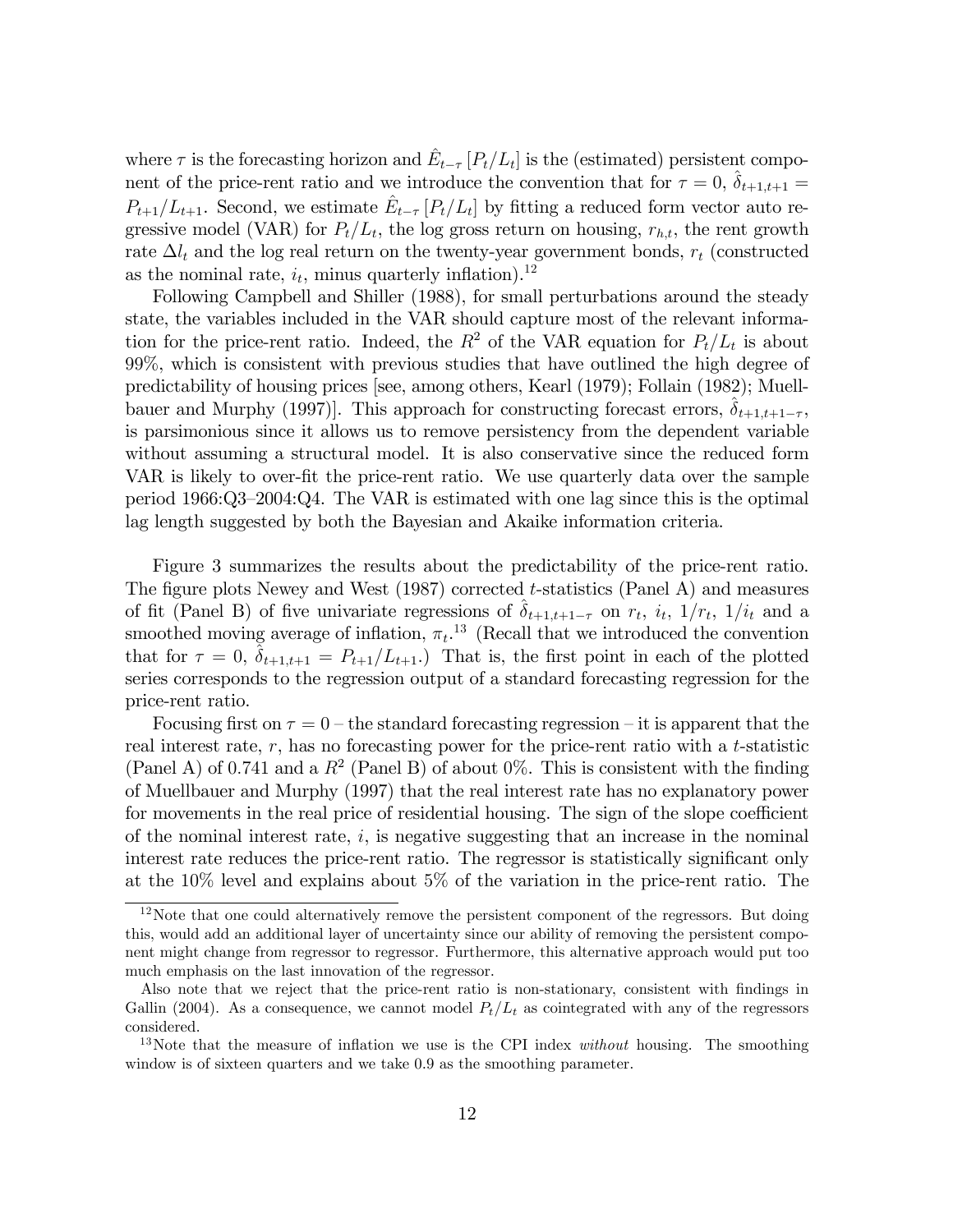

Figure 3: t-statistics and  $R^2$  of univariate regressions of the forecast error  $\hat{\delta}_{t+1,t+1-\tau}$  on interest rates and interest rate reciprocals (both nominal and real), as well as inflation.

figure also shows that lagged inflation is a significant predictor of the price-rent ratio and that the estimated slope coefficient has a negative sign, which is consistent with the Modigliani and Cohn (1979) argument that inflation causes a negative mispricing in assets. This is also consistent with the Öndings of Kearl (1979) and Follain (1982) that housing demand is reduced by greater inflation. The regressor explains about  $7\%$ of the time variation in  $P_t/L_t$ . From the predictive regression of the price-rent ratio on  $1/r_t$  – as suggested by Equation (1) – we learn that this variable is not significant nor has any forecasting power for the future price-rent ratio, reinforcing the conjecture that housing prices do not tend to respond to changes in the real interest rate. However, the reciprocal of the nominal interest rate,  $1/i_t$ , is highly statistically significant and has a positive sign implying that the price-rent ratio tends to comove with the valuation of agents prone to money illusion. Moreover, this regressor is able to explain about 9% of the time variation in the price-rent ratio. Consistently with money illusion, ináation  $\pi_t$  shows a significant negative correlation with housing prices.

Focusing on  $\tau > 0$ , we can assess whether the regressors considered have forecasting power for the unexpected component of price-rent changes.<sup>14</sup> It is clear from Figure 3 that the real interest rate (both in terms of r and  $1/r$ ) generally has no explanatory power for the unexpected movements in the price-rent ratio. To the contrary, the nominal interest rate, inflation, and the reciprocal of the nominal interest rate are

<sup>&</sup>lt;sup>14</sup>Recall that if the results obtained with  $\tau = 0$  are due to the persistence of regressors and regressand, we would expect the statistical significance of the regressors to be substantially reduced when considering  $\tau > 0$ .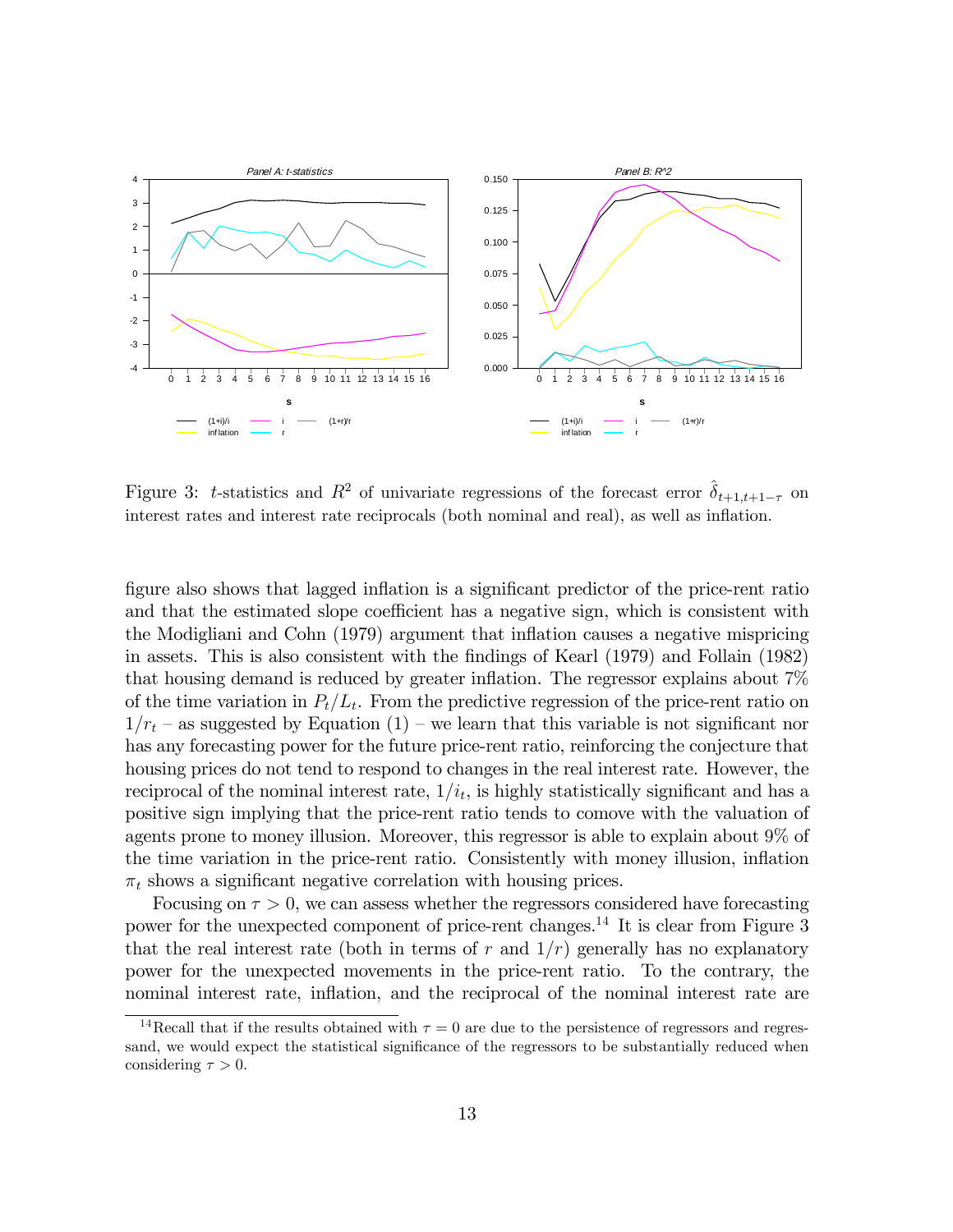statistically significant forecasting variables of unexpected movements in the price-rent ratio, and explain a substantial share of the time series variation of this variable.

For robustness we check our results using the real interest rate implied by the yields on ináation protected ten-year government bonds, instead of using nominal interest rate minus inflation, and using the implied inflation instead of our smoothed inflation. Unfortunately, this data is available only since 1982:Q1. Consistently with the previous results, we find that this measure of the real interest rate also has no explanatory power for the price-rent ratio: the regressor is not statistically significant for any horizon  $\tau$ and its point estimate changes sign at some horizons. Moreover, using implied ináation instead of smoothed ináation we obtain similar patterns as in Figure 3. The only difference is that implied inflation is not statistically significant at two horizon levels,  $\tau = 1$  and 2; this is likely to be due to the fact that we lose sixteen years of quarterly data using implied inflation. Similarly, the real yield spread does not seem to matter. We define the real yield spread as the ten-year real interest rate from inflation protected government bonds minus the three-month government bills reduced by current inflation. Moreover, estimated real interest rate variability and inflation variability are generally not significant predictors of the price-rent ratio, but nevertheless add (very little) explanatory power when considered jointly with inflation. The *nominal* yield spread seems to matter, but this might be spurious since its predictive power goes away when we control for the persistent component of the price-rent ratio. Finally, the default spread, defined as the difference in yield between the Great Britain Corporate Bond Yield and the ten-year government bond, has predictive power.<sup>15</sup> Nevertheless, the default spread does not substantially reduce the statistical significance of our main nominal regressors  $(\pi_t, 1/i_t, \text{ and } i_t).$ 

Case and Shiller (1989, 1990) find that housing price changes are predictable and argue that this might be at odds with market efficiency. To check whether this potential departure from market efficiency is connected with money illusion, we test whether lagged inflation and the reciprocals of the nominal and real interest rates help to predict the first difference of the price-rent ratio. We find that (i) lagged inflation and nominal interest rates explain 6% to 10% of the time series variation of the changes in the price-rent ratio, (ii) these regressors are statistically significant at levels between 1% and 5%, (iii) the estimated signs are consistent with money illusion, and (iv) the real interest rate does not have any predictive power for changes in the price-rent ratio.

Of course, our results only show that the implicit stochastic discount factor is related to inflation. That is, the forecastability of the price-rent ratio could also be due to predictable changes in the required risk-premium. This would be rational, hence it does not need to be caused by money illusion. We disentangle the role of money illusion in the next subsection.

<sup>&</sup>lt;sup>15</sup>We use the corporate default spread as a proxy for the credit market condition. Ideally, one would like to use the spread between mortgage rates and government bond yields, but this is not feasible due to data limitations.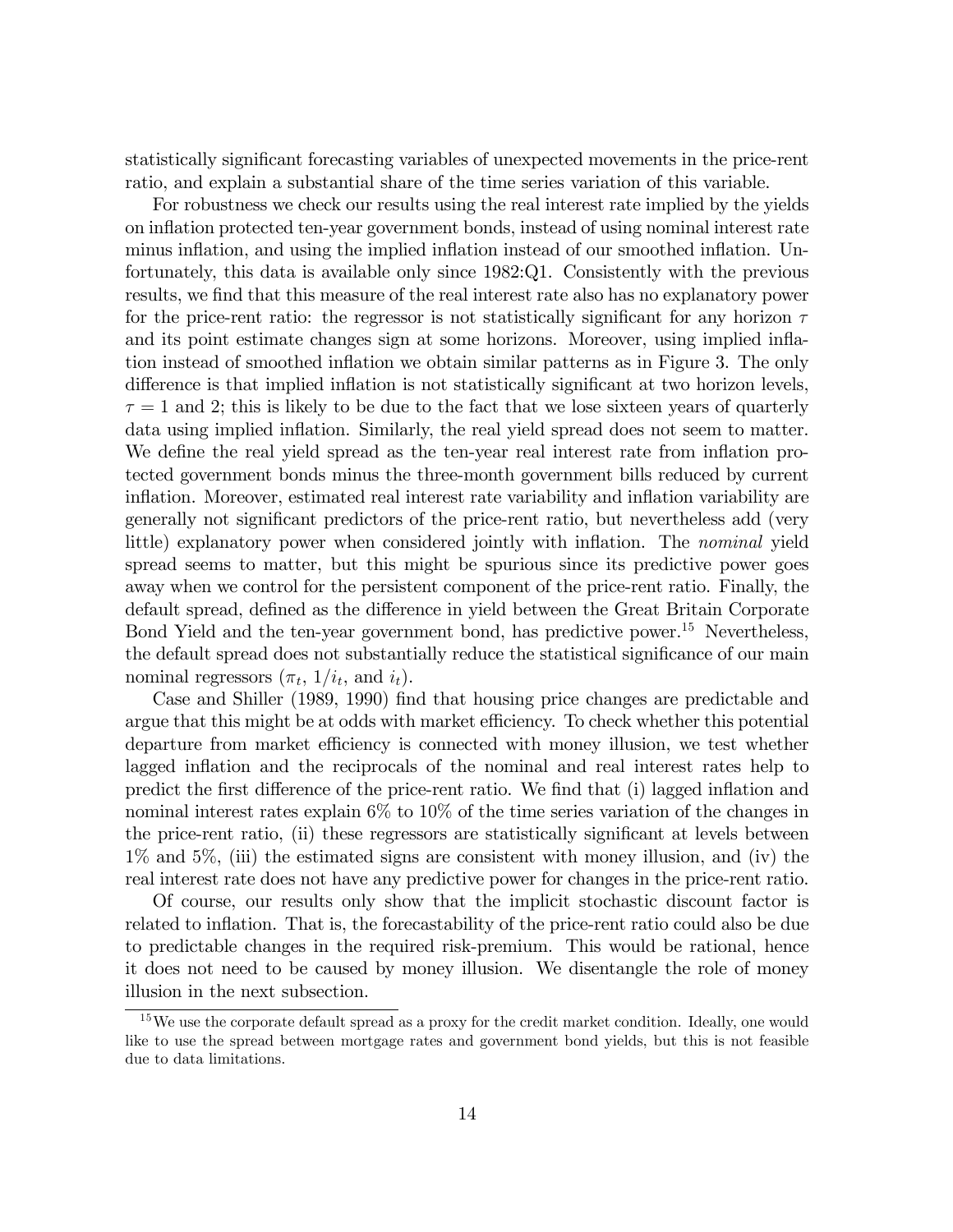### 3.2 Decomposing the Inflation Effect

Inflation can affect the price-rent ratio for various reasons. In this subsection, we differentiate the rational effects of inflation on the price-rent ratio  $-$  through expected future rent growth rates and expected future returns on housing  $\sim$  from the irrational, mispricing effect of inflation.

#### 3.2.1 Methodology

We follow the Campbell and Shiller (1988) methodology, but allow agents to have a subjective probability measure, potentially different from the rational probability measure.

Let  $P$  and  $L$  respectively be the observed (possibly distorted) price and rental payment of housing. The gross return on housing,  $R_h$ , is given by the following accounting identity:

$$
R_{h,t+1} := \frac{P_{t+1} + L_{t+1}}{P_t}.
$$

Under the assumption that the price-rent ratio is stationary, we can log-linearize the last equation around the steady state to get:

$$
r_{h,t+1} = (1 - \rho) k + \rho (p_{t+1} - l_{t+1}) - (p_t - l_t) + \Delta l_{t+1},
$$

where  $r_{h,t} := \log R_{h,t}, p_t := \log P_t, l_t := \log L_t, \Delta l_t := l_t - l_{t-1}, \rho := 1/(1 + \exp(\overline{l-p})),$  $\overline{l-p}$  is the long-run average rent-price ratio (such that  $0 < \rho < 1$ ), and k is a constant. Rearranging the above equation and iterating forward, the log price-rent ratio can be written (disregarding a constant term) as a linear combination of future rent growth, future returns on housing, and a terminal value, i.e.,

$$
p_t - l_t = \sum_{\tau=1}^T \rho^{\tau-1} \left( \Delta l_{t+\tau} - r_{h,t+\tau} \right) + \rho^T \left( p_{t+T} - l_{t+T} \right). \tag{4}
$$

Moving to excess rent growth rates,  $\Delta l_{t+\tau}^e = \Delta l_t - r_t$ , and excess returns (risk premia) on housing,  $r_{h,t}^e = r_{h,t} - r_t$ , where  $r_t$  is the real return on the long-term government bond (with maturity of 10 or 20 years) and letting  $T$  go to infinity, the price-rent ratio can be expressed as:

$$
p_t - l_t = \sum_{\tau=1}^{\infty} \rho^{\tau-1} \left[ \Delta l_{t+\tau}^e - r_{h,t+\tau}^e \right] + \lim_{T \to \infty} \rho^T \left( p_{t+T} - l_{t+T} \right). \tag{5}
$$

This equality between the observed log price-rent ratio,  $p_t - l_t$ , and future excess rent growth rate,  $\Delta l^e_{t+\tau}$ , and risk premia,  $r^e_{h,t+\tau}$ , holds for any realization of  $(\Delta l^e_{t+\tau} - r^e_{h,t+\tau})^{\infty}_{\tau=1}$ ,  $p_{\infty} - l_{\infty}$ , and hence holds in expectation for any probability measure.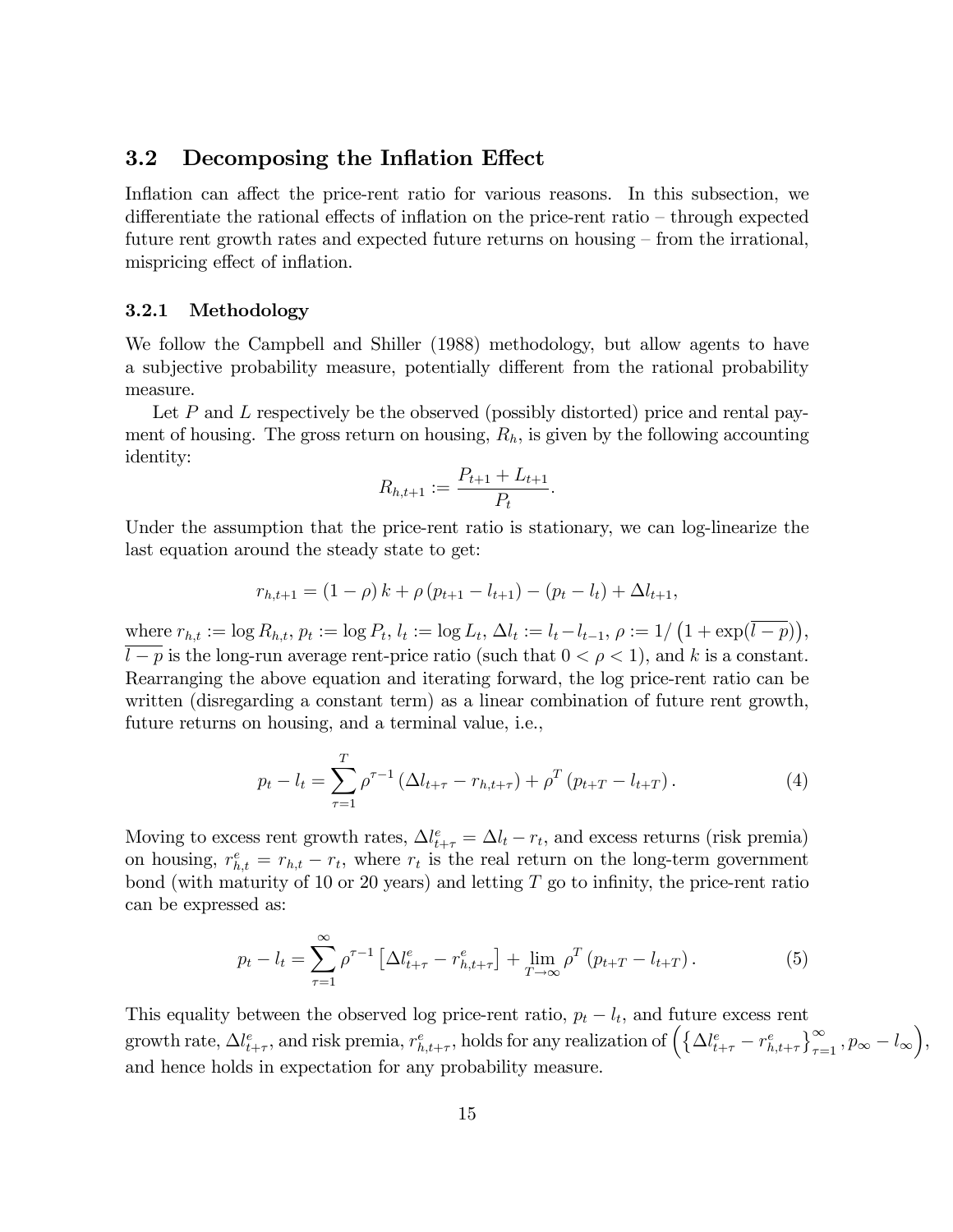$\psi$ –**Mispricing Measure.** Taking expectations of the observed log price-rent ratio in Equation (5) and assuming that the transversality conditions hold, yields:

$$
p_t - l_t = \sum_{\tau=1}^{\infty} \rho^{\tau-1} E_t \left[ \Delta l_{t+\tau}^e \right] - \sum_{\tau=1}^{\infty} \rho^{\tau-1} E_t \left[ r_{h,t+\tau}^e \right] \tag{6}
$$

$$
= \sum_{\tau=1}^{\infty} \rho^{\tau-1} \tilde{E}_t \left[ \Delta l_{t+\tau}^e \right] - \sum_{\tau=1}^{\infty} \rho^{\tau-1} \tilde{E}_t \left[ r_{h,t+\tau}^e \right], \tag{7}
$$

where  $E_t$  is the objective expectation operator conditional on the information available at time t and  $\tilde{E}_t$  denotes investors' subjective (and potentially distorted) expectations conditional on the same information set. These equalities hold because both rational and irrational investors (ignoring financial frictions) are indifferent to marginal changes to their investment, since the current price-rent ratio is equal to their expected future rent-growth and risk-premia. In particular, investors who require a high risk-premium,  $\tilde{E}_t\left[r_{h,t+\tau}^e\right]$ , also expect a high expected future rent growth rate,  $\tilde{E}_t\left[\Delta l_{t+\tau}^e\right]$ , and so support the observed price-rent ratio.

Note that if there are irrational investors, the observed price-rent ratio  $p_t - l_t$  can potentially deviate from the true "fundamental value." In this case, the realized excess returns  $r^e_{h,t+\tau}$  and rational investors' equilibrium holdings (and potentially the rent growth rate) are distorted, and hence the required risk premium  $E_t\left[r_{h,t+\tau}^e\right]$  changes. It is this change in the equilibrium risk premia guarantees that Equations (6) and (7) hold at the observed price level.

Note that irrational investors perceive the risk-premium to be  $\tilde{E}_t\left[r^e_{h,t+\tau}\right]$ , while their actual risk-premium is only  $E_t\left[r_{h,t+\tau}^e\right]$ . Adding and subtracting  $\sum_{\tau=1}^{\infty} \rho^{\tau-1} E\left[\Delta l_{t+\tau}^e\right]$ from the second equation yields:

$$
p_t - l_t = \sum_{\tau=1}^{\infty} \rho^{\tau-1} E\left[\Delta l_{t+\tau}^e\right] - \sum_{\tau=1}^{\infty} \rho^{\tau-1} \tilde{E}_t \left[r_{h,t+\tau}^e\right] + \underbrace{\sum_{\tau=1}^{\infty} \rho^{\tau-1} \left(\tilde{E}_t - E_t\right) \left[\Delta l_{t+\tau}^e\right]}_{\psi_t:=}, \quad (8)
$$

where the last term,  $\psi_t$ , can equivalently be written as:

$$
\psi_t = \sum_{\tau=1}^{\infty} \rho^{\tau-1} \left( \tilde{E}_t - E_t \right) \left[ r^e_{h,t+\tau} \right]. \tag{9}
$$

We use the convention  $(\tilde{E}_t - E_t) [x] := \tilde{E}_t [x] - E_t [x]$ . If subjective and objective expectations were to coincide,  $\psi_t$  would be zero.

Within the money illusion hypothesis, we identify  $\psi_t$  as a mispricing component. In order to see how this definition of mispricing can capture money illusion, let's consider the following example. As in Modigliani and Cohn (1979), individuals fail to distinguish between nominal and real rates of returns. They mistakenly attribute a decrease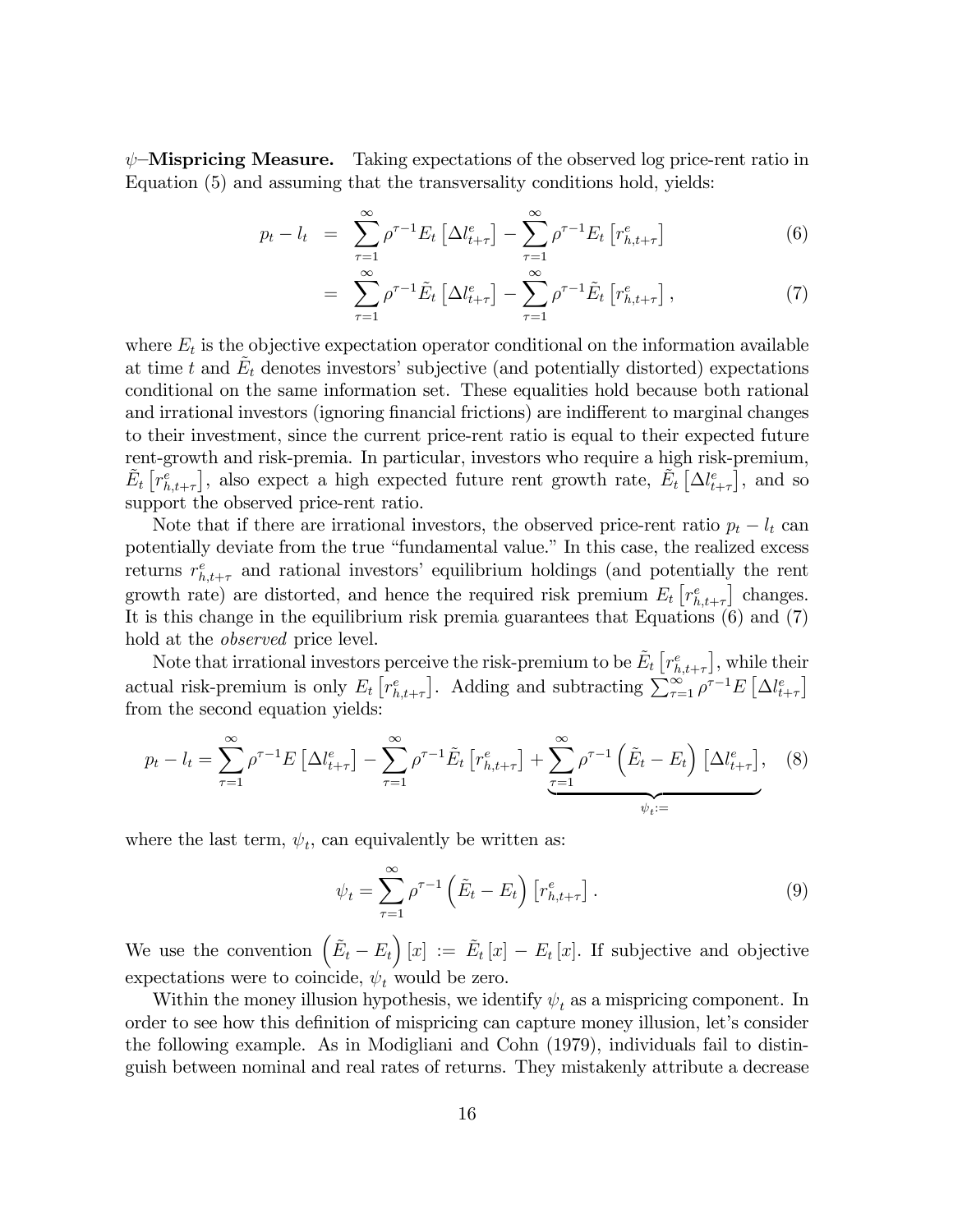(increase) in inflation  $\pi_t$  to a decrease (increase) in real returns,  $r_{h,t}$  – or equivalently ignore that a decrease in inflation also lowers nominal rent growth rate  $(\Delta l_t + \pi_t)$ , i.e.,  $\tilde{E}_t[\Delta l_{t+\tau}] = E_t[\Delta l_{t+\tau} - \pi_{t+\tau}].$  Therefore, our mispricing measure reduces to:

$$
\psi_t = -\sum_{\tau=1}^{\infty} \rho^{\tau-1} E_t \left[ \pi_{t+\tau} \right]. \tag{10}
$$

That is, the mispricing and hence the price-rent ratio are increasing as expected ináation declines. Note that in this particular case money illusion always causes a negative mispricing error. However, if individuals have a reference level of inflation, say  $\bar{\pi}$ , this is not necessarily true. In this case, the last equation becomes:

$$
\psi_t = -\sum_{\tau=1}^{\infty} \rho^{\tau-1} E_t \left[ \pi_{t+\tau} - \bar{\pi} \right]. \tag{11}
$$

Even though the level of mispricing is different with a reference level of inflation, its correlation with inflation is unchanged.

In order to make the theoretical decomposition operational for an empirical analysis, we will model rational expectations through a Vector Autoregression (VAR) approach and subjective expectation of the risk premia via a linear factor representation.

First, to construct the empirical counterpart of  $\psi_t$ , we follow Campbell (1991) and compute the objective expectations of rent growth rates using a reduced form VAR. The variables included in the VAR are the log excess return on housing,  $r_{h,t}^e$ , the log price-rent ratio,  $p_t - l_t$ , the excess rent growth rate,  $\Delta l_t^e$ , and the exponentially smoothed moving average of inflation,  $\pi_t$ . The VAR is estimated using quarterly data and the chosen lag length is one (both the Bayesian and the Akaike information criteria prefer this lag length for the estimated model). Using Equation (6), we obtain the empirical counterpart of  $\sum_{\tau=1}^{\infty} \rho^{\tau-1} E_t \left[ r^e_{h,t+\tau} \right]$  by subtracting estimated expected rent growth terms from the log price-rent ratio.

Second, to construct the empirical counterpart of  $\psi_t$ , we need a proxy for the unobserved term  $\tilde{E}_t\left[r_{h,t+\tau}^e\right]$ . We follow Campbell and Vuolteenaho (2004) and assume that  $\tilde{E}_t\left[r_{h,t+\tau}^e\right]$  is governed by a set of risk factors  $\lambda_t$ . Hence, we can write  $\sum_{\tau=1}^{\infty} \rho^{\tau-1} \tilde{E}_t \left[ r_{h,t+\tau}^e \right] = a + \mathbf{b}_1 \lambda_t + \xi_t$ . In order to determine  $\psi_t$ , presented in Equation (9) as  $\sum_{\tau=1}^{\infty} \rho^{\tau-1} \tilde{E}_t \left[ r^e_{h,t+\tau} \right] - \sum_{\tau=1}^{\infty} \rho^{\tau-1} E_t \left[ r^e_{h,t+\tau} \right]$ , we run an OLS regression of  $\sum_{\tau=1}^{\infty} \rho^{\tau-1} E_t \left[ r_{h,t+\tau}^e \right]$  on the risk factors  $\lambda_t$  as follows:

$$
\sum_{\tau=1}^{\infty} \rho^{\tau-1} E_t \left[ r^e_{h,t+\tau} \right] = \underbrace{a + \mathbf{b}_1 \lambda_t + \xi_t}_{\mathbf{b}_1 \sum_{\tau=1}^{\infty} \rho^{\tau-1} \tilde{E}_t \left[ r^e_{h,t+\tau} \right]} - \psi_t.
$$
\n(12)

We use different potential risk factors. As suggested in Campbell and Vuolteenaho (2004), we use as a first risk proxy the conditional volatility of an investment that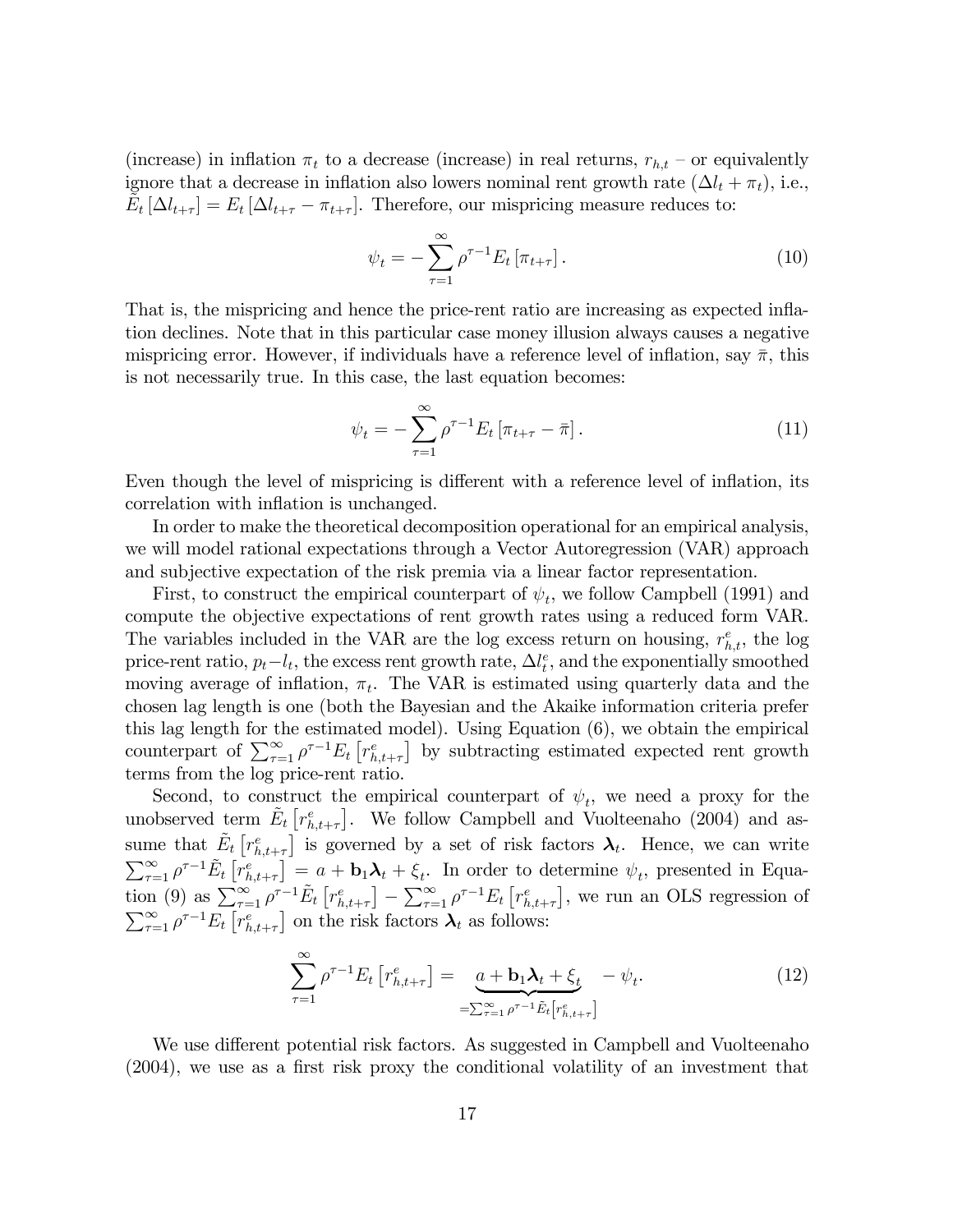is long on housing market and short on the ten-year government bonds. That is, we construct  $\hat{\psi}_t$  as the OLS residual of the following linear regression:

$$
\sum_{\tau=1}^{\infty} \widehat{\rho^{\tau-1} E_t} \left[ r_{h,t+\tau}^e \right] = \hat{\alpha} + \sum_{\tau=0}^{8} \hat{b}_{\tau} \hat{h}_{t-\tau} - \hat{\psi}_t, \tag{13}
$$

where the first term is constructed as  $\sum_{\tau=1}^{\infty} \rho^{\tau-1} E_t \left[ r^e_{h,t+\tau} \right] := (p_t - l_t) - \sum_{\tau=1}^{\infty} \rho^{\tau-1} \hat{E}_t \left[ \Delta l^e_{t+\tau} \right]$ with  $\hat{E}_t\left[\Delta r_{t+\tau}^e\right]$  being the  $\tau$ -steps ahead VAR forecasts conditional on the data observed up to time t. The regressors  $\hat{h}_{t-\tau}$  include seven lagged GARCH-estimates of the conditional volatility<sup>16</sup> and a lagged VAR forecast of the left-hand side variable. The latter acts as a control in an attempt to remove  $\xi_t$  from the residual  $\hat{\psi}_t$ . By doing so, we take a conservative approach in order not to overestimate the mispricing. We also report results using only seven lagged GARCH-estimates of the conditional volatility. We denote this alternative construction of the mispricing by  $\hat{\psi}'_t$ .<br>t:

Note that if a house is never sold, the owner is not exposed to any housing market risk except a potential reduction in borrowing capacity. The risk comes about when someone has to buy or sell a house. This is, for example, the case when an individual has to move between areas with different house price levels. Hence, an interaction between the probability of moving and cross-regional variability of house prices is a natural candidate for a risk factor. We therefore introduce a proxy for this source of risk among the risk factors  $\lambda_t$ . This is done by adding three additional regressors in Equation (13): the cross-regional price variability across the fourteen main macro regions of the U.K., the total within country migration normalized by total population, and the interaction between these two variables. We denote the corresponding mispricing measure by  $\hat{\psi}''_t$  $\frac{1}{t}$ . Finally, we also experimented with the canonical Fama-French risk factors.

Some note of caution is appropriate about this decomposition. First, the measure of mispricing  $\psi_t$  can depend crucially on the chosen subjective risk factor  $\lambda_t$  – which is arbitrary. Second, for the OLS construction in Equation (13) to be correct,  $\lambda_t$  should be orthogonal to  $\psi_t$ . Third, in deriving our  $\psi$ -mispricing, we also assume that irrational investors understand the iterated accounting identity in Equation (4).

 $\varepsilon$ -Mispricing Measure. To derive the  $\psi$ -mispricing, we assumed that the transversality condition holds under both the objective and the subjective measure. We now relax this assumption and allow for explosive paths. Moreover, we avoid having to specify exogenous risk factors,  $\lambda$ , to identify the implied mispricing due to explosive paths.

We define a new measure of mispricing,  $\varepsilon_t$ , that under the null hypothesis of rational pricing should be zero or at least orthogonal to proxies for money illusion. This

<sup>&</sup>lt;sup>16</sup>The fitted model is a ARCH-GARCH $(2,2)$  with an AR $(1)$  component for the mean to take into account the persistence in housing returns.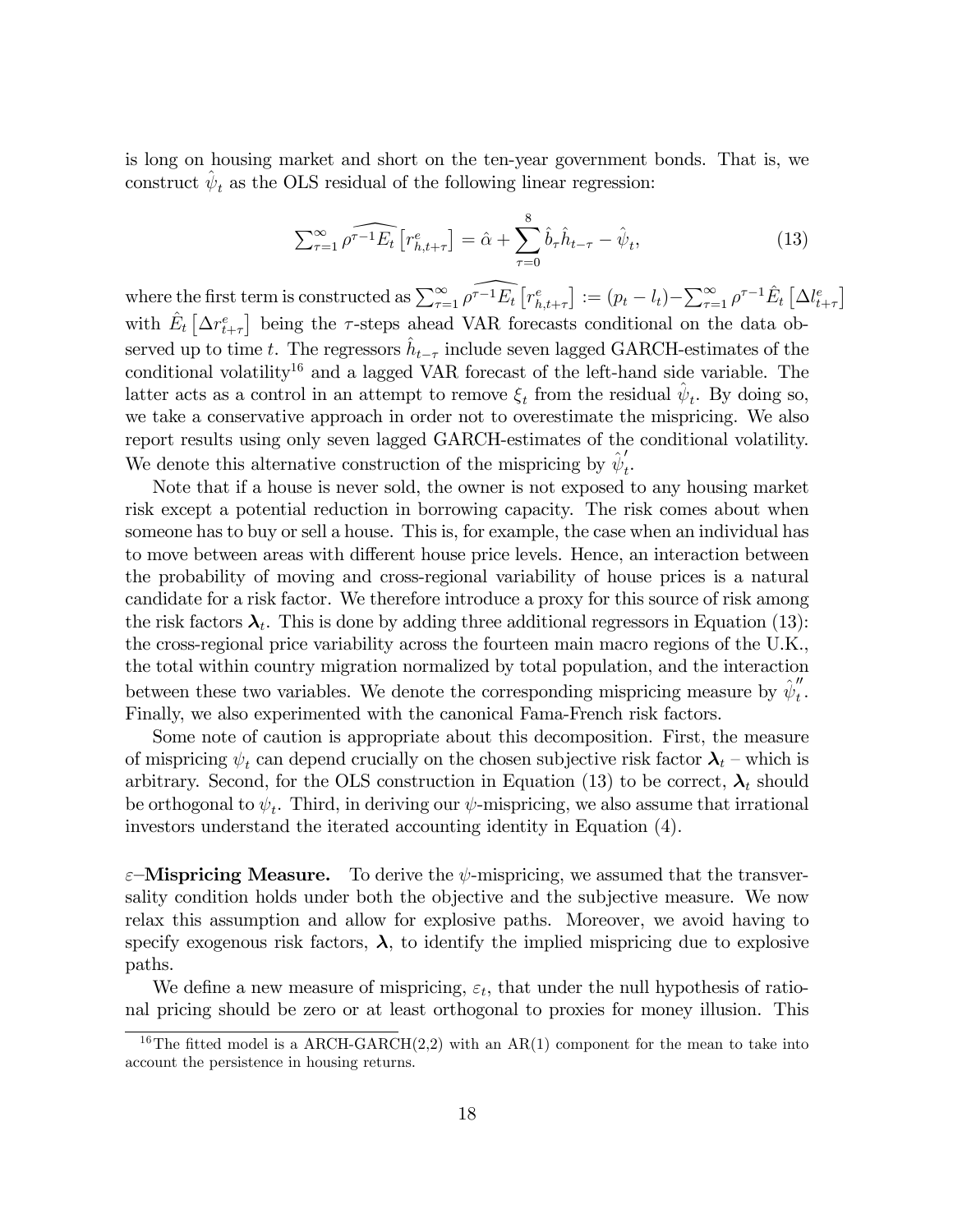mispricing captures the difference in expectations about future excess rent growth rates and housing investment risk premia plus  $\tilde{E}_t \left[ \lim_{T \to \infty} \rho^T (p_{t+T} - l_{t+T}) \right]$ :

$$
\varepsilon_t := \sum_{\tau=1}^{\infty} \rho^{\tau-1} \left( \tilde{E}_t - E_t \right) \left[ \Delta l_{t+\tau}^e - r_{h,t+\tau}^e \right] + \tilde{E}_t \left[ \lim_{T \to \infty} \rho^T \left( p_{t+T} - l_{t+T} \right) \right]. \tag{14}
$$

That is,  $\varepsilon_t$  is the difference between observed log price-rent ratio and the log pricerent ratio that would prevail if (i) all agents were computing expectations under the objective measure and (ii) the transversality condition under the objective measure holds, i.e.,  $E_t \left[ \lim_{T \to \infty} \rho^T \left( p_{t+T} - l_{t+T} \right) \right] = 0.$ 

The  $\varepsilon$ -mispricing can be expressed as a violation of the transversality condition under the objective measure:

$$
p_t - l_t = \sum_{\tau=1}^{\infty} \rho^{\tau-1} E_t \left[ \Delta l_{t+\tau}^e - r_{h,t+\tau}^e \right] + \underbrace{E_t \left[ \lim_{T \to \infty} \rho^T \left( p_{t+T} - l_{t+T} \right) \right]}_{= \varepsilon_t}.
$$

To see this, take subjective expectation of Equation (5) and subtract the above equation from it. Therefore, the  $\varepsilon$ -mispricing captures bubbles that are due to potentially exploding paths, including the intrinsic bubbles analyzed in Froot and Obstfeld (1991). The price patterns depicted in Figure 1 make it difficult to rule out a priori explosive paths over certain subsamples. That is, imposing the objective transversality condition might be too strong an assumption. An explosive path might occur if, for example, agents fail to understand that all the future realizations of returns and rent growth rates must map into the current price-rent ratio as Equation (4) implies. Note that we assume that all traders have the same subjective measure. If traders have heterogeneous measures and face short-sale constraints [as, for example, in Harrison and Kreps (1978)],  $\varepsilon_t$  could also be affected by a speculative component.

To see how the  $\varepsilon$ -mispricing relates to money illusion consider, as we did for the  $\psi$ -mispricing, the Modigliani and Cohn (1979) benchmark. In this case, we obtain the same result as in Equation (10) and (11) with  $\psi_t$  replaced by  $\varepsilon_t$ . That is, money illusion implies a negative correlation between the  $\varepsilon$ -mispricing and  $\pi_t$ ,  $i_t$ , and  $-\log(1/i_t)$ .

To estimate this mispricing, we decompose the observed log price-rent ratio into three components: the implied pricing error,  $\hat{\varepsilon}_t$ , the discounted expected future rent growth, and the discounted expected future returns as follows:

$$
p_t - l_t = \sum_{\tau=1}^{\infty} \rho^{\tau-1} \hat{E}_t \left[ \Delta l_{t+\tau}^e \right] - \sum_{\tau=1}^{\infty} \rho^{\tau-1} \hat{E}_t \left[ r_{h,t+\tau}^e \right] + \hat{\varepsilon}_t, \tag{15}
$$

where  $\hat{E}_t$  denotes conditional expectations computed using the estimated VAR described above; that is,  $\hat{E}_t \left[ \Delta l_{t+\tau}^e \right]$  and  $\hat{E}_t \left[ \Delta d_{t+\tau}^e \right]$  are the  $\tau$ -step ahead VAR forecasts conditional on the data observed up to time t.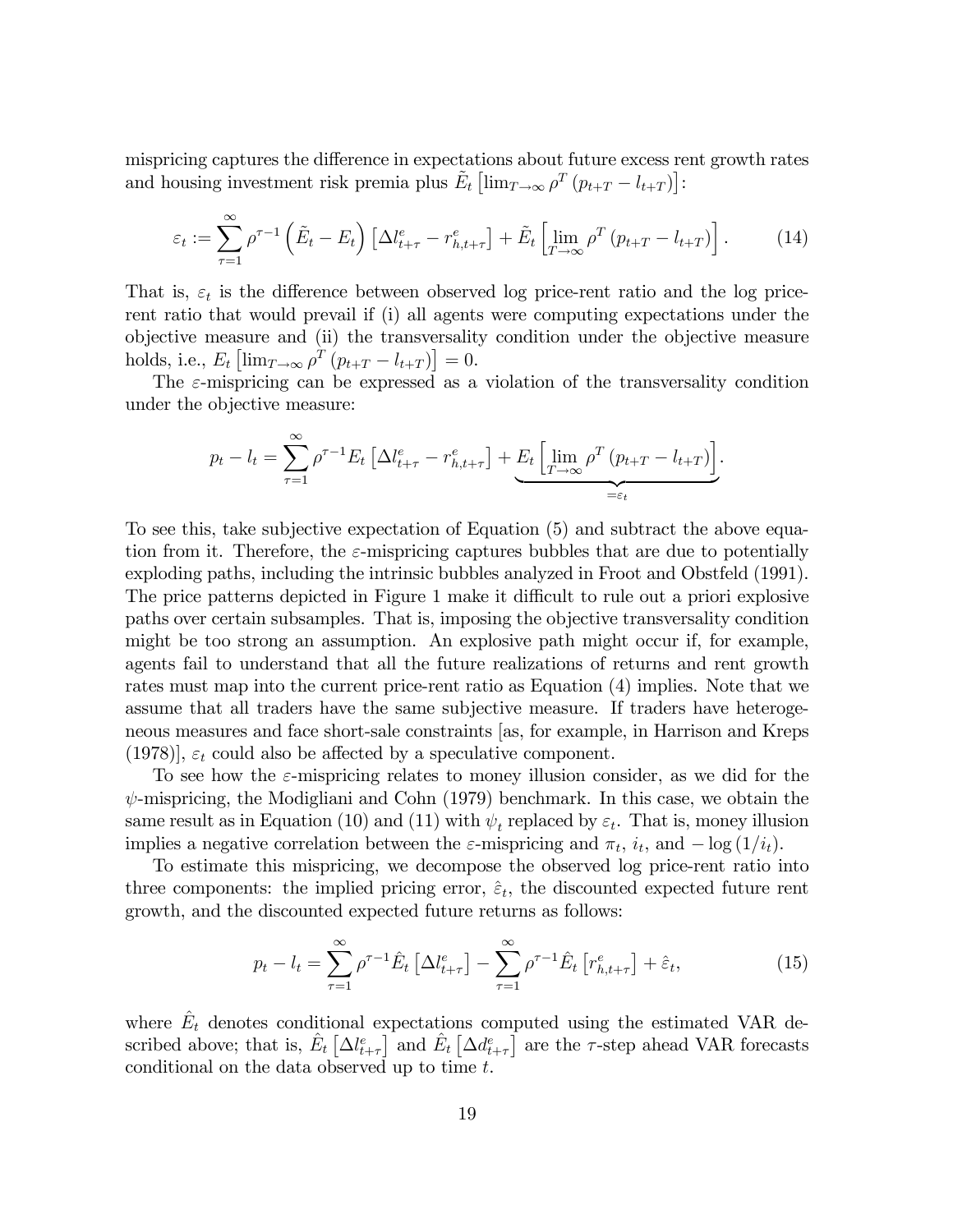We identify  $\hat{\varepsilon}$  under the null that it should be simply a stationary approximation error. If the null is violated, the  $\varepsilon$ -mispricing could theoretically follow a martingale process (e.g., in the presence of rational bubbles). To take this possibility into account in the empirical sections below, we do two things. First, in the regression analysis presented in Section 3.2.2, we consider both  $\hat{\varepsilon}$  and its first difference as dependent variable. Second, since the potential presence of non-stationary behavior in either the  $\varepsilon$  mispricing and/or the variables included in our VAR specification could lead to complications in the empirical analysis, in Section 3.2.3 we use a Bayesian approach that is immune from stationarity issues.

In summary, we study the following four mispricing measures. These are three different construction of the  $\psi$ -mispricing, where the difference arise due to the different sets of risk factors and control variables used for its construction, and the  $\varepsilon$ -mispricing that does not require the specification of subjective risk factors.

#### 3.2.2 Empirical Evidence

In this subsection, we focus on the empirical links between mispricing measures and inflation. Our first-cut analysis in Section 3.1 showed that nominal terms covary with price-rent ratio rather than real terms. But this link might be due to rational channels, frictions or money illusion. There are several rational channels through which inflation could affect housing prices. First, if inflation damages the real economy,  $\sum_{\tau=1}^{\infty} \rho^{\tau-1} E_t \left[ \Delta l_{t+\tau}^e \right]$  should be negatively related with inflation. For example, this could be the case of stagflation caused by a cost-push shock. Second,  $\sum_{\tau=1}^{\infty} \rho^{\tau-1} E_t [r_{h,t+\tau}]$ could tend to rise if ináation makes the economy riskier (or investors more risk averse), therefore driving up the required excess return on housing investment. If any of these were the case, the negative correlation between the price-rent ratio and inflation could simply be the outcome of negative real effects of inflation or of time varying-risk premia on the housing investment.

Most importantly, if there were no ináation illusion, we would expect our mispricing measures to be uncorrelated with  $\pi_t$ ,  $\log(1/i_t)$ , and  $i_t$ . Instead, the Modigliani and Cohn (1979) hypothesis of money illusion would predict a negative correlation between our mispricing measures and ináation (and the nominal interest rate), and a positive correlation between the mispricing and  $log(1/i_t)$ .

In Table 1, Panel A reports the regression output of the three components of the log price-rent ratio in Equation (8), on the exponentially smoothed moving average of inflation,  $\pi_t$ , the nominal interest rate,  $i_t$ , and the log of its reciprocal, log  $(1/i_t)$ .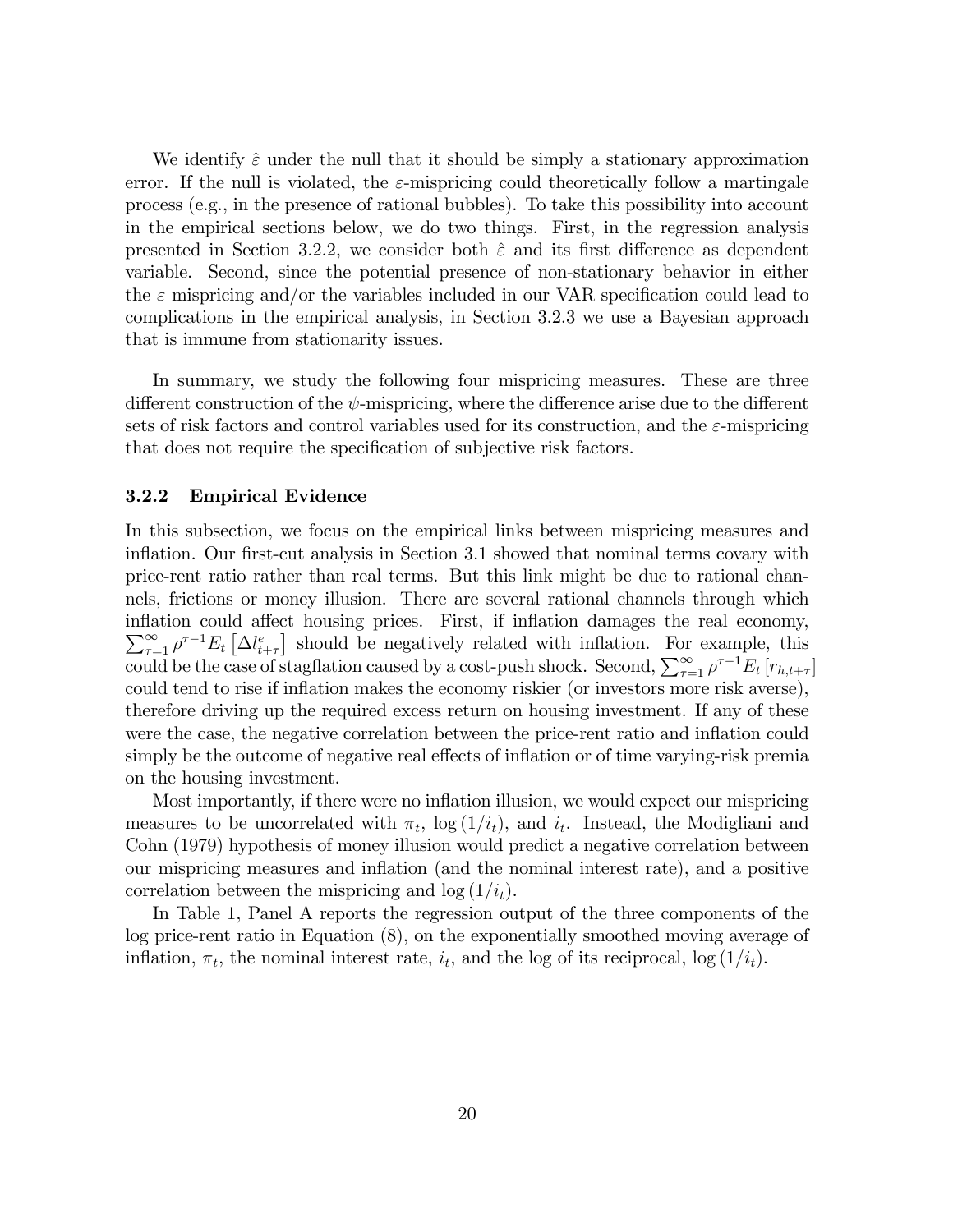| Dependent Variables:                                                 | Regressors:         |       |                     |       |                   |                 |  |
|----------------------------------------------------------------------|---------------------|-------|---------------------|-------|-------------------|-----------------|--|
|                                                                      | $\pi_t$             |       | $\iota_t$           |       |                   | $\log{(1/i_t)}$ |  |
|                                                                      | Slope coeff.        | $R^2$ | Slope coeff.        | $R^2$ | Slope coeff.      | $R^2$           |  |
| Panel A:                                                             |                     |       |                     |       |                   |                 |  |
| $\psi_t$                                                             | $-4.09$<br>(13.479) | .83   | $-6.80$<br>(11.765) | .74   | .136<br>(8.020)   | .69             |  |
| $\sum_{\tau=1}^{\infty} \rho^{\tau-1} \hat{E}_t \Delta l_{t+\tau}^e$ | $-2.58$<br>(2.390)  | .12   | $-3.96$<br>(1.938)  | .09   | .093<br>(2.083)   | .12             |  |
| $-\sum_{\tau=1}^{\infty}\rho^{\tau-1}\tilde{E}_tr^e_{h,t+\tau}$      | 1.92<br>(1.066)     | .03   | 3.60<br>(.931)      | .03   | $-.050$<br>(.595) | .02             |  |
| Panel B:                                                             |                     |       |                     |       |                   |                 |  |
| $\hat{\psi}_t$                                                       | $-6.15$<br>(2.483)  | .17   | $-10.9$<br>(2.668)  | .17   | .241<br>(2.823)   | .19             |  |
| $\hat{\psi}''_t$                                                     | $-2.60$<br>(4.812)  | .53   | $-4.79$<br>(5.898)  | .55   | .092<br>(4.825)   | .49             |  |
| $\hat{\varepsilon}_t$                                                | $-3.90$<br>(7.946)  | .65   | $-6.30$<br>(6.927)  | .55   | .129<br>(5.991)   | .52             |  |

Table 1: Univariate regressions on inflation, nominal interest rate, and illusion proxy. Newey and West (1987) corrected t-statistics in brackets.

The first row of Panel A in Table 1 reports the univariate regression output of regressing the pricing errors on the proxies that are meant to capture inflation illusion. All the regressors are highly statistically significant and the estimated signs are those we would expect under money illusion: the mispricing of the price-rent ratio tends to rise as inflation and nominal interest rates decrease and  $log(1/i_t)$  rises. Moreover, our proxies for ináation bias are able to explain between 69% and 83% of the time series variation of the mispricing of the price-rent ratio. Fitted values computed using inflation are plotted versus the observed values of  $\hat{\psi}_t$  in Figure 2 in the introduction. The figure makes clear that the high explanatory power of inflation is not due to a particular subsample.

Ideally, we would like to regress  $\hat{\psi}_t$  on the objective expectation of future inflation. One way to capture variations in expected inflation is to use the series of implied inflation from the inflation protected ten-year government bonds. Using this measure as explanator of  $\hat{\psi}_t$  we obtain an  $R^2$  of 51% and a point estimate for the slope coefficient of  $-5.06$  with a t-statistics of  $4.864^{17}$ 

The second row of Panel A in Table 1 shows that expected future real rent growth rates seem to be negatively correlated with inflation and nominal interest rate (this last variable is significant only at the 10% level), and positively correlated with  $\log(1/i_t)$ . Nevertheless, only a small share (between 9% and 12%) of the time variation in expected rent growth is explained by the regressors considered. These results are consistent with

<sup>&</sup>lt;sup>17</sup>Note that in this case, due to data availability problems, we use a sample starting in  $1982:Q1$ .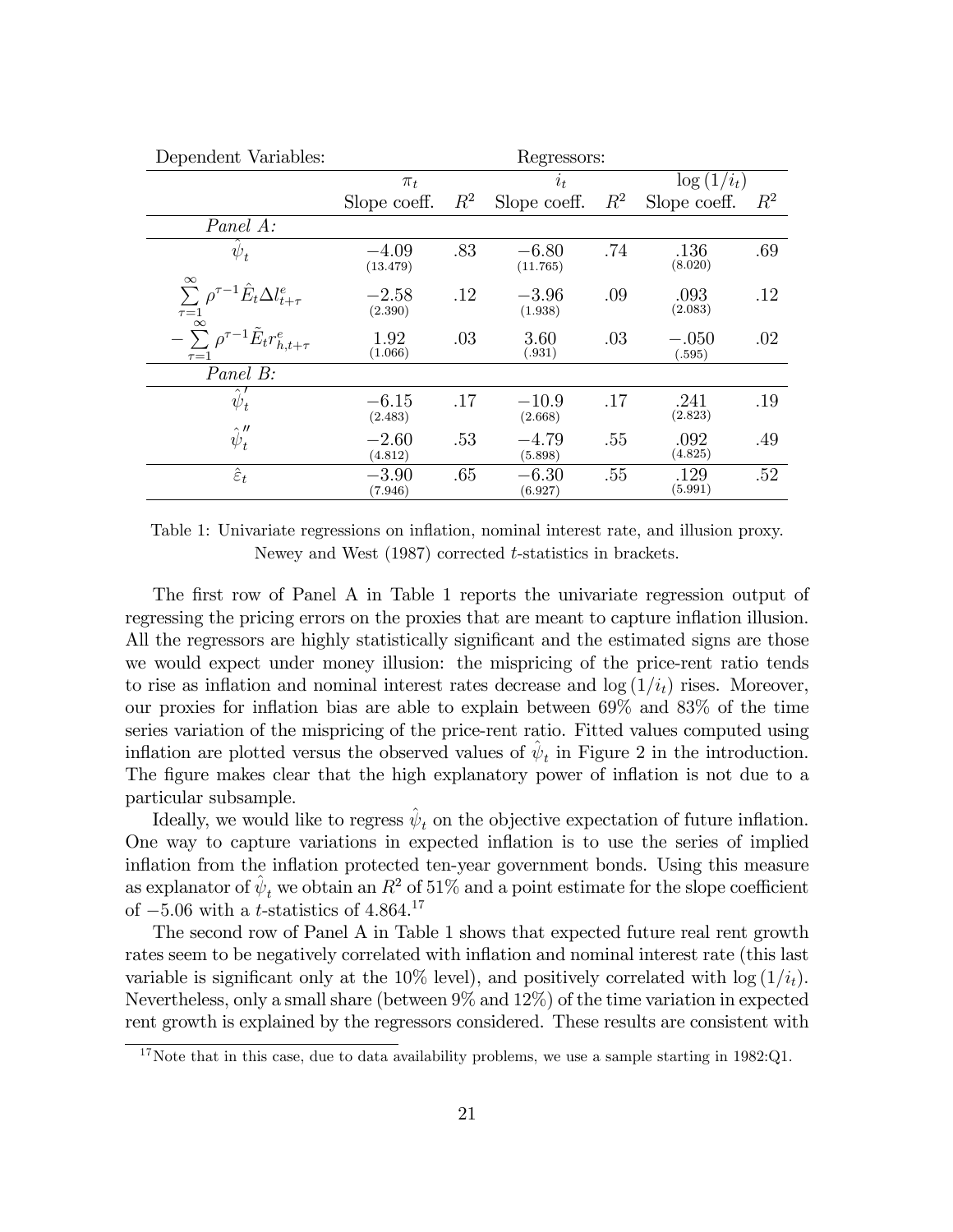a view in which inflation influences the price-rent ratio partially due to the fact that high inflation seems to proxy for a worsening of future economic conditions  $[e.g., Fama$ (1981)]. On the other hand, this could simply be the outcome of housing rents being more sticky than the general price level.

The third row of Panel A in Table 1 outlines that there is no significant link between inflation and (subjectively expected) risk premia on the housing investment. The regressors considered are not statistically significant and explain only between  $2\%$  and 4% of the time series variation in expected future returns on housing. Moreover, the estimated signs of the regressors imply that inflation is associated with a lower risk premium on housing investment  $($ i.e., in times of high inflation the housing investment is considered to be relatively less risky than investing in long-horizon government bonds). Since we use a before-tax measure of returns on housing, this result could also be due to the fact that an increase in inflation increases the after-tax return on housing [see Poterba (1984)], therefore requiring a lower before-tax risk premium.

The sum of the slope coefficients associated with each of the regressors in Table 1 Panel A is an estimate of the elasticity of the price-rent ratio with respect to that regressor. Our results therefore imply that, on average, a  $1\%$  increase in inflation (nominal interest rate) maps into a 4:75% (7:16%) decrease in the price of housing relative to rent, and that the largest contribution to this negative elasticity is given by the effect of inflation (nominal interest rate) on the mispricing

Panel B of Table 1 reports the regression coefficients for alternative measures of mispricings. Recall that:  $\psi'_t$  is the mispricing constructed without adding controls in Equation (13)<sup>18</sup>;  $\psi''_t$  is the mispricing constructed adding our "moving risk factors"; and that  $\varepsilon_t$  is the mispricing constructed without specifying exogenous risk factors and measures the mispricing that maps into a violation of the transversality condition under the objective measure. Note that due to data limitations, the  $\psi_t''$  time series starts only in 1975:Q1, while the time series of the other mispricing measures run from 1966:Q3 to 2004:Q4.

The first thing of interest is to compare the sizes of the mispricing of  $\psi$  and  $\psi'$ . Figure 4 plots the price-rent ratio, and both  $\psi$ -mispricing measures over our sample period.

First, notice that the measures of mispricing in Figure 4 generally have the right pattern of correlation with the price-rent ratio. Second, the  $\psi$ -mispricing and  $\varepsilon$ -mispricing capture a non-negligible fraction of the variation in the price-rent ratio. Third, as argued in the methodological section, the  $\psi'$ -mispricing measure seems to attribute too large a fraction of the movements in the price-rent ratio to the mispricing. The  $\psi''$ mispricing measure (not depicted), available over the shorter sample 1975:Q1-2004:Q4, closely tracks the  $\psi$  and  $\varepsilon$ -mispricings.

Next, we analyze the explanatory power of the inflation illusion proxies for the  $\psi'$ -

<sup>&</sup>lt;sup>18</sup>We also tried as alternative risk factors the canonical Fama-French risk factors and obtained similar results as for the covariance of  $\hat{\psi}'_t$  and the money illusion proxies.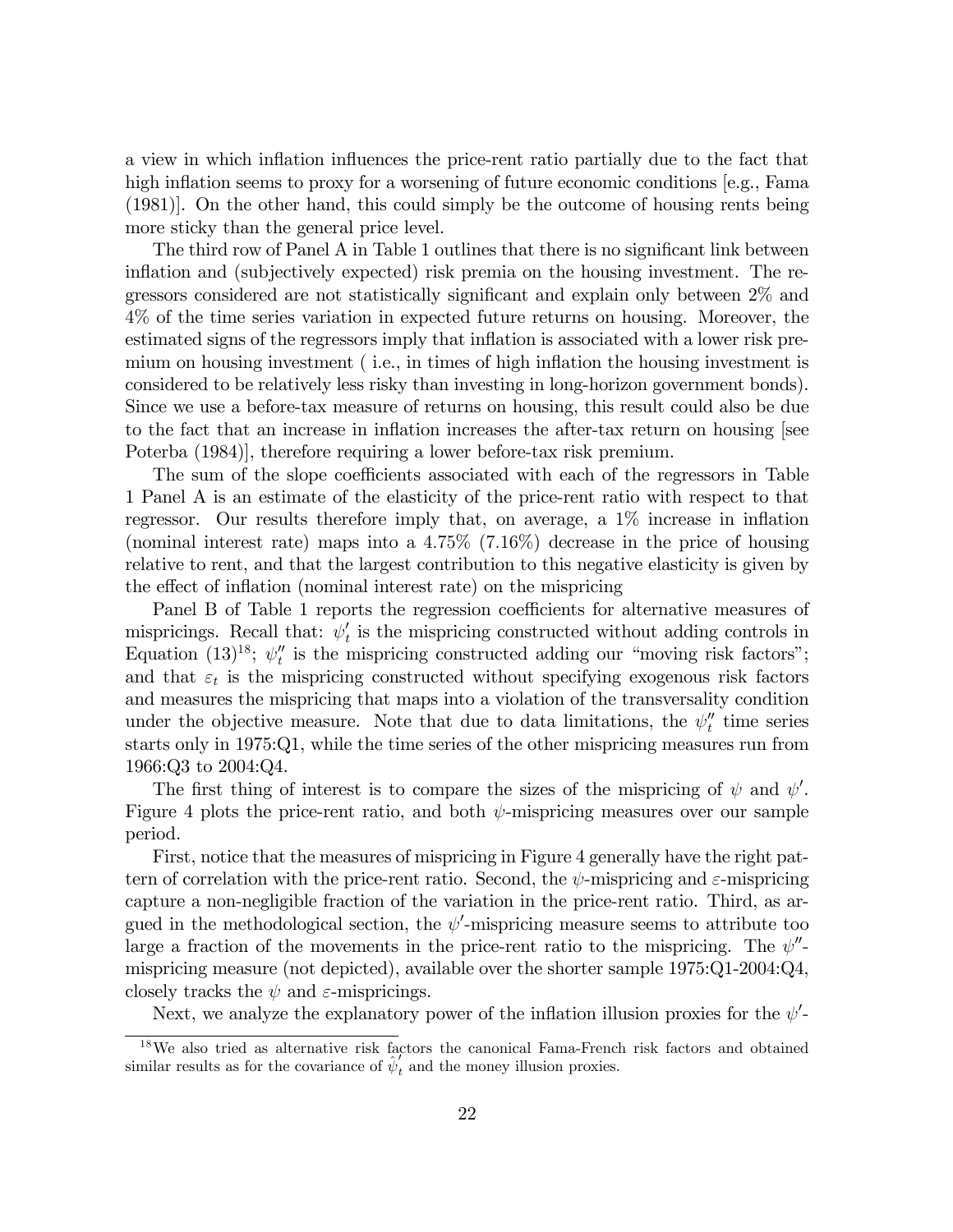

Figure 4: Price-rent ratio and mispricing measures

mispricing and the  $\varepsilon$ -mispricing. The first row of Panel B of Table 1 shows that both  $\hat{\psi}'_t$  and  $\hat{\psi}''_t$  – as inflation illusion would imply – covaries negatively (and significantly) with inflation  $\pi_t$ . Similarly, the univariate regressions with nominal interest rate  $i_t$ and  $\log(1/i_t)$  also deliver significant results consistent with money illusion. Overall, the explanatory power of the inflation illusion proxies is reduced for the  $\psi'$ -mispricing. This is not surprising since  $\hat{\psi}'_t$  $t<sub>t</sub>$  in Figure 4 seems to overstate the time-variation of the mispricing. There is also a small reduction in the measure for the  $\psi''$ -mispricing (second row of Panel B), but this might be partially due to the different sample period.

The third row of Panel B of Table 1 reports the regression coefficient of the  $\varepsilon$ mispricing on proxies of money illusion. Once again, the signs are consistent with money illusion. Moreover, the estimated elasticities are fairly close to the ones obtained using  $\hat{\psi}_t$ . Note that theoretically the  $\varepsilon$ -mispricing could follow a martingale process (e.g., if the price process contains a rational bubble component). Hence, for robustness we also regress the first difference of  $\varepsilon$  on inflation. The estimated regression coefficient is  $-4.02$  with a t-statistic of 7.459 and an  $R^2$  of 31%.

One worry might be that credit standards might vary over time in response to overall economic conditions, and that this mechanism might generate the link between mispricing and inflation we find in the data. This is potentially important since we have already observed in Section 3.1 that there is a statistically significant link between price-rent movements and the default spread (which is meant to capture the overall economic condition of the credit market). To assess the relevance of the time-variation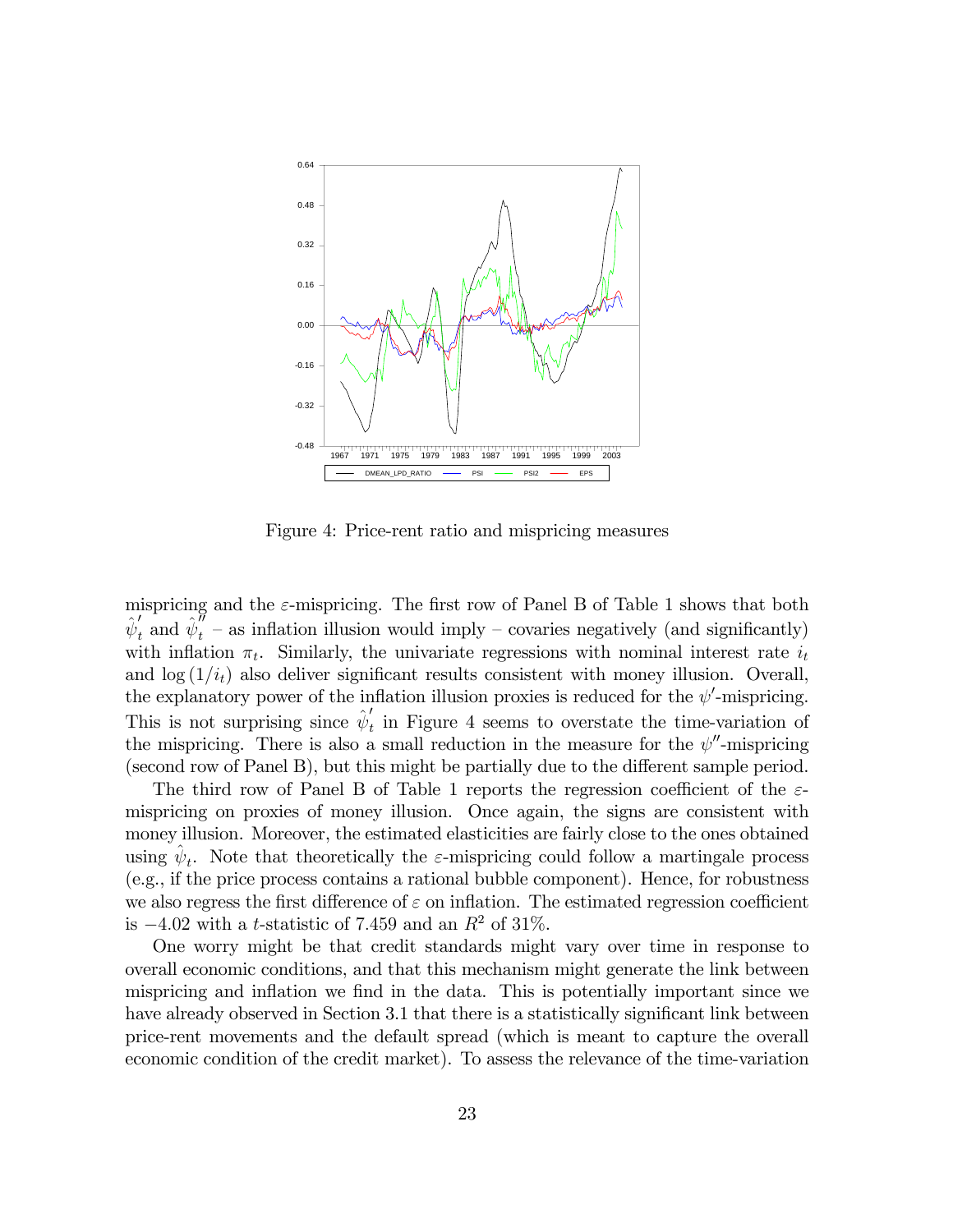of credit market conditions, we regress our mispricing measures on ináation and the default spread jointly. We find that, for all the measures of mispricing, default spread is not statistically significant after controlling for inflation and that the measures of fit do not increase by more than 1%.

Next, the mispricing might be linked to the volatility of inflation more than the level itself. We check this hypothesis by running multivariate regressions of our mispricing measures on inflation and an estimate of conditional inflation volatility.<sup>19</sup> We find that the conditional volatility of inflation has no explanatory power for both mispricing measures after controlling for the level of inflation.

Overall, the results in Table 1 suggest that money illusion can explain a large share of the mispricing in the housing market and that the negative correlation between inflation and the rent-price ratio is mainly due to the effect of money illusion on the mispricing. Nevertheless, our findings could be rationalized by some forms of market frictions. Section 4 addresses this alternative hypotheses formally.

#### 3.2.3 Robustness Analysis

Assessing Uncertainty. To assess the robustness of these results, we next consider the uncertainty due to the fact that we do not directly observe expected rent growth rates and expected future returns on housing, but instead we use the estimated VAR to construct their proxies.

Under a diffuse prior, the posterior distribution of the estimated VAR can be factorized as the product of an inverse Wishart and, conditional on the covariance matrix, a multivariate normal distribution as follows:

$$
\beta|_{\Sigma} \sim N\left(\hat{\beta}, \Sigma \otimes (X'X)^{-1}\right)
$$
  

$$
\Sigma^{-1} \sim \text{Wishart}\left(\left(n\hat{\Sigma}\right)^{-1}, n-m\right),
$$

where  $\beta$  is the vector of slope coefficients in the VAR system,  $\Sigma$  is the covariance matrix of the residuals, the variables with a hat denote the corresponding estimates,  $X$  is the matrix of regressors,  $n$  is the sample size and  $m$  is the number of estimated parameters per equation [see Zellner (1971); Schervish (1995); Bauwens, Lubrano, and Richard (1999)].

This result is exact under normality and the Jeffreys' prior  $f(\beta, \Sigma) \propto |\Sigma|^{-(p+1)/2}$ (where  $p$  is the number of left-hand side variables), but can also be obtained, under mild regularity conditions, as an asymptotic approximation around the posterior MLE. The Jeffreys' prior formulates the idea of "lack of prejudice" on the space of distribution for the data, and is also flat over the space of the  $\beta$ s and remains flat under reparameterization.

<sup>&</sup>lt;sup>19</sup>The fitted model is a ARCH-GARCH $(1,2)$  with an AR $(1)$  component for the mean and quarterly dummies to take into account potential seasonality.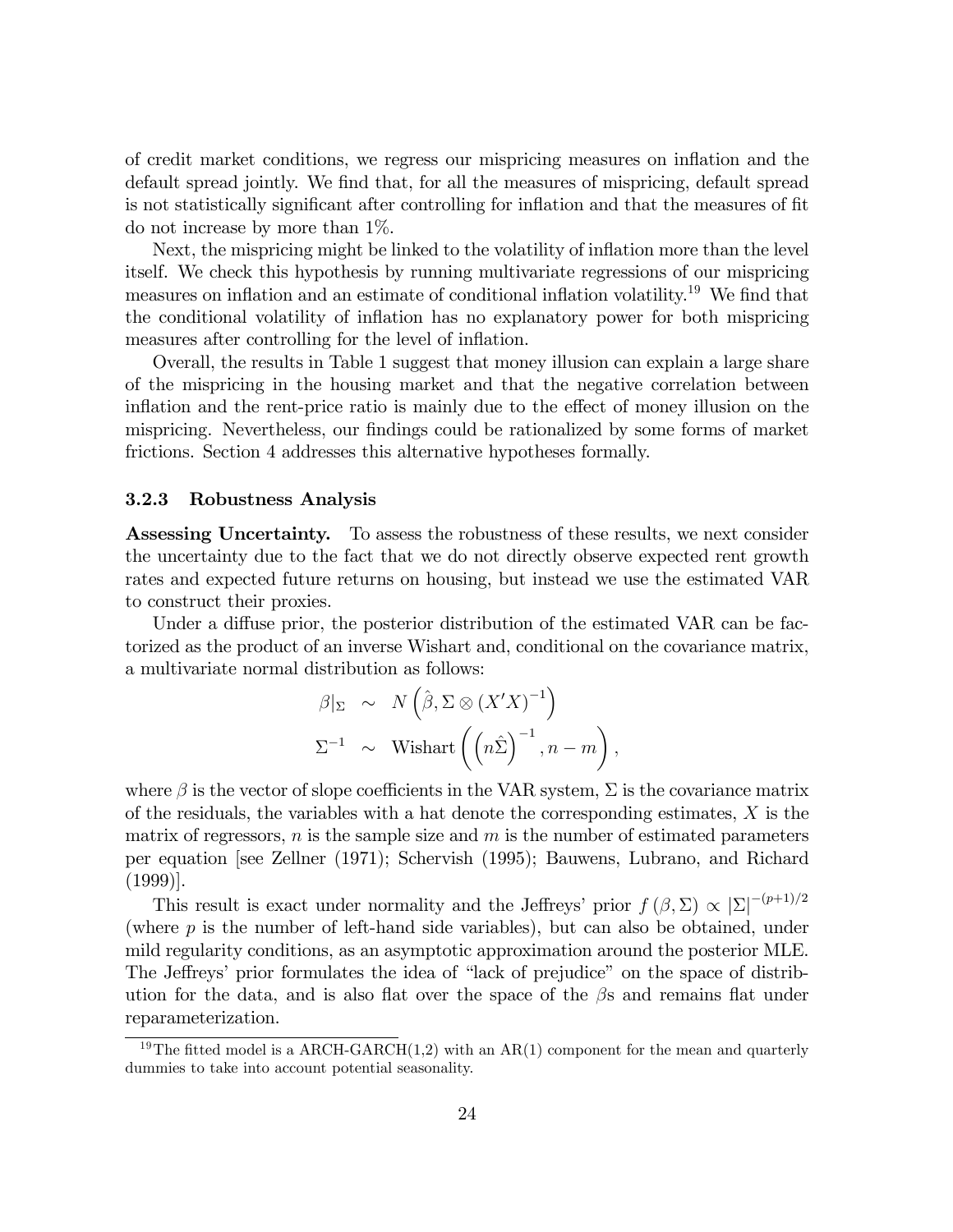The use of this Bayesian approach allows us to draw inference that is robust to the potential presence of non-stationary behavior in both the variables included in our VAR and of our measures of mispricing. The reason being that the likelihood will have an asymptotically Gaussian shape even in the presence of unit roots (Kim (1994)). To summarize the shape of the posterior distribution of the parameters of interest, we compute  $10,000$  draws from the posterior distribution of the VAR coefficients and, for each draw, we construct expected excess returns, expected rent growth rates and implied mispricing, and use this variables to repeat the regressions reported in the previous section (the procedure is described in detail in Appendix A.2). Table 2 reports the results of this Monte Carlo exercise.

| DepVar:                                                                                   | Regressors:                |                   |                              |                   |                            |                   |  |
|-------------------------------------------------------------------------------------------|----------------------------|-------------------|------------------------------|-------------------|----------------------------|-------------------|--|
|                                                                                           | $\pi_t$                    |                   | $i_t$                        |                   |                            | $\log{(1/i_t)}$   |  |
|                                                                                           | coeff.                     | $R^2$             | coeff.                       | $R^2$             | coeff.                     | $R^2$             |  |
| Panel A:                                                                                  |                            |                   |                              |                   |                            |                   |  |
| $\widehat{\psi}_t$                                                                        | $-3.10$<br>$[-7.79, -185]$ | .61<br>[.03, .92] | $-5.28$<br>$[-12.63, -0.25]$ | .57<br>[.04, .78] | .107<br>[.01, .25]         | .54<br>[.04, .71] |  |
| $\infty$<br>$\sum \rho^{\tau-1} \hat{E}_t \Delta l_{t+\tau}^e$<br>$\tau = 1$              | $-2.6$<br>$[-11.8, 9.08]$  | .27<br>[0, .85]   | $-4.01$<br>$[-18.1, 13.9]$   | .20<br>[0, .64]   | .095<br>$[-.303, .392]$    | .21<br>[0, .58]   |  |
| $\infty$<br>$-\sum_{i=1}^{\infty} \rho^{\tau-1} \tilde{E}_t r_{h,t+\tau}^e$<br>$\tau = 1$ | 1.81<br>$[-10.41, 9.61]$   | .10<br>[0, .64]   | 3.44<br>$[-15.34, 15.43]$    | .09<br>[0, .59]   | $-.048$<br>$[-.328, .286]$ | .07<br>[0, .44]   |  |
| Panel B:                                                                                  |                            |                   |                              |                   |                            |                   |  |
| $\hat{\varepsilon}_t$                                                                     | $-3.9$<br>$[-11.1, -185]$  | .64<br>[.05, .94] | $-6.28$<br>$[-17.4, -0.68]$  | .54<br>[.05, .75] | .129<br>[.01, .372]        | .52<br>[.05, .67] |  |

Table 2: Median and  $95\%$  confidence intervals for slope coefficients and  $R^2$ .

Each row of Table 2 reports the median slope coefficient associated with the regressor, the median  $R^2$ , and (in squared brackets) their 95% confidence intervals. The first row of Panel A of Table 2 shows that the relation between inflation illusion and the mispricing of the rent-price ratio is a robust one: inflation and nominal interest rate show a significantly negative correlation with the mispricing, while the inflation-biased valuation shows a significantly positive correlation. Moreover, even though the distribution of the estimated  $R^2$  has a heavy left-tail, there seems to be a very high posterior probability that these variables explain a large share of the time series variation in the mispricing. The second and third rows of Panel A of Table 2 show instead that there is substantial uncertainty about the correlation between inflation, nominal interest rate and expected future returns on housing and expected future rent growth rates. Overall, these results confirm an empirically strong link between nominal values and the mispricing of the housing market, and suggest that this mechanism is the main source of the negative correlation between the price-rent ratio and ináation and the nominal interest rate.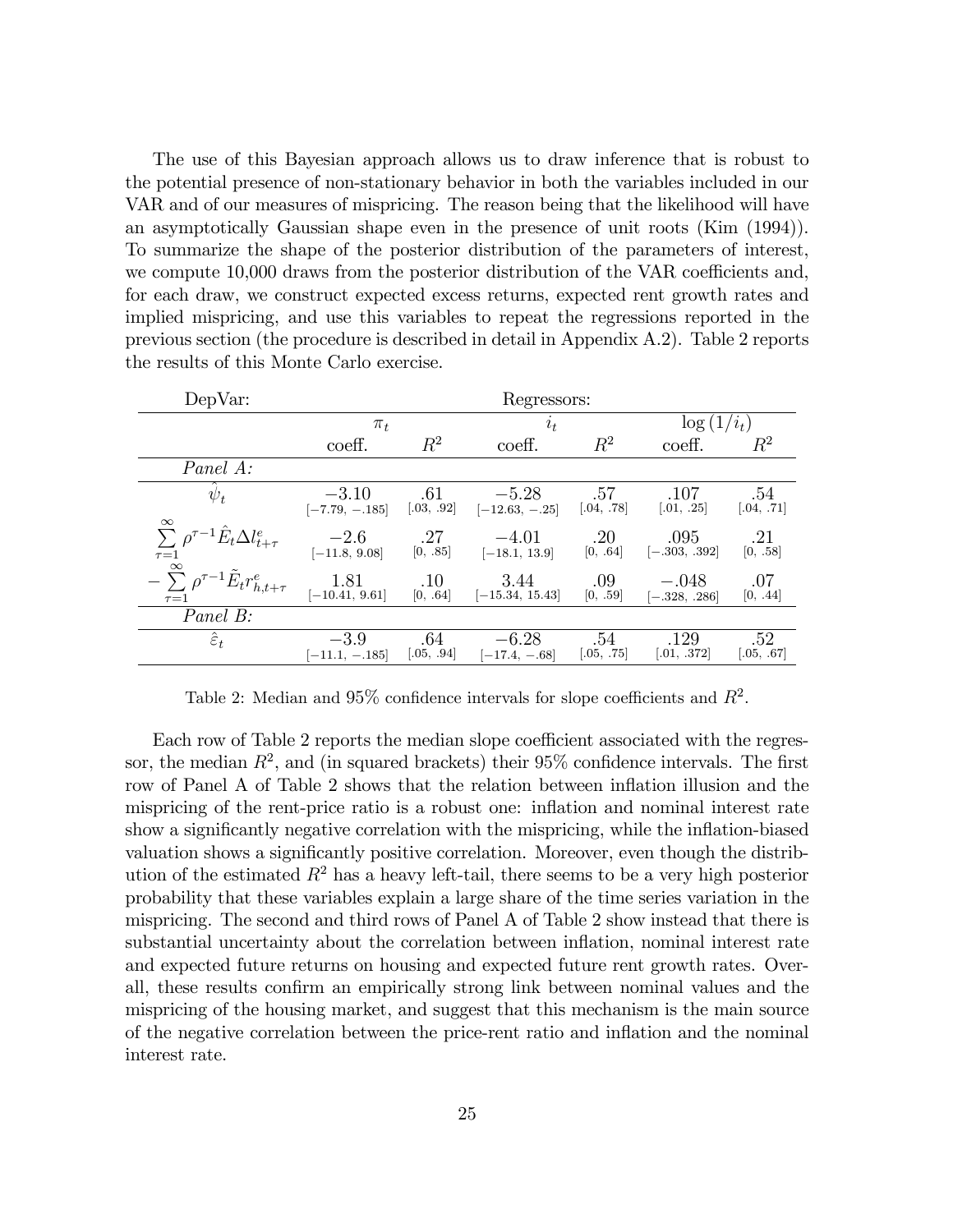Note that these results are conditional on the estimated risk factor  $\lambda_t$ . The reason being that the uncertainty about  $\lambda_t$  hinges more upon what the risk factor should be than upon how it is estimated. To address this we perform a similar robustness exercise using the  $\varepsilon$ -mispricing – that does not depend on exogenous risk factors. These results are reported in Panel B of Table 2 and  $-$  as in Panel A  $-$  are very similar to the ones in Table 1.

Assessing the Role of the Business Cycle. Unlike the price-dividend ratio in the stock market, the observed price-rent ratio is a less precise measure since the housing price index reflects all types of dwellings, while the rent index tends to overweight smaller and lower quality dwellings.

The prices of high-quality houses appreciate at a higher rate during booms, and depreciate more during recessions, than cheaper houses do [see, among others, Poterba (1991) and Earley (1996)]. This might cause the measured price-rent ratio to comove with the business cycle. Hence, if inflation and the nominal interest rate had a clear business cycle pattern, our estimated mispricing measures could show a spurious correlation with these variables.

Figure 8 in Appendix A.3 plots the time series of the U.K. exponentially smoothed quarterly ináation, the return on the twenty-year government bonds, and the Hodrick and Prescott (1997) filtered estimate of the GDP business cycle. The figure shows that there is no strong contemporaneous correlation of ináation and nominal interest rates with the business cycle (the correlation coefficients are  $-.16$  and  $-.15$ , respectively). This suggests that the high degree of explanatory power that inflation and the nominal interest rate have for the housing market mispricing is unlikely to be due to the comovement of these variables with the business cycle. In Appendix A.3 we address this issue formally, and we find that the inclusion of the business cycle in the OLS regressions for the mispricing measures (i) does not drive out the statistical significance of  $\pi_t$ ,  $i_t$ and  $\log(1/i_t)$ , (ii) does not significantly change the point estimates of the elasticities of the mispricing reported in Table 1, (iii) does not significantly increase our ability to explain the time variation in the mispricing, and (iv) that the business cycle alone has very little (in the case of  $\hat{\psi}_t$  and  $\hat{\varepsilon}_t$ ) or no (in the case of  $\hat{\psi}'_t$  $t<sub>t</sub>$ ) explanatory power for the mispricing measures.

## 4 Market Frictions

The previous section documents a strong link between mispricings in the housing market and inflation, and suggests money illusion as the driving mechanism of this relationship. However, a potential alternative explanation of this Önding is the presence of housing market frictions. In this section, we formally investigate this competing hypothesis.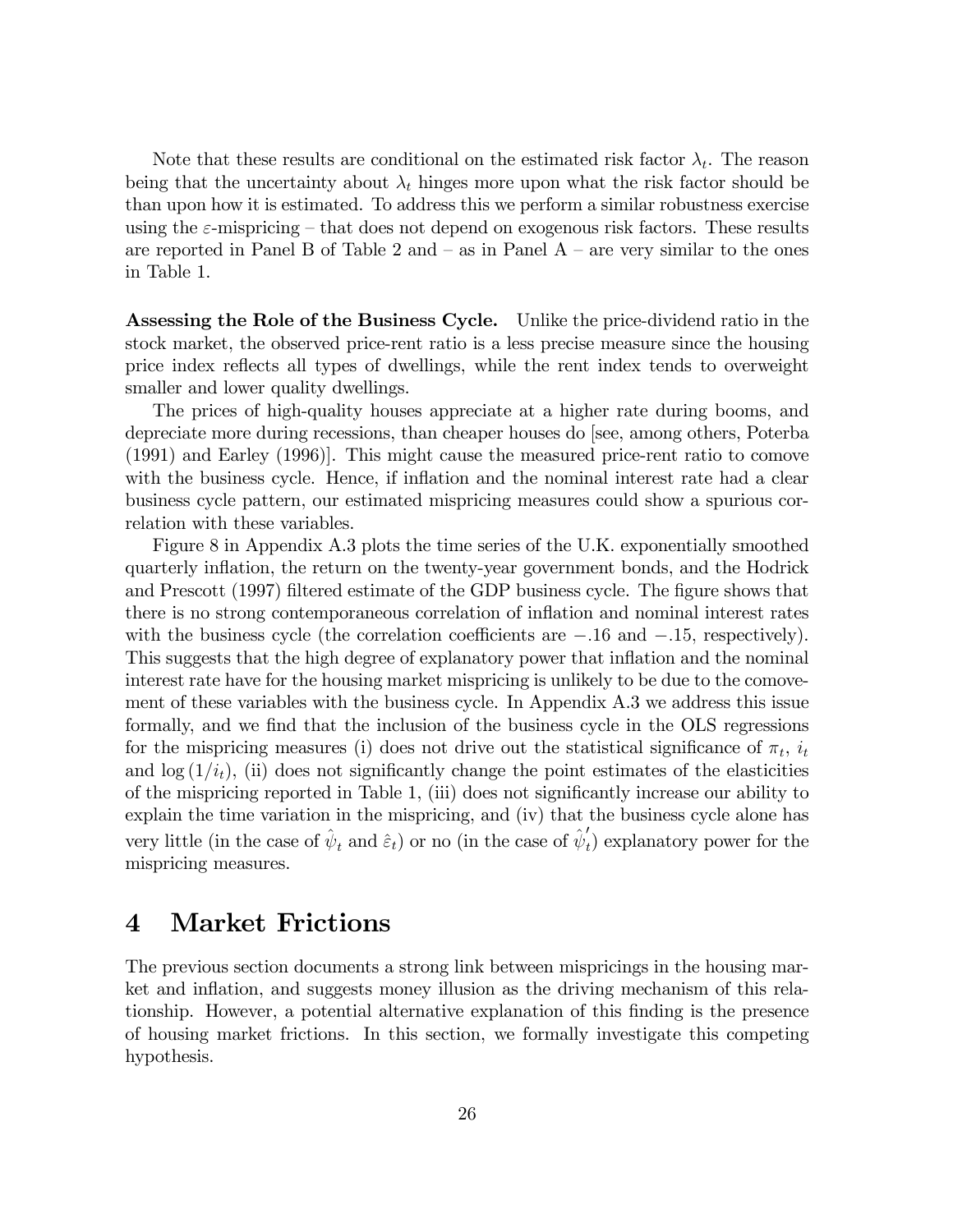#### 4.1 Tilt Effect

Our empirical results are consistent with money illusion. Nevertheless, we could be capturing the tilt effect of inflation, which potentially generates a negative relationship between inflation and housing prices. The tilt effect refers to a particular form of liquidity constraint. It is best understood by comparing the real repayment profiles of a mortgage with and without inflation. Suppose agents can only enter fixed nominal repayment mortgages. The real repayment profiles of such a contract are depicted in Figure 5 for a zero and a positive inflation environment.



Figure 5: Real mortgage payments over time in a zero inflation environment (dashed line) and  $5\%$  inflation environment (curve).

Without inflation the real mortgage payments are constant, while in an inflationary environment the real mortgage payments decrease over time. In order to keep the real net present value the same in the two environments, the initial payments have to be higher in a world with non-zero inflation. That is, the real repayment profile is *tilted* towards the earlier periods. In other words, when inflation is high, the financial burden is "front-loaded" and the mortgage-payment-to-income-ratio is higher in the early years of the mortgage. Hence, liquidity constraints are more likely to bind and agents are less able to leverage. In turn, a more binding constraint in the first period of the mortgage depresses housing demand and prices. Note that if liquidity constraint were to be binding for a large set of agents, we would expect the price-rent ratio, and the mispricing measures, to be linked to movements in the real interest rate  $-$  we have seen in previous sections that this is not the case.

To test whether the tilt effect drives our results we perform two types of tests.

First, note that the intercept of the repayment scheme is proportional to the nominal interest rate,  $i$ , and that it is related to inflation only insofar as it affects the nominal interest rate. That is, once one controls for the nominal interest rate, inflation should not matter if the tilt effect is the driving force of our results. On the other hand, if the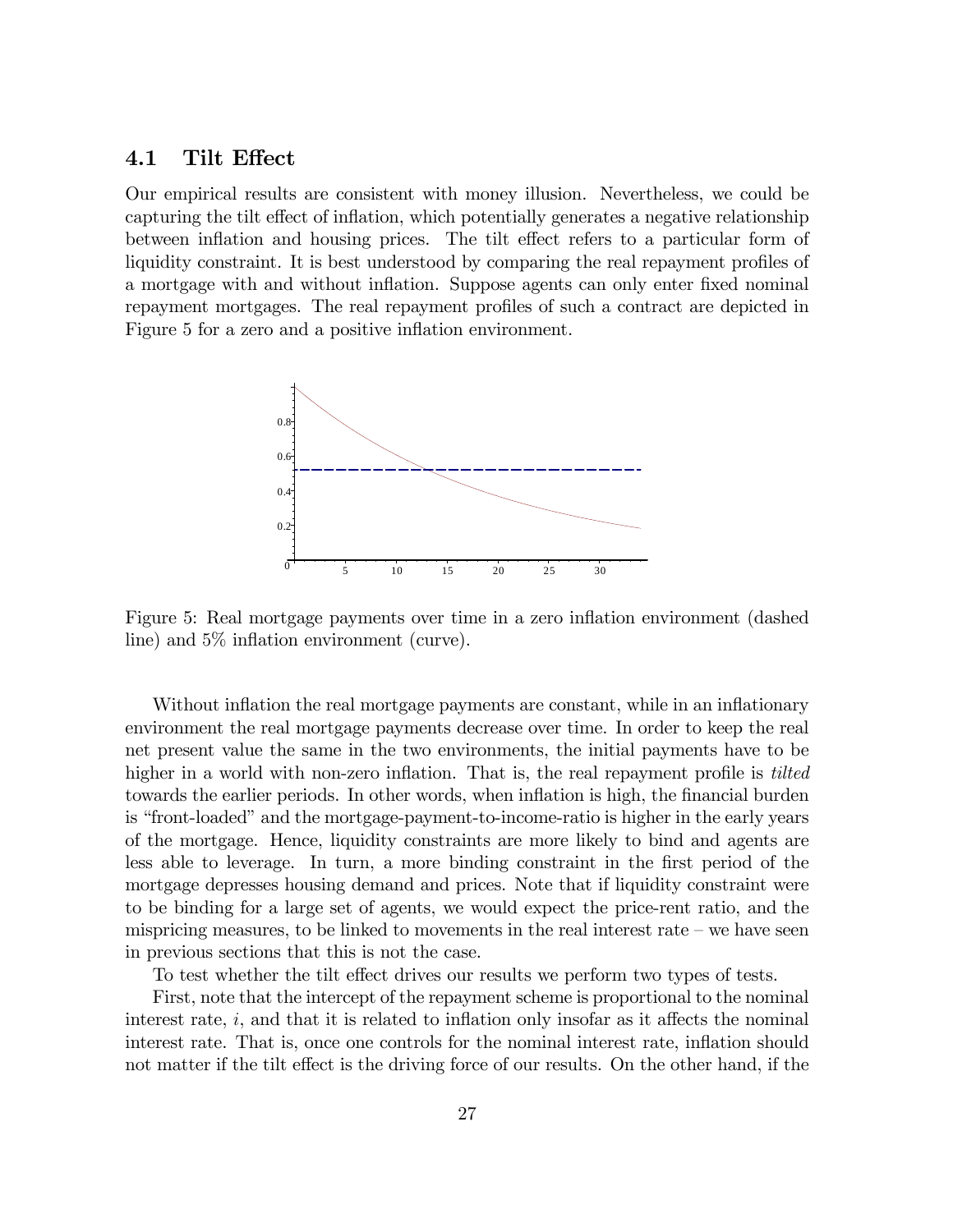mispricing is driven by money illusion, it should be related to inflation  $\pi$  as stressed in Equation (10).<sup>20</sup> Therefore, we regress our benchmark mispricing measures,  $\psi_t$  and  $\varepsilon$ , jointly on inflation and the nominal interest rate (both in levels and in logs). If the mispricing is driven by the tilt effect, inflation  $\pi$  should not play any role after controlling for the nominal interest rate i. This hypothesis is clearly rejected as shown in Table 3.

| DepVar:               | Regressors:          |                      |                    |             |  |  |  |
|-----------------------|----------------------|----------------------|--------------------|-------------|--|--|--|
|                       | $\pi_t$              | $i_t$                | $\log(i_t)$        | $\bar{R}^2$ |  |  |  |
| $\psi_t$              | $-3.13\,$<br>(6.395) | $-2.02\,$<br>(2.096) |                    | .85         |  |  |  |
| $\psi_t$              | $-3.30$<br>(7.467)   |                      | $-.038$<br>(2.109) | .85         |  |  |  |
| $\hat{\varepsilon}_t$ | $-3.27$<br>(3.498)   | $-1.27\,$<br>(.6548) |                    | .65         |  |  |  |
| $\hat{\varepsilon}_t$ | $-3.15$<br>(3.616)   |                      | $-.034$<br>(.9055) | .66         |  |  |  |

Table 3: Regression coefficients and Newey and West  $(1987)$  corrected t-statistics in brackets.

The first row of Table 3 reports the multivariate regression of the  $\psi$ -mispricing on inflation and the nominal interest rate. The inclusion of the interest rate does not drive out the statistical significance of  $\pi$  and it increases the measure of fit by a mere  $2\%$  (see Table 1). Note also that inflation is highly statistically significant, while the interest rate is only significant at the 5% level. The second row uses  $log(i_t)$  instead of  $i_t$  and delivers almost identical results. The third and the fourth row use the  $\varepsilon$ -mispricing. In both cases inflation is highly statistically significant after controlling for the interest rate. Furthermore, both  $i_t$  and  $log(i_t)$  are not statistically significant and the inclusion of these regressors increase the measures of fit by no more than  $1\%$ .

These results reject the null that our key findings are simply capturing the tilt effect. Nevertheless, they could be due to a subset of the observations in the sample. To check for this, we perform the same exercise as reported in Table 3 using a rolling window with size equal to a third of the full sample.

Panel A and Panel B of Figure 6 depict the estimated regression coefficients and 95% confidence intervals of multi-variate regression of the  $\psi$ -mispricing on inflation  $\pi_t$ and the log of the nominal interest rate,  $log(i_t)$ . The second row of Figure 6 reports the same analysis for the  $\varepsilon$ -mispricing. The point estimates are reported at the date of the last observation of the rolling sample (of 52 quarterly observations) – e.g., the point estimates corresponding to  $1982:Q1$  uses data from  $1969:Q2$  to  $1982:Q1$ . Inflation is always significant, while  $log(i_t)$  is generally not statistically significant for the  $\psi$ mispricing and never significant for the  $\varepsilon$ -mispricing. Moreover, the weak statistical

 $^{20}$ If agents suffer from money illusion, the price-rent ratio comoves with the nominal interest rate, i (see Section 3.1) while, as pointed out in Section 3.2, the misspricing comoves with inflation,  $\pi$ .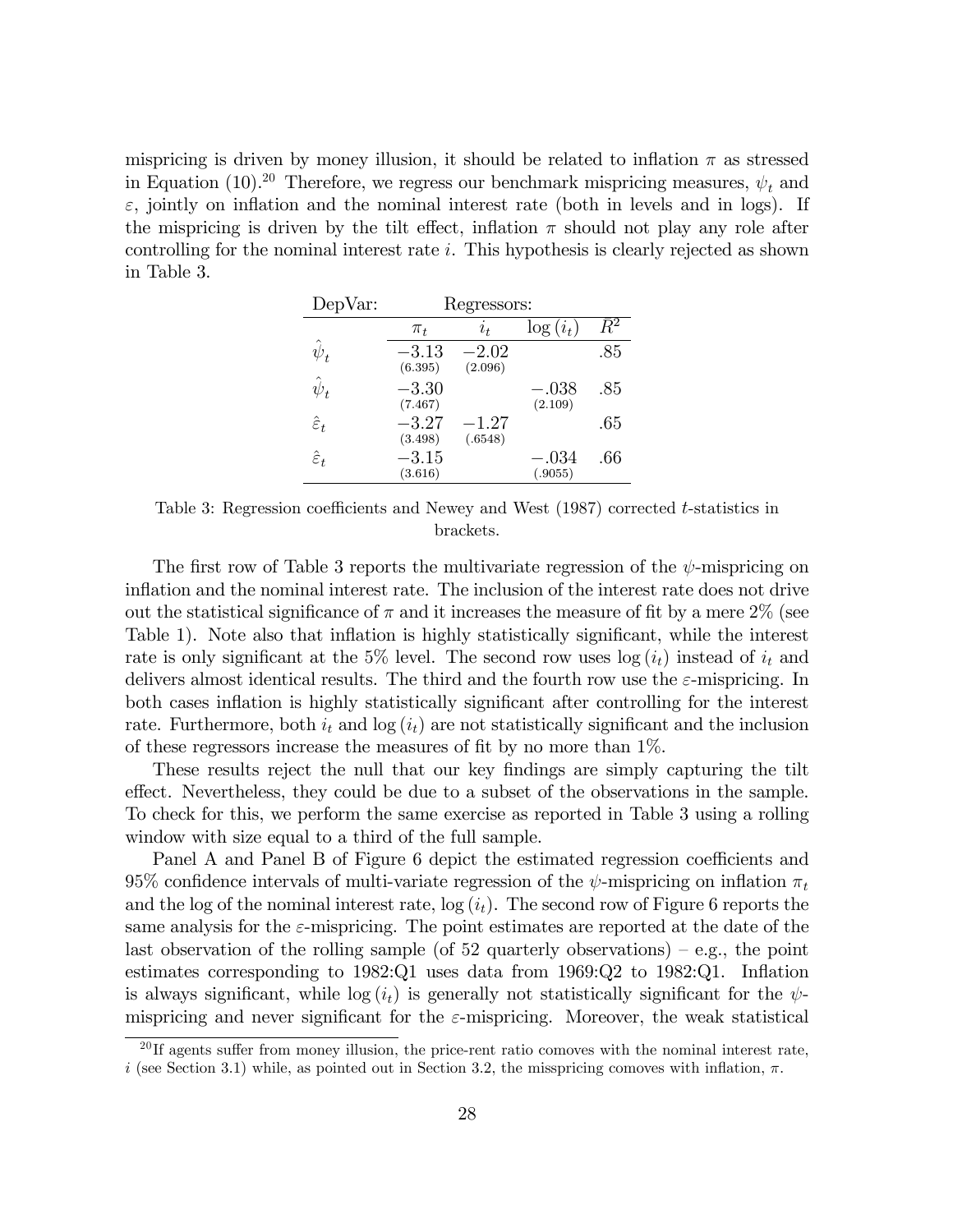

Figure 6: Multivariate regression of mispricing measures on inflation,  $\pi$ , and log interest rate,  $log(i)$ , over rolling samples.

significance of  $log(i_t)$  in explaining the  $\psi$ -mispricing over the whole sample (Table 3) appears to be driven by the last four years of data. This last point is confirmed by an expanding window regression exercise (not reported here). Furthermore, the same qualitative results were obtained using the level of the nominal interest rate,  $i_t$  instead of  $log(i_t)$ .

Second, we now present an alternative test to discriminate between the money illusion and the tilt-effect hypotheses based on the evolution of the mortgage market over time. Note that in our example the tilt effect arises since the nominal mortgage payments are constant, but more flexible mortgage contracts might reduce or eliminate it. Indeed, in the real world, agents can use multiple alternative financing schemes available on the market that are not affected by the tilt effect. For example this is the case for flexible interest rate mortgages, price level adjusted mortgages (PLAM) or the graduate payment mortgages  $(GPM)$ .<sup>21</sup> This is especially true in the United Kingdom,

 $^{21}$ On the other hand, Spiegel (2001) provides a rationale for endogenous credit rationing in the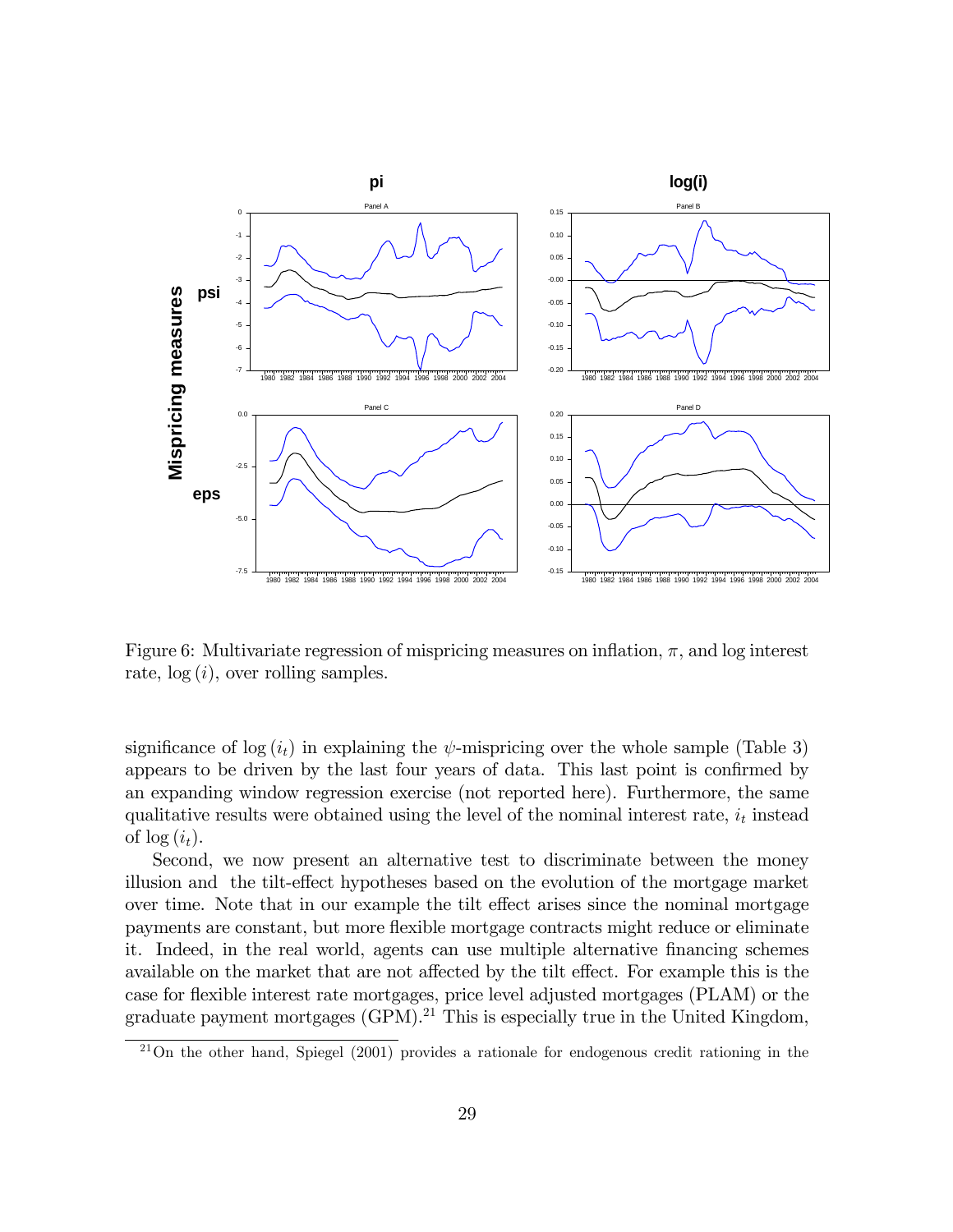where PLAM and GPM were available at least since the early 1970's. Furthermore, new, more áexible, mortgage products were introduced over the years in all major countries. In the U.S., for example, interest-only mortgages, which substantially lower the initial payments, have become very popular in recent years.<sup>22</sup> Hence, we would expect that the importance of the tilt effect  $-$  if it is there  $-$  declines over time. That is, the negative elasticity of the mispricing to inflation should become less negative over the sample period.

We empirically assess this hypothesis. Figure 7 depicts point estimates and Newey and West  $(1987)$  95% confidence intervals of the univariate regressions of the estimated mispricing on  $\pi_t$ ,  $i_t$ , and  $1/i_t$  over a time-varying sample. We use the first ten years of data to obtain an initial estimate of the slope coefficient associated with each regressor, and we then add one data point at a time and update our estimates. For example, the point corresponding to 1992 first quarter is the estimated slope coefficient over the sample 1966 second quarter to 1992 first quarter.

Figure 7 Panel A, for the  $\psi$ -mispricing, and Panel D, for the  $\varepsilon$ -mispricing, reveal that the trend goes, if anything, in the opposite direction of what we would expect if the tilt effect were the driving mechanism behind the empirical link between housing prices and ináation. Over time, the negative relation between mispricing and ináation becomes more negative. The elasticity with respect to the interest rate is essentially flat (Panels B and E). Only the elasticity with respect to the log of the nominal interest rate reciprocal seems to decline at the end of the sample for the  $\psi$ -mispricing (Panel C), but this reduction is not statistically significant, while it is essentially flat for the  $\varepsilon$ -mispricing (Panel F). Overall, these findings suggest that it is unlikely that the tilt effect is the mechanism behind the empirical link between housing mispricing and inflation.

How do the Öndings in Figure 7 square with money illusion? Money illusion does not have a clear implication as to whether the elasticity of mispricing to inflation should vary over time. Nevertheless, the decline in the negative slope coefficient (in Panel A and  $D$ ) is consistent with a setting in which households' attention to inflation depends on the recent history of inflation. Money illusion is very costly after and during a period of high inflation. Hence, households are more attentive to inflation and less prone to money illusion. In contrast, the cost of money illusion is perceived to be low after and during a period of low inflation  $-$  as in the last part of our sample  $-$  and hence money illusion is more wide-spread increasing the elasticity of the mispricing to inflation.

housing market due to moral hazard.

<sup>&</sup>lt;sup>22</sup>See, for exampe, Lowenstein's article in the The New York Times on June 5, 2005, which cites the Lehman Brothers report "The Changing Landscape of the Mortgage Market" that describes the recent increase in interest-only mortgages.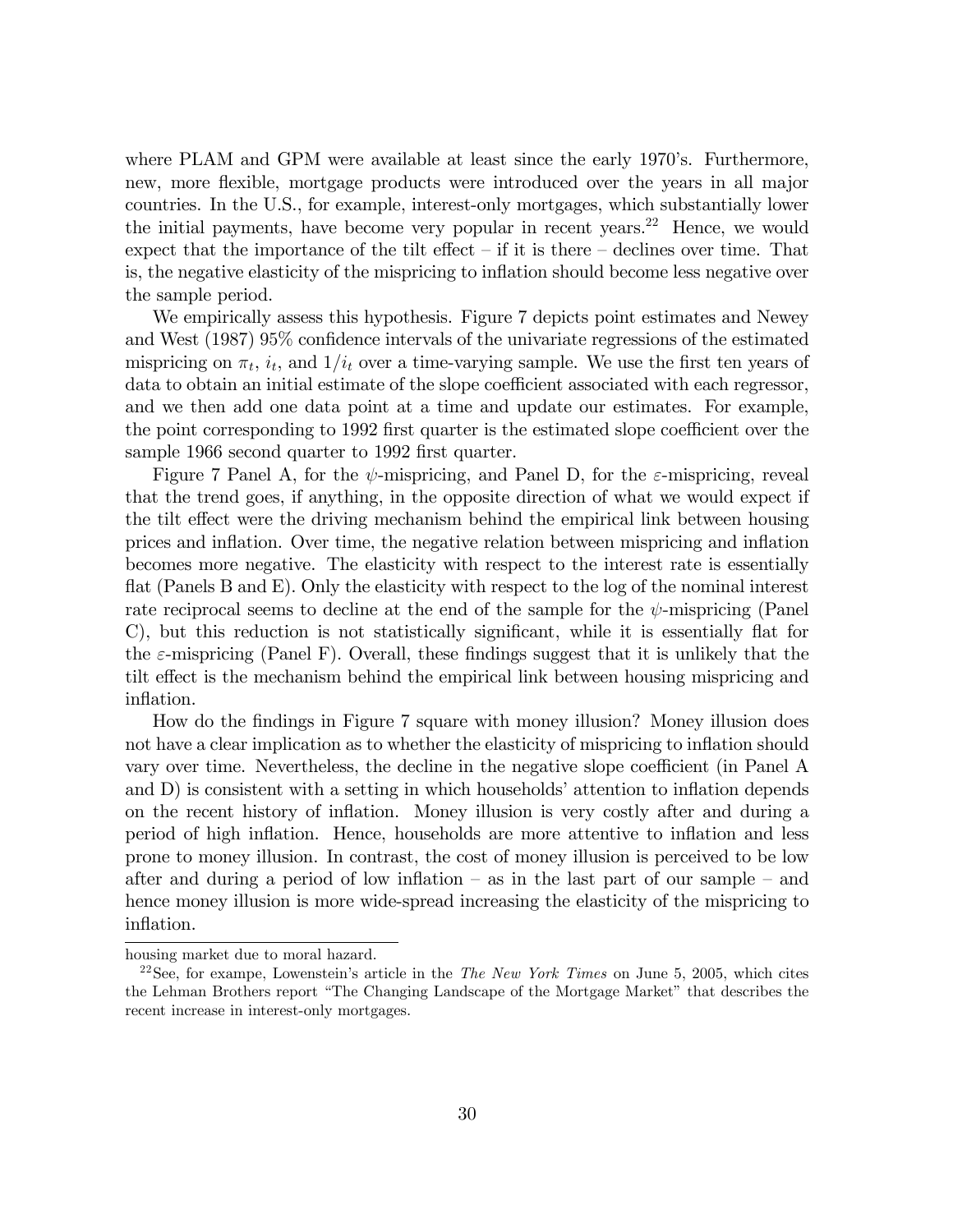

Figure 7: Point estimates and  $95\%$  Newey and West (1987) corrected confidence bounds of  $\,$  slope coefficients as sample size increases.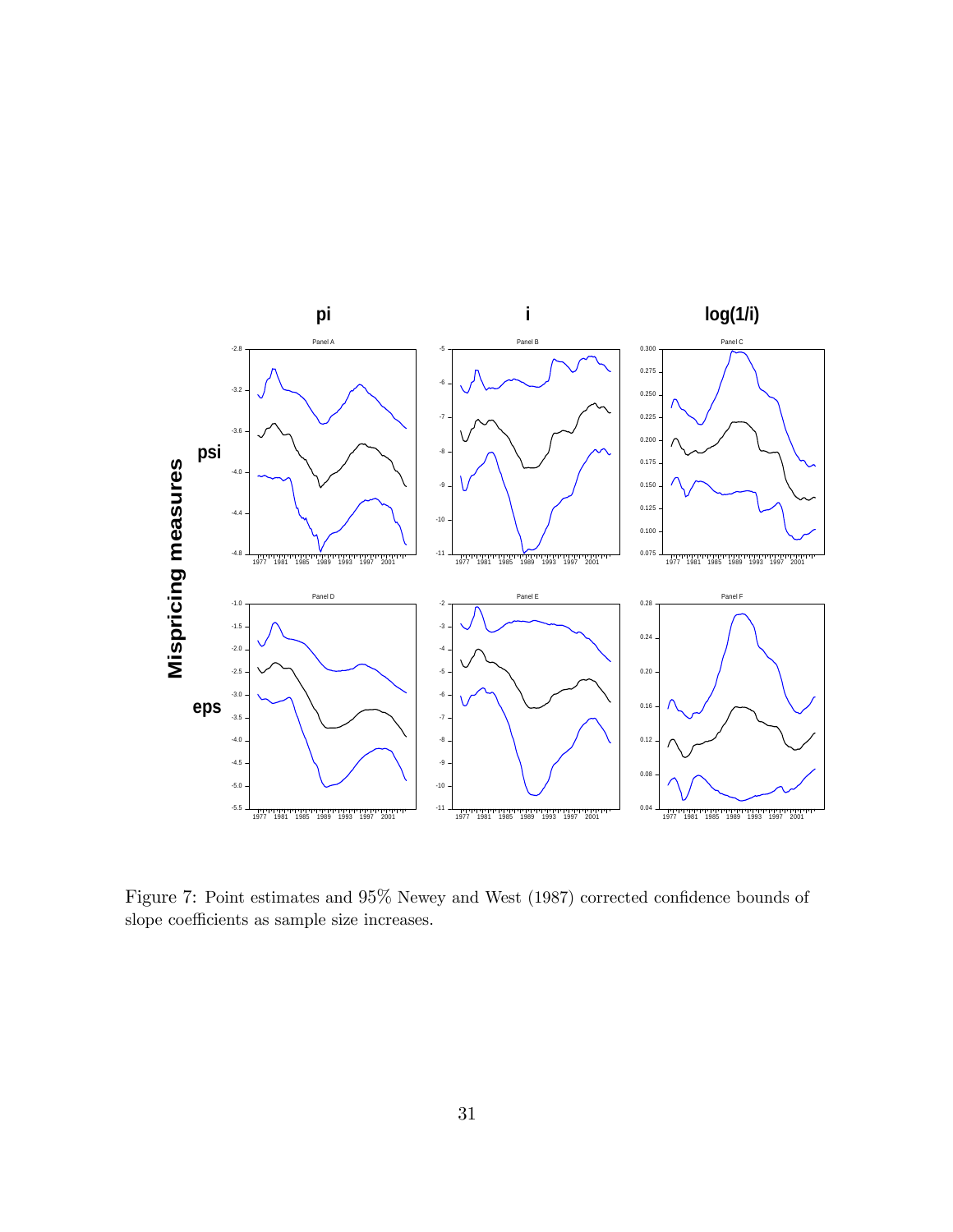#### 4.2 Lock-in Effect

When inflation and interest rates creep up, households that have secured a non-portable mortgage with a low fixed nominal interest rate in the past might be reluctant to buy a new, better quality house. This in turn could depress the demand for high-quality houses and lower the supply for low-quality houses. Therefore, given that the pools of rental houses and houses on the market for sale are not perfectly symmetric, this could be the driving force of the empirical link between the price-rent ratio and the nominal interest rate.

Noticing that this "lock-in effect" is asymmetric  $\overline{\phantom{a}}$  - since it predicts an additional reduction in housing demand for buying only when the interest rate is above the lockedin interest rate  $-$  we can perform a series of tests to assess this hypothesis.

First, we run a set of regressions of our mispricing measures,  $\psi$  and  $\varepsilon$ , on the interest rate and inflation interacted with a dummy variable that captures upward movements in the interest rate over the last four quarters.

That is, we run the following regressions:

$$
\mu_t = \hat{a}_i + \hat{b}_{i1} d_t i_t + \hat{b}_{i2} (1 - d_t) i_t + \hat{e}_{it} \n\mu_t = \hat{a}_{\pi} + \hat{b}_{\pi 1} d_t \pi_t + \hat{b}_{\pi 2} (1 - d_t) \pi_t + \hat{e}_{\pi t},
$$

where  $\mu_t$  is either  $\hat{\psi}_t$  or  $\hat{\varepsilon}_t$ , and  $d_t$  is an indicator function of upward movements in the nominal interest rate  $i_t$ . The lock-in effect suggests that the coefficient estimate  $\hat{b}_1$  should be different from  $\hat{b}_2$ . However, we cannot reject that  $\hat{b}_1 = \hat{b}_2$  for both regressions and both mispricing measures.

Second, using rolling samples (containing ten years of observations each) we test three separate hypotheses:  $Corr[R_t^2, D_t] \neq 0$ ;  $Corr[R_t^2, i_t] \neq 0$ ; and  $Corr[R_t^2, \overline{p_t - l_t}] \neq 0$ 0, where  $R_t^2$  is the measure of fit of the regression of  $\psi$  on i in each rolling sample,  $D_t$ is the average  $d_t$  on a given subsample, and  $p_t - l_t$  is the average log price-rent ratio in a given subsample. All theses hypotheses are rejected at standard confidence levels.

These results may not be surprising since most mortgages are portable in the U.K.. This is unlike in the U.S. where a large share of the mortgage contracts are not portable. Nevertheless, as in the U.K., all stated hypotheses can be rejected with U.S. data also except for  $Corr[R_t^2, D_t] \neq 0$ .

## 5 Cross-regional Heterogeneity

In the previous section, we document money illusion as an aggregate phenomenon that can generate house price run ups without changes in economic fundamentals. In this section, we explore whether money illusion can be reconciled with the observed regional heterogeneity in price behavior within a country. In order to do this we shift our focus from the U.K. to the U.S. housing market because the cross-sectional heterogeneity is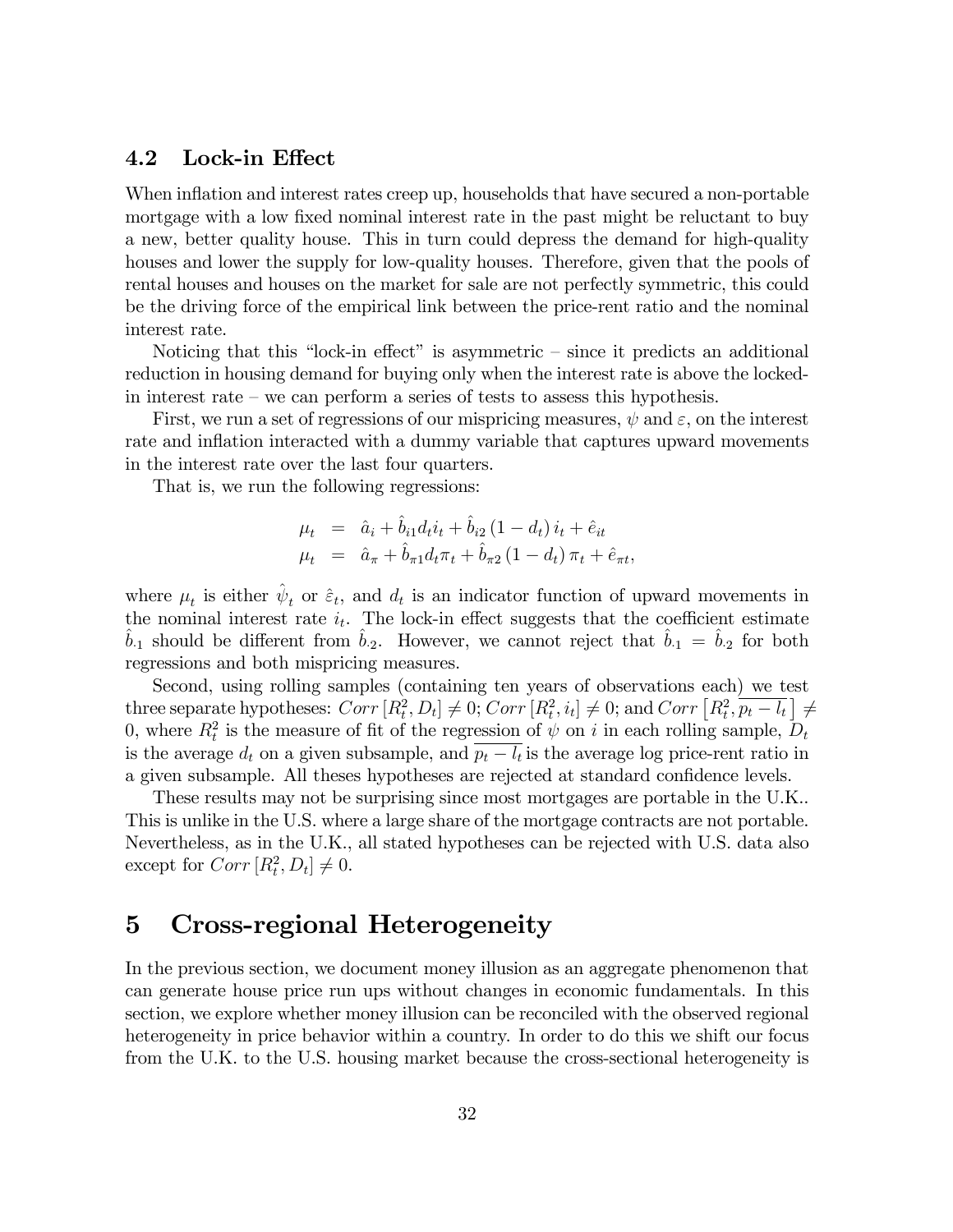more prominent in the U.S. and more regional data is available. We first document money illusion in the aggregate U.S. housing market. We then document heterogeneity in housing supply elasticity at the state level and explain how money illusion and heterogeneity in supply elasticity can rationalize the heterogeneity in regional price dynamics.

### 5.1 Aggregate U.S. Evidence

In this section, we examine the link between housing market mispricing measures and nominal values in the U.S. following the same procedure as in Section 3.2. The sample period available runs from 1970:Q1 to 2004:Q3. Univariate regression results are reported in Table 3. The first row shows that the proxies considered are all significant explanatory variables for the mispricing. Moreover, the sign of the estimated elasticity is the one we would expect under inflation illusion: the mispricing of the price-rent ratio tends to rise as inflation and nominal interest rates decrease. The coefficient estimates for the U.S. data are similar to the ones for the U.K. The measures of fit are somewhat smaller compared to the U.K. case, but this is likely to be due to the shorter sample period and poorer quality of U.S. data. An exception is the  $R^2$  for the expected rent growth rate, which is higher for the U.S.

For a review of the measurement problems in U.S. data on housing, see McCarthy and Peach (2004). Nevertheless, the  $R^2$  ranges from 28% when the explanatory variable is the nominal interest rate to  $45\%$  when we use inflation as the explanatory variable of the mispricing.

| Dependent Variables:                                                         | Regressors:        |       |                                |         |                   |       |
|------------------------------------------------------------------------------|--------------------|-------|--------------------------------|---------|-------------------|-------|
|                                                                              | $\pi_t$            |       | $i_t$                          |         | $\log{(1/i_t)}$   |       |
|                                                                              | coeff.             | $R^2$ | coeff.                         | $R^2$   | coeff.            | $R^2$ |
| Panel A:                                                                     |                    |       |                                |         |                   |       |
| $\hat{\psi}_t$                                                               | (4.525)            |       | $-6.65$ .45 $-6.30$<br>(3.182) | .28     | .141<br>(4.256)   | .35   |
| $\infty$<br>$\sum \rho^{\tau-1} \hat{E}_t \Delta l_{t+\tau}^e$<br>$\tau = 1$ | $-2.87$<br>(6.572) | .65   | $-3.46$<br>(6.170)             | .65     | .066<br>(4.693)   | .60   |
| $\infty$<br>$-\sum_{\tau=1}^{\infty}\rho^{\tau-1}\tilde{E}_tr^e_{h,t+\tau}$  | .76<br>(.211)      | .01   | 4.65<br>(1.130)                | $.05\,$ | $-.066$<br>(.734) | .03   |
| Panel B:                                                                     |                    |       |                                |         |                   |       |
| $\hat{\varepsilon}_t$                                                        | $-10.2$<br>(5.148) | .48   | $-6.86$<br>(2.648)             | .15     | .159<br>(3.238)   | .21   |

Table 4: Univariate Regressions on inflation, nominal interest rate, and illusion proxy. Newey and West (1987) corrected t-statistics in brackets.

The second row of Table 4 shows that there is a significantly negative (positive) correlation between ináation and nominal interest rate (log of the nominal interest rate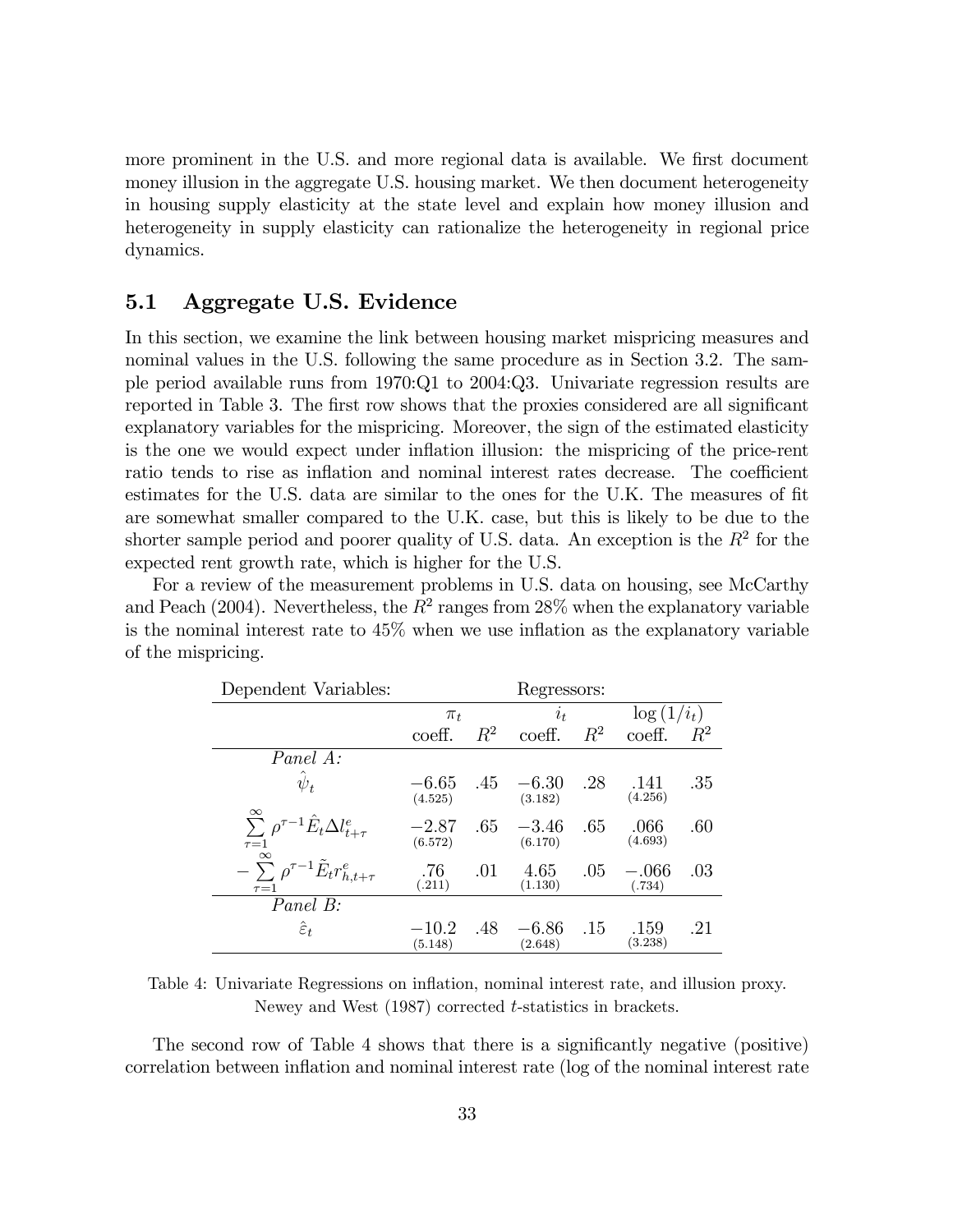reciprocal) and expected future rent excess growth rates. This could either be a consequence of a negative effect of inflation on the real economy or due to a higher degree of stickiness in housing rents than in the general price level. The regressors considered are able to explain between 60% to 65% of the time series variation in expected future growth rates. The last row shows that there is a no statistically significant link between inflation/nominal interest rate and future risk premia on housing investment. The coefficients for the U.S. are slightly lower compared to the U.K. coefficient, which is consistent with the different tax treatment of mortgage interest payments in both countries. Overall, these results imply a negative elasticity of the price-rent ratio to inflation (nominal interest rates) of about  $8.7$  (5.1) and that the largest contribution to this comes from the effect of inflation (nominal interest rate) on mispricing.

Table 5 reports the results of a Monte Carlo exercise (described in Section A.2 of the Appendix) analogous to the one presented in Section 3.2, which, as in the case of U.K. data, confirms the soundness of the empirical link between mispricing in the housing market and inflation, nominal interest rate, and the log of the nominal interest rate reciprocal. On the other hand, it shows that there is substantial uncertainty about the rational links between inflation (nominal interest rate) and the price-rent ratio, even though both variables show a significantly negative correlation with the risk premium on the housing investment.

| DepVar:                                                                            | Regressors:                 |                   |                             |                   |                         |                   |  |
|------------------------------------------------------------------------------------|-----------------------------|-------------------|-----------------------------|-------------------|-------------------------|-------------------|--|
|                                                                                    | $\pi_t$                     |                   | $i_t$                       |                   |                         | $\log{(1/i_t)}$   |  |
|                                                                                    | coeff.                      | $R^2$             | coeff.                      | $R^2$             | coeff.                  | $R^2$             |  |
| Panel A:                                                                           |                             |                   |                             |                   |                         |                   |  |
| $\hat{\psi}_t$                                                                     | $-6.06$<br>$[-7.32, -2.76]$ | .44<br>[.06, .66] | $-5.84$<br>$[-7.12, -2.14]$ | .27<br>[.03, .66] | .130<br>[.070, .155]    | .35<br>[.06, .60] |  |
| $\sum^{\infty} \rho^{\tau-1} \hat{E}_t \Delta l_{t+\tau}^e$<br>$\overline{\tau=1}$ | $-2.86$<br>$[-8.17, 1.53]$  | .59<br>[.01, .96] | $-3.45$<br>$[-7.27, -0.53]$ | .52<br>[.02, .71] | .066<br>[.003, .149]    | .51<br>[.01, .70] |  |
| $- \stackrel{\infty}{\sum} \rho_t^{\tau-1} \tilde{E} r_{h,t+\tau}^e$<br>$\tau = 1$ | .44<br>$[-4.84, 3.21]$      | .01<br>[0, .09]   | 4.23<br>[1.12, 5.82]        | .04<br>[.01, .12] | $-.023$<br>$[-.097, 0]$ | .07<br>[0, .15]   |  |
| Panel B:                                                                           |                             |                   |                             |                   |                         |                   |  |
| $\hat{\varepsilon}_t$                                                              | $-10.2$<br>$[-16.2, -7.25]$ | .48<br>[.36, .62] | $-6.83$<br>$[-10, -4.79]$   | .15<br>[.11, .21] | .159<br>[.115, .25]     | .21<br>[.16, .26] |  |

Table 5: Median and  $95\%$  confidence intervals for slope coefficients and  $R^2$ . U.S. data.

### 5.2 The U.S. Regional Housing Markets

In the previous section we documented the presence of money illusion in the aggregate U.S. housing market. Yet house price shifts often vary significantly across different regions of the same country. In the U.S., the recent price increase seems to be much less pronounced in the Midwest compared to the coastal regions. In this section we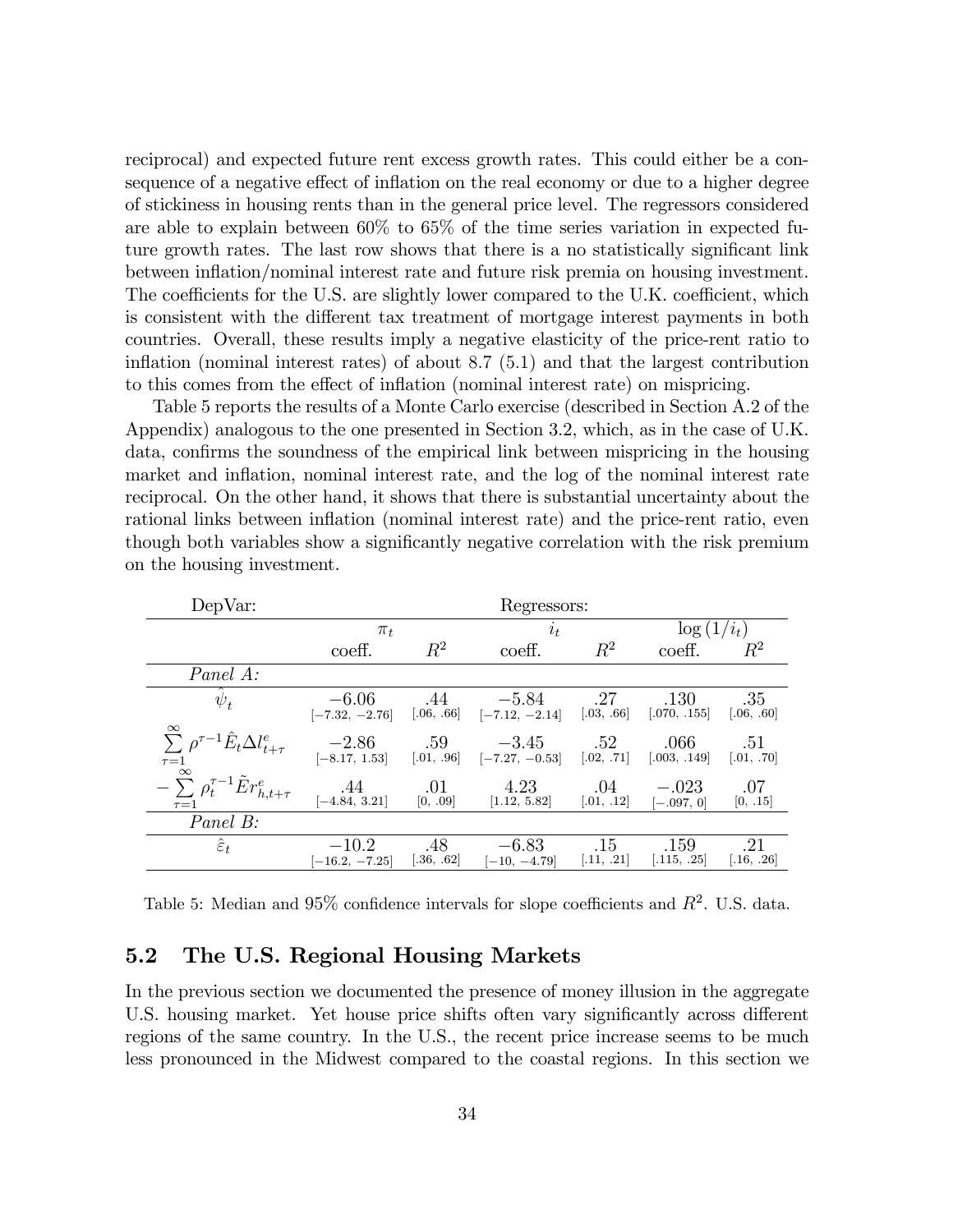investigate whether money illusion can be reconciled with these heterogeneous price dynamics.

First, it should be mentioned that this regional heterogeneity is less extreme than it appears at first sight, once one separates property prices into land value and building value. Davis and Palumbo (2006) analyze 46 large metropolitan areas in the U.S. and find that the appreciation of residential land since the mid-1980s is a widespread phenomenon because the price of residential land has risen much faster than housing construction costs. The different rates of increase in land and building value could partially explain the observed cross-sectional heterogeneity in property price movements. To be more explicit, consider the following stylized example. Suppose in the low population density Midwest,  $80\%$  of the property value reflects the value of the building, while in New York City the building value is say only 10% of the property value. Then the same percentage increase in land price would cause a much larger increase in property value in New York City than in the Midwest.

Second, it is often argued that regional heterogeneity of property values is due to different housing supply elasticities. This could be another reason why money illusion impacts house prices across various regions differently. To understand how supply elasticity interacts with money illusion, let us consider a simple setting in which housing demand,  $D(P,\pi)$ , is decreasing in housing price,  $D_1 := \partial D/\partial P < 0$ , and inflation,  $D_2 := \partial D/\partial \pi < 0$ , due to money illusion. The supply of housing  $S(P, X)$  is increasing in house prices,  $S_1 := \partial S/\partial P > 0$ , and also affected by cost shifters X. Applying the implicit function theorem on the market clearing condition to obtain  $dP/d\pi$  and taking the derivative with respect to the slope of the supply function  $S_1$ , one obtains:

$$
\frac{d\left(dP/d\pi\right)}{dS_1} = -\frac{D_2}{\left(D_1 - S_1\right)^2} > 0. \tag{16}
$$

Since  $S_1$  is inversely proportional to the elasticity of supply, this last equation shows that money illusion can generate large price movements in an area characterized by a low elasticity of supply (high  $S_1$ ).<sup>23</sup> Therefore, we study whether  $S_1$  changes across regional markets.<sup>24</sup> To do this, we nest our work in the housing supply literature and try to estimate the elasticity of new housing starts to house price changes. The existing literature has produced a wide range of both point estimates and conflicting methodologies [see DiPasquale (1999) for a survey]. Previous literature has focused on the empirical link between new housing starts and the housing price level. On the other hand, Mayer and Somerville (1996) argue that housing starts are a áow variable and therefore should be a function of other flow variables, and focus therefore on the link between housing starts and housing price changes. Also, using a panel of U.S.

 $^{23}$ If builders also suffer from money illusion, this result still holds as long as households suffer from money illusion more than builders.

 $^{24}$ In Glaeser, Gyourko, and Saks (2005), heterogeneity in supply elasticity is the endogenous outcome of households voting on zoning regulations.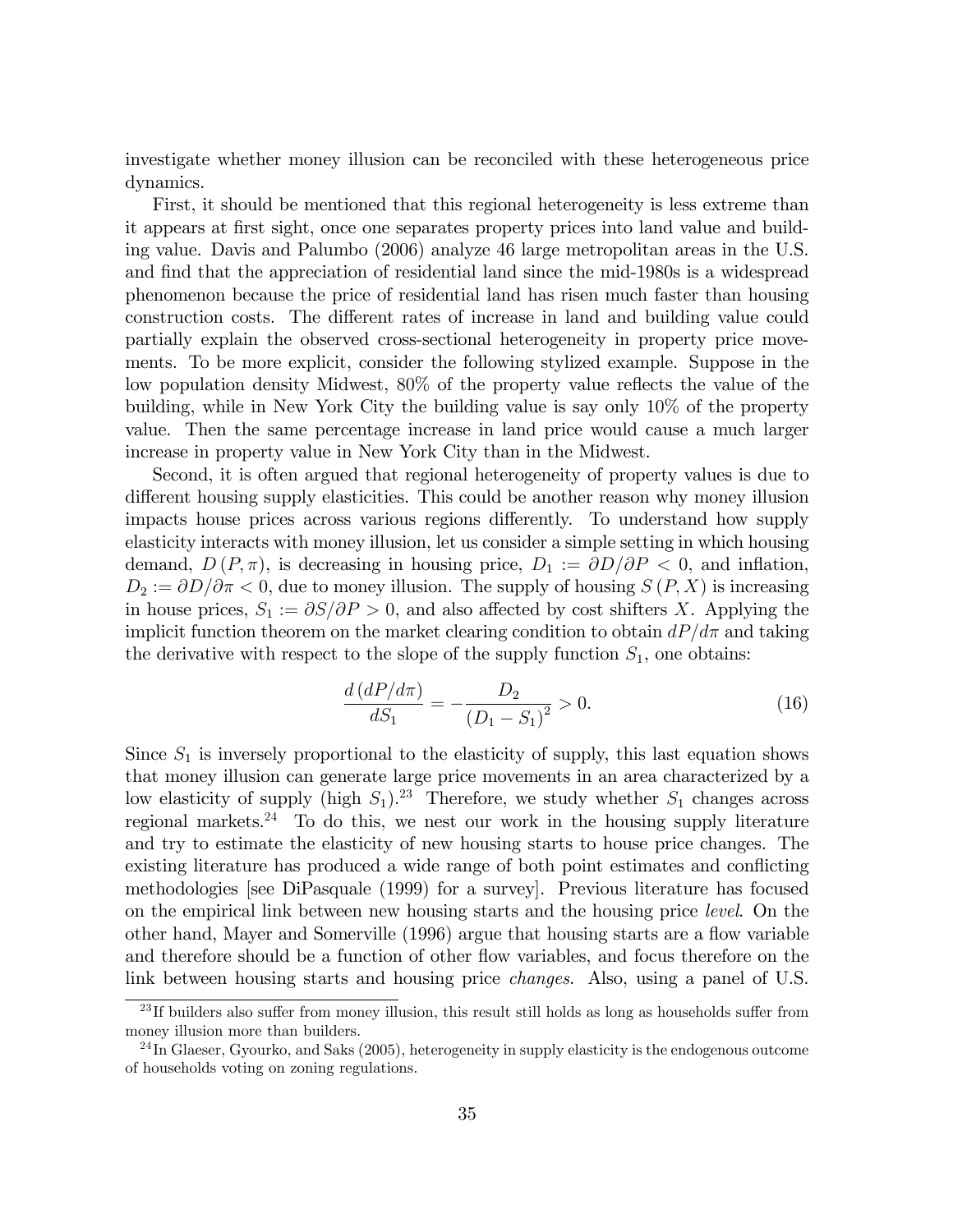quarterly state-level data over the period  $1975:Q1-2005:Q4$ , we find that the OFHEO housing price indices seem to contain a unit root [as in Gallin (2003, 2004)], while this hypothesis can be rejected for the new housing starts series. As a consequence, we regress housing starts in state i,  $I_{it}$ , on the one-year price changes  $\Delta P_{it}$ .

Note that our main interest is not to estimate the supply elasticity itself but to assess how it varies across different regions. In particular, we explore whether the relative degree of land availability generates heterogeneity in supply elasticity. For this purpose, we focus on an interaction term between prices,  $\Delta P_{it}$ , and population density,  $p_{di}$ . The previous literature has shown population density to be relevant in explaining cross-sectional housing price differences since it captures the relative scarcity of land  $[e.g., Vointh (1996)].$ 

Regressing new housing starts on price change, we would expect a positive coefficient for an upward-sloping supply curve. But, if high population density reduces the elasticity of supply, adding as a regressor price changes interacted with population density,  $\Delta P_{it} \times pd_{it}$ , we would expect a negative coefficient.

In order to distinguish movements along the supply curve from movements of the supply curve, we introduce as controls a set of construction-cost shifters. The additional regressors are the one-year change in the real ENR building cost index, the real interest rate on the three-month T-bill as a proxy for the cost of capital, and the one-year change in the per capita state-specific real wage as a proxy for labor cost changes.

In our panel regressions we also control for state fixed effects and state-specific cyclicality using state-specific quarterly dummies. In addition, we add to our regressions a third-order polynomial in a linear time trend and the time series of state population densities. We also add lagged new housing starts,  $I_{it-1}$ , to capture the high degree of persistence of the regressand. Population density is constructed removing water area from the total state area and the series is normalized to have unit mean. Nominal values are made real using the CPI less shelter. Unfortunately, we do not have data on land prices at the state level to add as an additional control. Following the previous literature, we include inflation to the regressions, and we also interact inflation with population density.

Since we have quarterly data over the period  $1975:Q1-2005:Q4$  for 50 states plus the District of Columbia, our sample size of 5; 865 observations implies that our regressions have more than 5; 640 degrees of freedom. Since prices, construction costs, and wages are potentially endogenously determined, we need to perform IV estimates. As instruments we use all the exogenous variables and their first lag, all the dummies and trends, and the Örst two lags of the endogenous variables. Weak instruments do not seem to be an issue since the measures of fit of the first-stage regressions range between 70% for price changes to 82% for the ENR building cost index. We also employ a heteroskedasticity and autocorrelation consistent estimator of the covariance matrix with Newey and West (1987) windows of 12 lags, and corrected to take into account the use of instrumental variables.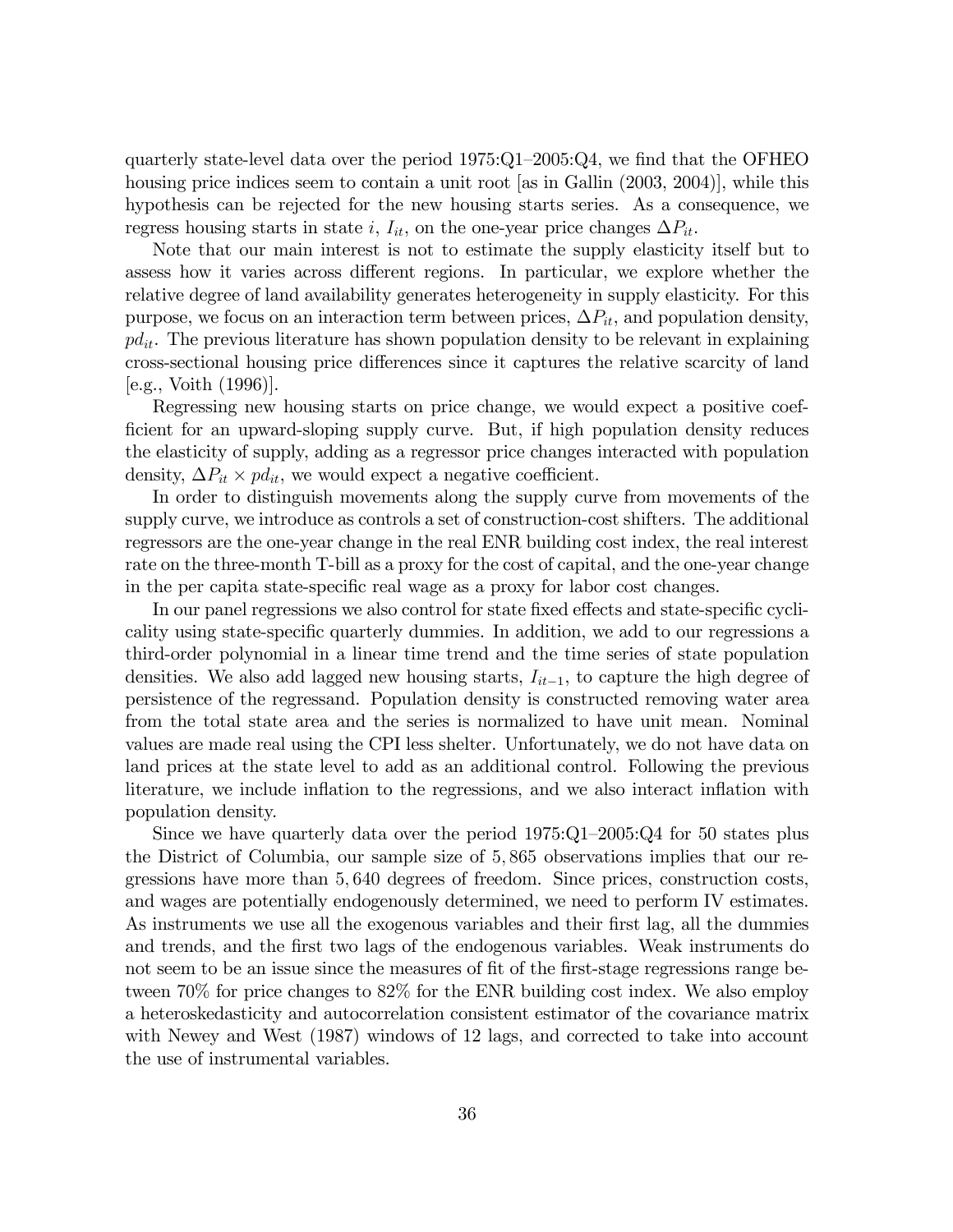| Regressors:            |                 |                 |                                |                     |                        |                 | $\bar{R}^2$ |
|------------------------|-----------------|-----------------|--------------------------------|---------------------|------------------------|-----------------|-------------|
|                        | $I_{it-1}$      | $\Delta P_{it}$ | $\Delta P_{it} \times pd_{it}$ | $\pi_t$             | $\pi_t \times pd_{it}$ | $r_{t}$         |             |
| $\left(1\right)$       | .901<br>(47.24) | .843<br>(1.871) | $-.064$<br>(2.796)             | $-10.9$<br>(4.424)  |                        | .172<br>(.0311) | .97         |
| $\left 2\right\rangle$ | .901<br>(47.54) | .710<br>(1.659) |                                | $-11.26$<br>(4.471) | .274<br>(3.152)        | .195<br>(.0354) | .97         |
| $\left( 3\right)$      | 901<br>(47.17)  | .833<br>(1.844) | $-.064$<br>(2.787)             | $-11.14$<br>(2.515) | .228<br>(2.758)        | .140<br>(.0253) | .97         |

Table 6: Regressions of housing starts on its lag, yearly price-change, inflation and on interaction terms. Coefficients of additional controls are not reported. Corrected t-statistics in brackets.

Table 6 reports the point estimates of the main coefficients of interest in our panel regression. The first row shows, as expected, a positive correlation between price changes and new housing starts but the regression coefficient is significant only at the 10% level. Most importantly, the interaction term between price changes and population density is negative and highly statistically significant, suggesting that the elasticity of housing supply is reduced in areas where land is relatively scarce. Inflation shows a significantly negative relationship with housing starts as already found in Topel and Rosen (1988). This last finding is consistent with the proxy effect of inflation but also with a setting in which rational builders are aware that households suffer from money illusion. Indeed, Topel and Rosen (1988) find the effect of inflation on housing starts to be too strong to be explained by their rational investment model. The real interest rate is not significant. The second row replaces the interaction term  $\Delta P_{it} \times pd_{it}$ with the interaction of inflation and population density,  $\pi_t \times pd_{it}$ . The point estimate of the other coefficients is almost unchanged and price changes are statistically significant only at the  $10\%$  level, while inflation is highly significant and the real interest rate is not. Interestingly,  $\pi_t \times pd_{it}$  has a positive sign suggesting that inflation tends to reduce supply less in high density areas. The last row uses both interaction terms, and confirms the results of the previous regressions and also shows that the two interaction terms have different information content since they are both strongly significant even when employed jointly.

For robustness, we also performed regressions in which we modeled parametrically autoregression in the residuals, without obtaining significantly different results. Finally, we performed structural estimations of the investment model of Topel and Rosen (1988), but adding an interaction term between prices, ináation, and population density. Even though these last estimations regress housing starts on price levels, instead of price changes, we obtained qualitatively similar results.

Overall, the results in this section reconcile the presence of money illusion as an aggregate phenomenon and regional differences in price behavior.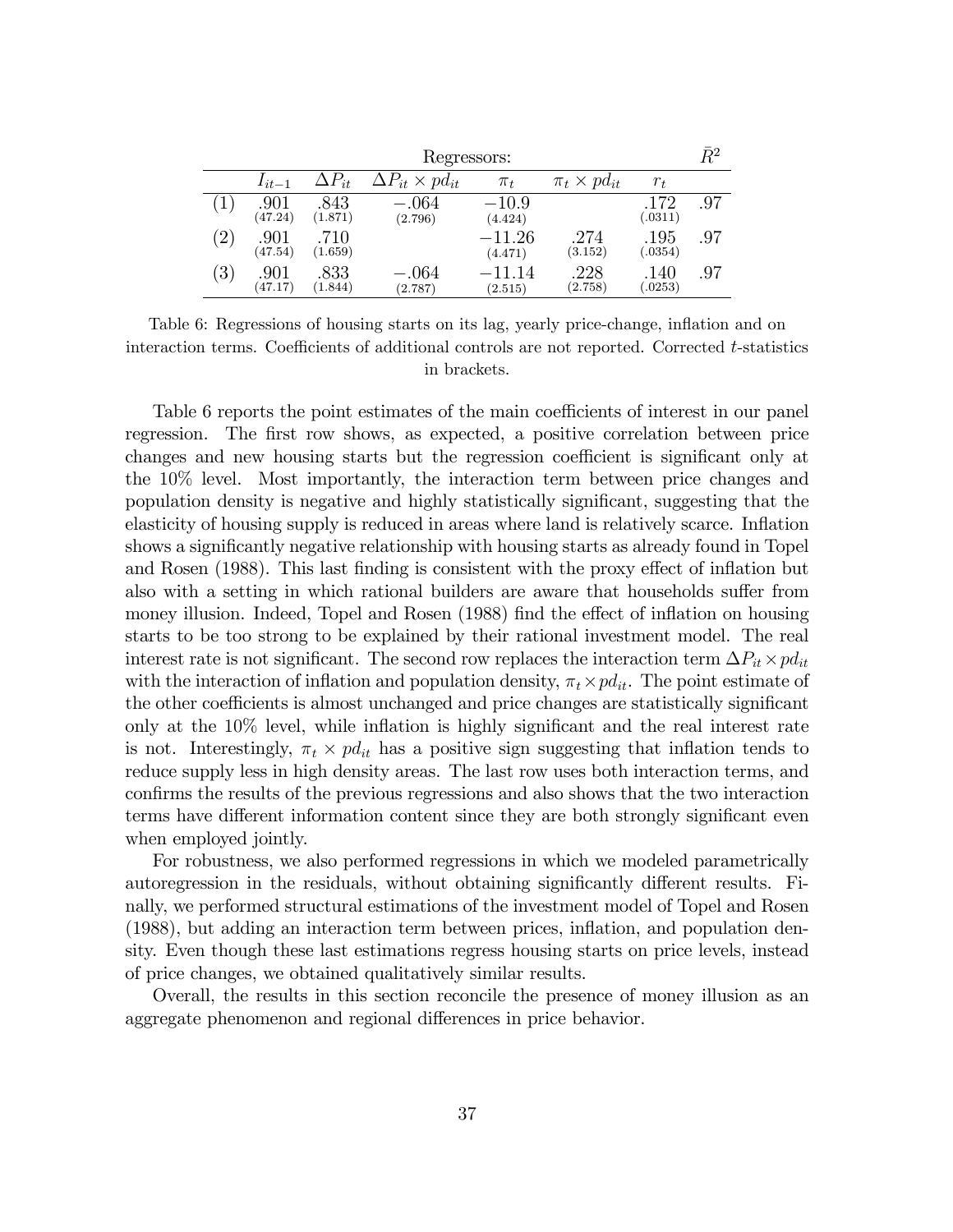## 6 Conclusion

This paper studies the link between inflation and housing prices. Our first-cut approach shows that the housing price-rent ratio is not affected by the real interest rate, but by the nominal interest rate. Moreover, we decompose time-series movements of the price-rent ratio into movements in a rational component and an implied mispricing component. We find that movements in inflation explain a large share of the time variation of the mispricing. These results are robust and hold for both the U.K. and the U.S. housing markets.

Two potential explanations of the link between the price-rent ratio and inflation naturally arise. First, inflation might make the economy riskier, or agents more risk averse, therefore increasing risk premia and driving down real estate prices. Second, current high inflation might be disruptive for the economy and/or inflation might proxy for future downturns, therefore depressing current housing value. We do not find supportive evidence for the first hypothesis, while the evidence in favor of the second hypothesis does not seem to be robust in the housing market context.

We also investigate possible explanations due to market frictions. First, inflation may tilt real mortgage payments towards the earlier years, making funding constraints potentially more binding. Second, an increase in ináation may dampen the demand for housing upgrades from individuals that have locked-in low nominal interest rates on an existing mortgages. Our extensive series of tests suggests that these market frictions are unlikely to be the mechanism behind the link between inflation and housing market mispricing. We also document substantial heterogeneity in housing supply elasticity across U.S. states due to differences in relative land scarcity, and we argue that this could reconcile our evidence of an aggregate money illusion phenomenon in housing markets with the observed heterogeneity in regional price behavior.

We therefore interpret our findings as supportive evidence for the money illusion hypothesis. Our findings provide a new argument in favor of price stability, since residential housing is the single largest asset class of households.

Several potential future research avenues come to mind. First, the analysis could be extended to a cross-section of countries to assess the role of institutional features. Preliminary results for Australia are also supportive of the money illusion hypothesis. Second, it would be interesting to study the common root of money illusion in markets as different as the residential housing market, the commercial real estate market and the stock and bond markets.

### References

Abreu, D., and M. K. Brunnermeier, 2003, "Bubbles and Crashes," *Econometrica*,  $71(1), 173-204.$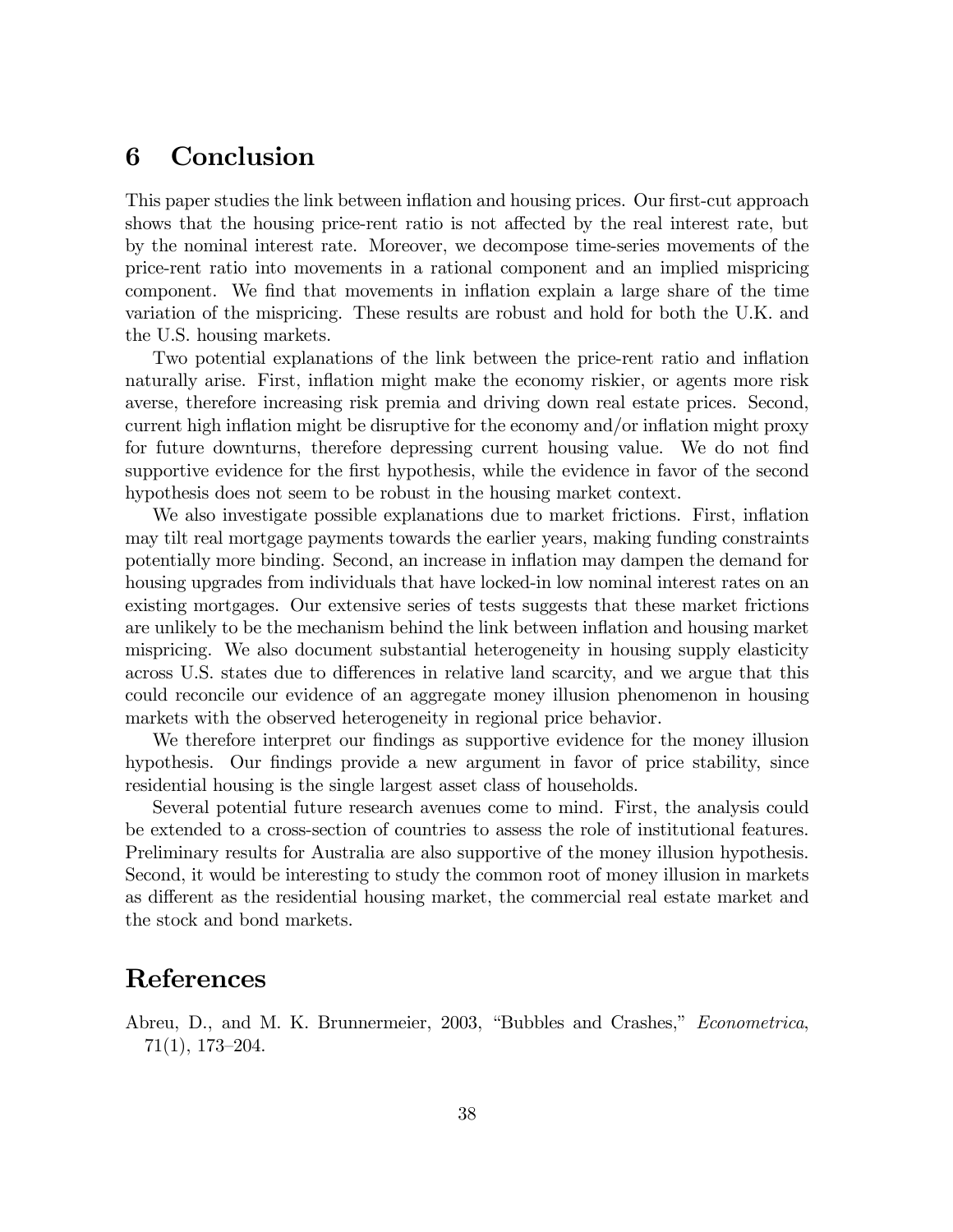- Amihud, Y., 1996, "Unexpected Inflation and Stock Returns Revisited Evidence from Israel," Journal of Money, Credit, and Banking,  $28(1)$ ,  $22-33$ .
- Asness, C. S., 2000, "Stocks versus Bonds: Explaining the Equity Risk Premium," Financial Analysts Journal,  $56(2)$ ,  $96-113$ .
- $\longrightarrow$ , 2003, "Fight the Fed Model," *Journal of Portfolio Management*, 30(1), 11–24.
- Ayuso, J., and F. Restoy, 2003, "House Prices and Rents: An Equilibrium Asset Pricing Approach," Working paper, Bank of Spain.
- Basak, S., and H. Yan, 2005, "Equilibrium Asset Prices and Investor Behavior in the Presence of Money Illusion," Working paper, London Business School.
- Bauwens, L., M. Lubrano, and J.-F. Richard, 1999, Bayesian Inference in Dynamic Econometric Models. Oxofrd University Press, Oxford.
- Bernanke, B., and M. Gertler, 1989, "Agency Costs, Net Worth, and Business Fluctuations," American Economic Review, 79(1), 14–31.
- Bernanke, B., M. Gertler, and S. Gilchrist, 1996, "The Financial Accelerator and the Flight to Quality," Review of Economics and Statistics,  $48$ , 1–15.
- Blinder, A., 2000, "Comment on 'Near-Rational Wage and Price Setting and the Long-Run Phillips Curve'," Brookings Papers on Economic Activity,  $2000(1)$ , 50–55.
- Boudoukh, J., and M. Richardson, 1993, "Stock Returns and Inflation: A Long-Horizon Perspective," American Economic Review, 83(5), 1346–1355.
- Brunnermeier, M. K., 2007, "Comment on: Inflation Illusion, Credit and Asset Prices," in Asset Prices and Monetary Policy, ed. by J. Campbell. NBER, forthcoming.
- Campbell, J. Y., 1991, "A Variance Decomposition for Stock Returns," Economic  $Journal, 101, 157–79.$
- Campbell, J. Y., and R. J. Shiller, 1988, "The Dividend-Price Ratio and Expectations of Future Dividends and Discount Factors," Review of Financial Studies, 1(3), 195 228.
- Campbell, J. Y., and T. Vuolteenaho, 2004, "Inflation Illusion and Stock Prices," American Economic Review Papers and Proceedings, 94, 19–23.
- Case, K. E., and R. J. Shiller, 1989, "The Efficiency of the Market for Single-Family Homes," American Economic Review, 79, 125–137.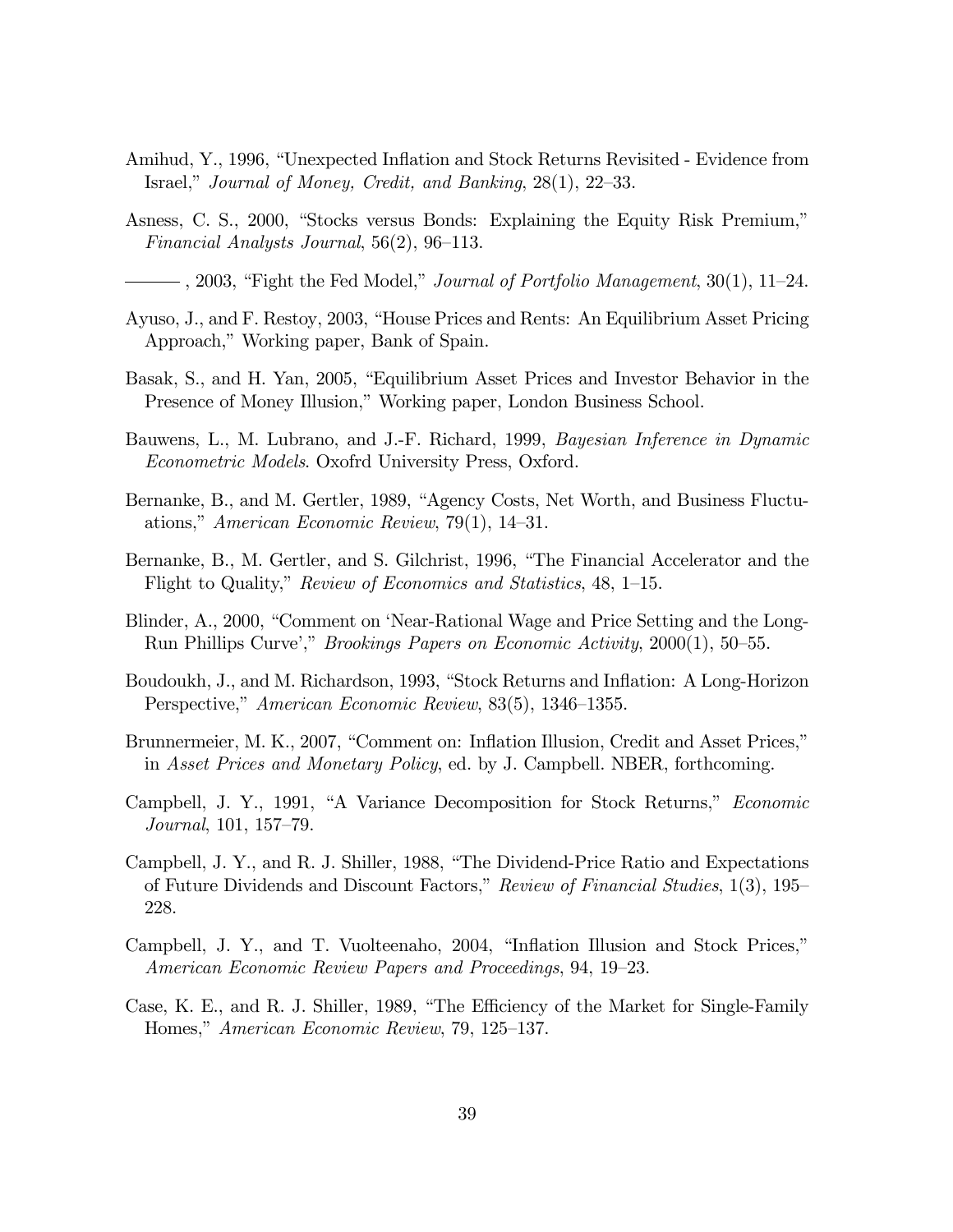-, 1990, "Forecasting Prices and Excess Returns in the Housing Market,"  $AREUEA$  Journal, 18, 253-273.

- Clayton, J., 1996, "Rational Expectations, Market Fundamentals and Housing Price Volatility," Real Estate Economics, 24(4), 441–470.
- Cohen, R. B., C. Polk, and T. Vuolteenaho, 2005, "Money Illusion in the Stock Market: The Modigliani-Cohn Hypothesis," Quarterly Journal of Economics, 120(2), 639 668.
- Davis, M. A., and M. G. Palumbo, 2006, "The Price of Residential Land in Large U.S. Cities," mimeo, Federal Reserve Board.
- DeLong, J. B., A. Shleifer, L. H. Summers, and R. J. Waldmann, 1990, "Noise Trader Risk in Financial Markets," Journal of Political Economy, 98(4), 703–738.
- DiPasquale, D., 1999, "Why Don't We Know More about Housing Supply?," Journal of Real Estate Finance and Economics,  $18, 9-23$ .
- Earley, F., 1996, "Leap-Frogging in the UK Housing Market," *Housing Finance*, 32,  $7-15.$
- Fama, E. F., 1981, "Stock Returns, Real Activity, Inflation and Money," American Economic Review,  $71(4)$ , 545–565.
- Fama, E. F., and G. W. Schwert, 1977, "Asset Returns and Inflation," Journal of Financial Economics,  $5(2)$ , 115–146.
- Fehr, E., and J.-R. Tyran, 2001, "Does Money Illusion Matter?," American Economic Review,  $91(5)$ ,  $1239-1262$ .
- Ferson, W. E., S. Sarkissian, and T. Simin, 2002, "Spurious Regressions in Financial Economics?," NBER Working Paper 9143.
- Fisher, I., 1928, Money Illusion. Adelphi, New York.
- $\longrightarrow$ , 1930, *The Theory of Interest*. Maxmillan, New York.
- Follain, J., 1982, "Does Inflation Affect Real Behaviour? The Case of Housing," Southern Economic Journal, 48, 570-582.
- Froot, K. A., and M. Obstfeld, 1991, "Intrinsic Bubbles: The Case of Stock Prices," American Economic Review,  $81(5)$ , 1189–1214.
- Gallin, J., 2003, "The Long-Run Relationship between House Prices and Income: Evidence from Local Housing Markets," Board of Governors of the Federal Reserve Discussion Paper 2003-17.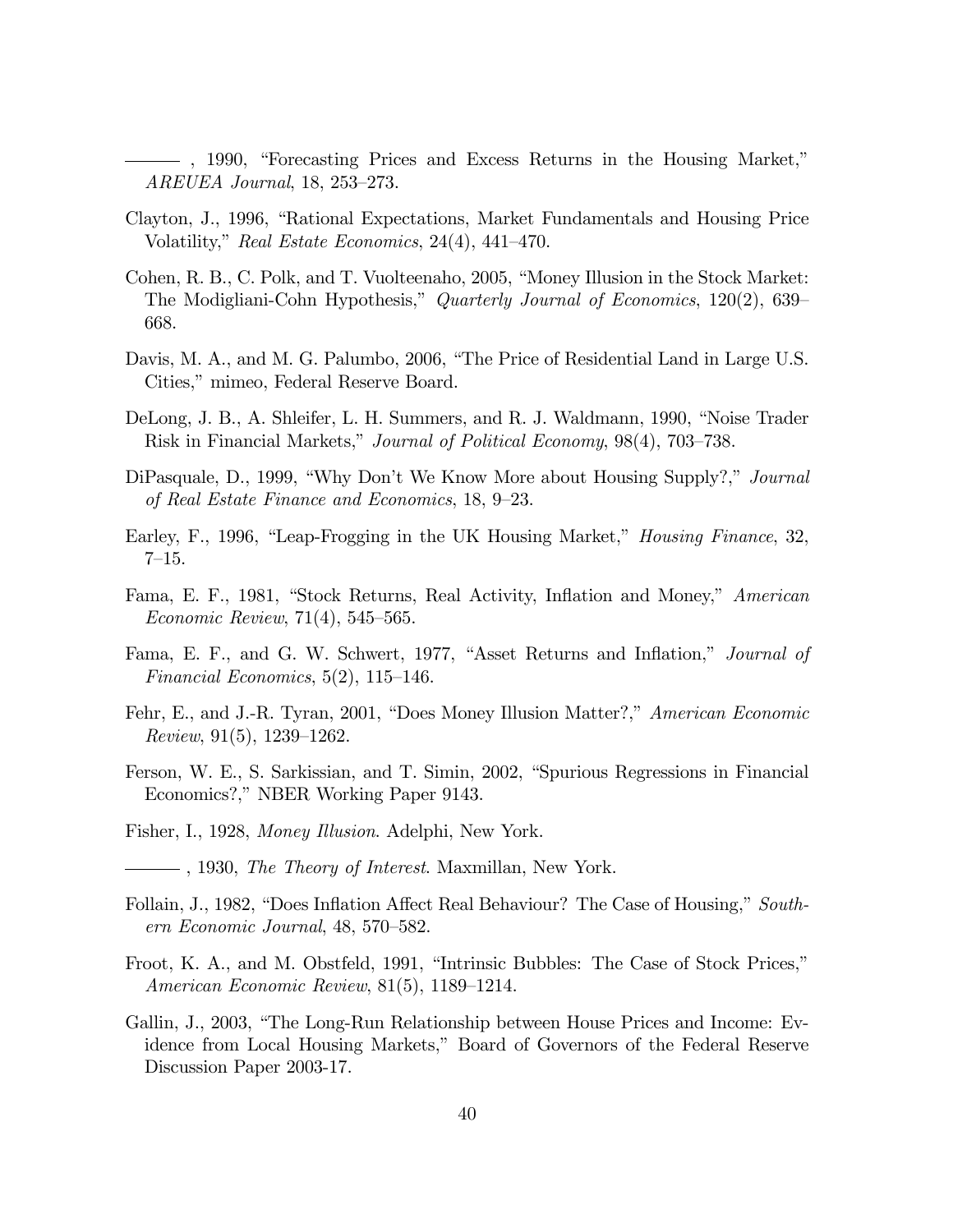-, 2004, "The Long-Run Relationship between House Prices and Rents," Board of Governors of the Federal Reserve Discussion Paper 2004-50.

- Genesove, D., and C. Mayer, 2001, "Loss Aversion and Seller Behavior: Evidence from the Housing Market," Quarterly Journal of Economics,  $116(4)$ , 1233-1260.
- Glaeser, E. L., J. Gyourko, and R. E. Saks, 2005, "Why Have Housing Prices Gone Up?," American Economic Review Papers and Proceedings, 95(2), 329–333.
- Gultekin, N. B., 1983, "Stock Market Returns and Inflation: Evidence from Other Countries," Journal of Finance,  $38(1)$ ,  $49-65$ .
- Gyourko, J., C. Mayer, and T. Sinai, 2006, "Superstar Cities," NBER Working Paper 12355.
- Harrison, J. M., and D. Kreps, 1978, "Speculative Investor Behavior in a Stock Market with Heterogeneous Expectations," Quarterly Journal of Economics, 89, 323–336.
- Hendry, D. F., 1984, "Econometric Modelling of House Prices in the United Kingdom," in Econometrics and Quantitative Economics, ed. by D. F. Hendry, and K. F. Wallis. Basil Balckwell, Oxford.
- Himmelberg, C., C. Mayer, and T. Sinai, 2005, "Assessing High House Prices: Bubbles, Fundamentals, and Misperceptions," Journal of Economic Perspectives, 19(4), 67 92.
- Hodrick, R. J., and E. C. Prescott, 1997, "Postwar U.S. Business Cycles: An Empirical Investigation," Journal of Money, Credit, and Banking,  $29(1)$ , 1–16.
- Kearl, J., 1979, "Inflation, Mortgage, and Housing," Journal of Political Economy,  $85(5)$ , 1115–1138.
- Kim, J.-Y., 1994, "Bayesian Asymptotic Theory in a Times Series Model with a Possible Nonstationary Process," *Econometric Theory*,  $10(3)$ , 764–773.
- Kiyotaki, N., and J. Moore, 1997, "Credit Cycles," Journal of Political Economy,  $105(2), 211-248.$
- Leontief, W., 1936, "The Fundamental Assumptions of Mr. Keynes' Monetary Theory of Unemployment," Quarterly Journal of Economics,  $5(4)$ , 192–197.
- Lessard, D., and F. Modigliani, 1975, "Inflation and the Housing Market: Problems and Potential Solutions," Sloan Management Review, pp. 19–35.
- Lintner, J., 1975, "Inflation and Security Returns," *Journal of Finance*,  $30(2)$ ,  $259-280$ .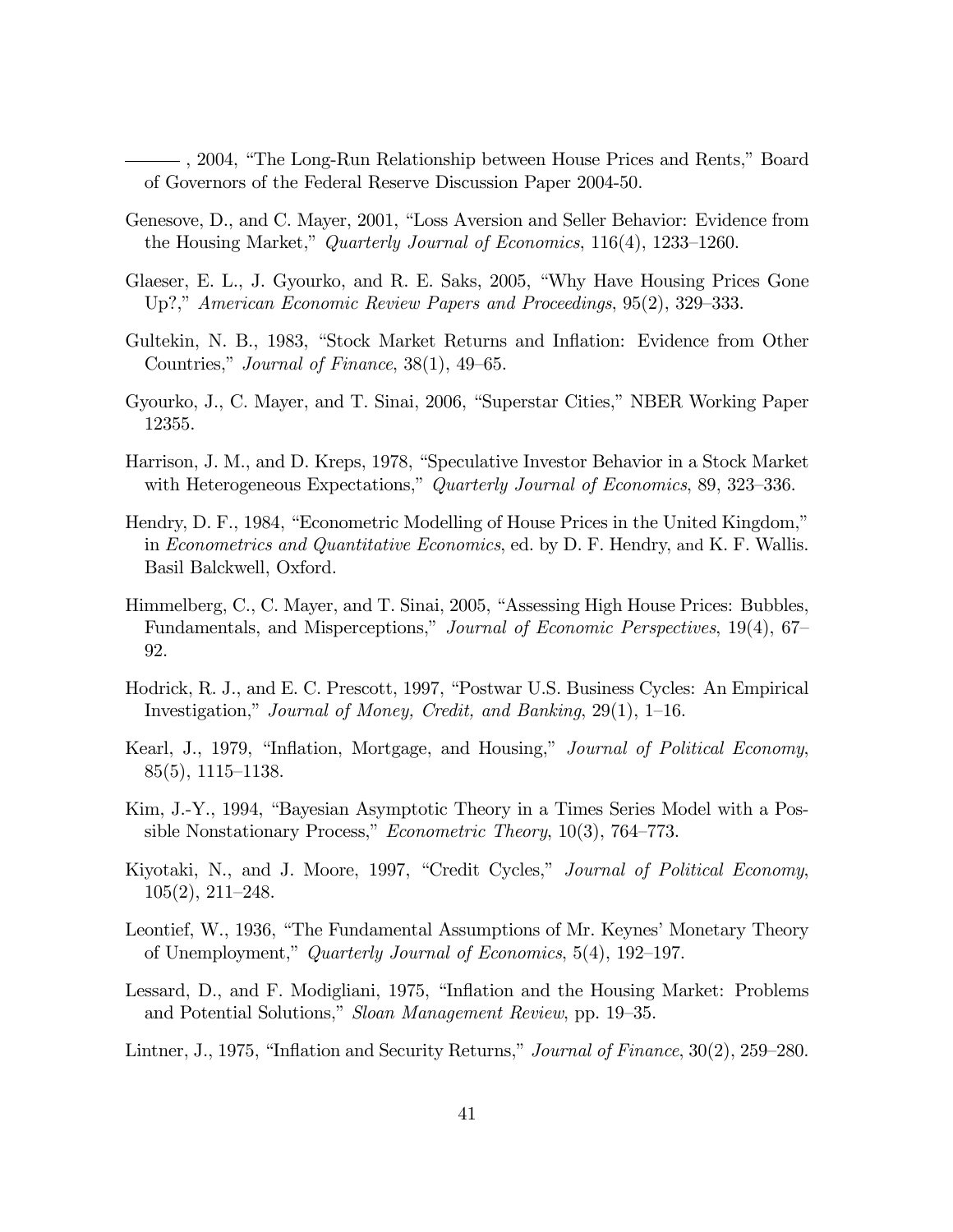- Mankiw, G., and D. Weil, 1989, "The Baby Boom, the Baby Bust, and the Housing Market," Regional Science and Urban Economics, 19(2), 235–258.
- Mayer, C. J., and C. T. Somerville, 1996, "Regional Housing Supply and Credit Constraints," New England Economic Review, pp. 39–51.
- McCarthy, J., and R. W. Peach, 2004, "Are Home Prices the Next 'Bubble'?," FRBNY Economic Policy Review,  $10(3)$ , 1–17.
- Modigliani, F., and R. Cohn, 1979, "Inflation, Rational Valuation and the Market," Financial Analysts Journal,  $37(3)$ ,  $24-44$ .
- Muellbauer, J., and A. Murphy, 1997, "Booms and Busts in the UK Housing Market," The Economic Journal,  $107$ ,  $1701-1727$ .
- Newey, W. K., and K. D. West, 1987, "A Simple, Positive Semidefinite, Heteroskedasticity and Autocorrelation Consistent Covariance Matrix," *Econometrica*, 55, 703– 708.
- Ortalo-Magné, F., and S. Rady, 2006, "Housing Market Dynamics: On the Contribution of Income Shocks and Credit Constraints," Review of Economic Studies,  $73(2)$ ,  $459 - 485.$
- Patinkin, D., 1965, *Money, Interest, and Prices*. Harper and Row, New York.
- Piazzesi, M., and M. Schneider, 2007, "Inflation Illusion, Credit and Asset Prices," in Asset Prices and Monetary Policy, ed. by J. Campbell. NBER, forthcoming.
- Poterba, J. M., 1984, "Tax Subsidies to Owner-Occupied Housing: An Asset-Market Approach," Quarterly Journal of Economics,  $99(4)$ , 729–752.
- $-$ , 1991, "House Price Dynamics: The Role of Tax Policy and Demography," Brookings Papers on Economic Activity,  $1991(2)$ ,  $143-203$ .
- Ritter, J. R., and R. S. Warr, 2002, "The Decline of Inflation and the Bull Market of 1982-1999," Journal of Financial and Quantitative Analysis,  $37(1)$ ,  $29-61$ .
- Scheinkman, J., and W. Xiong, 2003, "Overconfidence and Speculative Bubbles," Journal of Political Economy,  $111(6)$ ,  $1183-1219$ .
- Schervish, M. J., 1995, Theory of Statistics. Springer, New York.
- Shafir, E., P. Diamond, and A. Tversky, 1997, "Money Illusion," Quarterly Journal of Economics,  $112(2)$ ,  $341-374$ .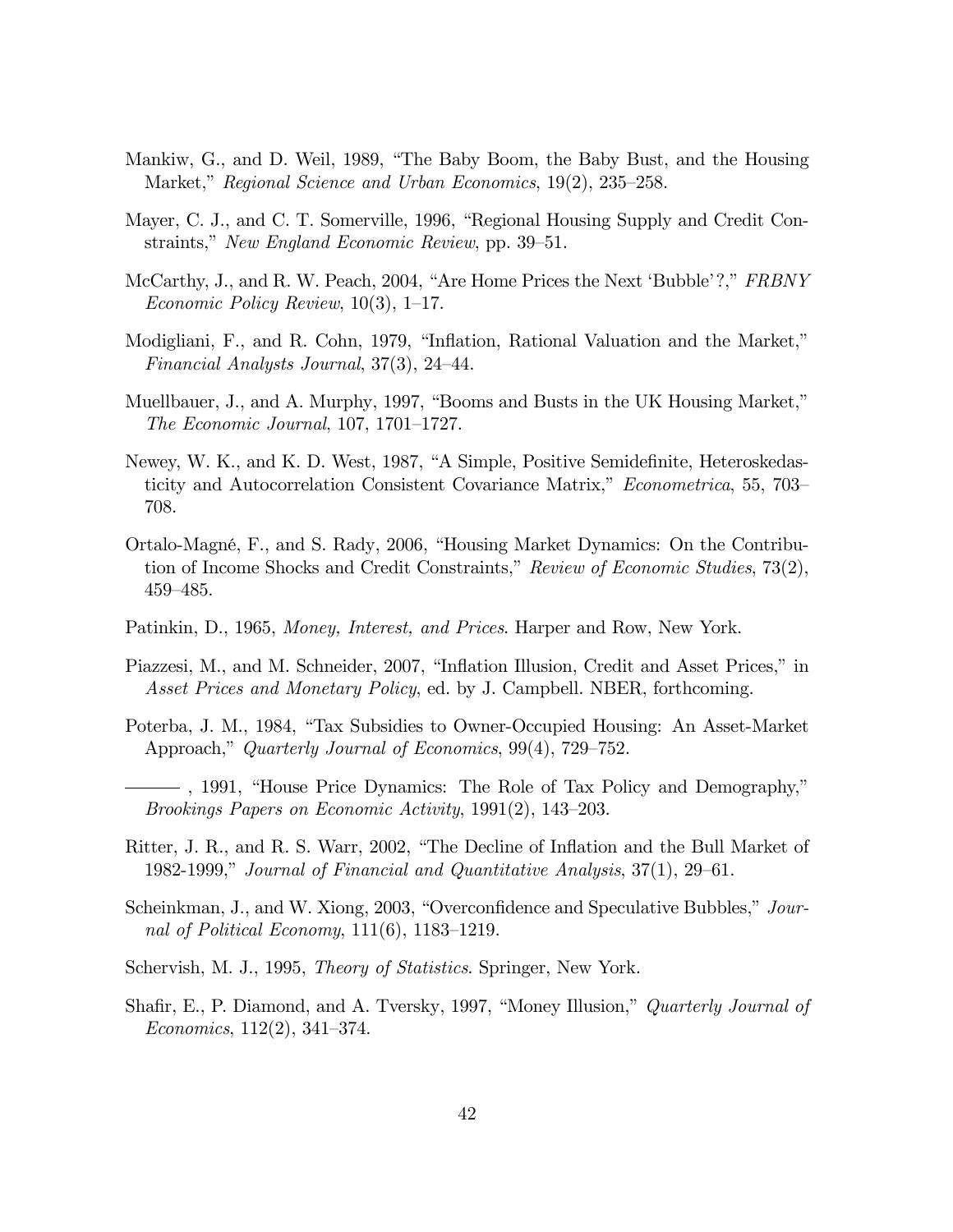- Sharpe, S. A., 2002, "Reexamining Stock Valuation and Inflation: The Implications of Analysts' Earning Forecasts," Review of Economics and Statistics, 84(4), 632–648.
- Shiller, R. J., 1997a, "Public Resistance to Indexation: A Puzzle," *Brookings Papers* on Economic Activity,  $1997(1)$ ,  $159-228$ .
- $-$ , 1997b, "Why Do People Dislike Inflation?," in Reducing Inflation: Motivation and Strategy, ed. by C. Romer, and D. H. Romer. University of Chicago Press, Chicago.
- , 2005, Irrational Exuberance. Princeton University Press, Princeton and Oxford, 2nd edn.
- Spiegel, M., 2001, "Housing Return and Construction Cycles," Real Estate Economics,  $29(4)$ , 521–551.
- Stein, J. C., 1995, "Prices and Trading Volume in the Housing Market: A Model with Downpayment Effects," Quarterly Journal of Economics, 110(2), 379–406.
- Thaler, R., 1980, "Toward a Positive Theory of Consumer Choice," Journal of Economic Behavior and Organization, 1.
- Tobin, J., 1972, "Inflation and Unemployment," American Economic Review, 62(1),  $1 - 18$ .
- Topel, R., and S. Rosen, 1988, "Housing Investment in the United States," Journal of Political Economy,  $96(4)$ ,  $718–740$ .
- Torous, W., R. Valkanov, and S. Yan, 2005, "On Predicting Stock Returns with Nearly Integrated Explanatory Variables," Journal of Business, 78(1), forthcoming.
- Tsatsaronis, K., and H. Zhu, 2004, "What Drives Housing Price Dynamics: Corsscountry Evidence," *BIS Quarterly Review*, pp. 65–78.
- Tucker, D. P., 1975, "The Variable-Rate Graduated-Payment Mortgage," Real Estate Review, pp. 71–80.
- Tversky, A., and D. Kahneman, 1981, "The Framing of Decisions and the Psychology of Choice," Science, 211, 453-458.
- Voith, R., 1996, "The Suburban Housing Market: The Effects of City and Suburban Job Growth," Federal Reserve Bank of Philadelphia Business Review, pp. 1–13.
- Wheaton, W. C., 1985, "Life-Cycle Theory, Inflation, and the Demand for Housing," Journal of Urban Economics,  $18, 161-179$ .
- Zellner, A., 1971, An Introduction to Bayesian Inference in Econometrics. Wiley, New York.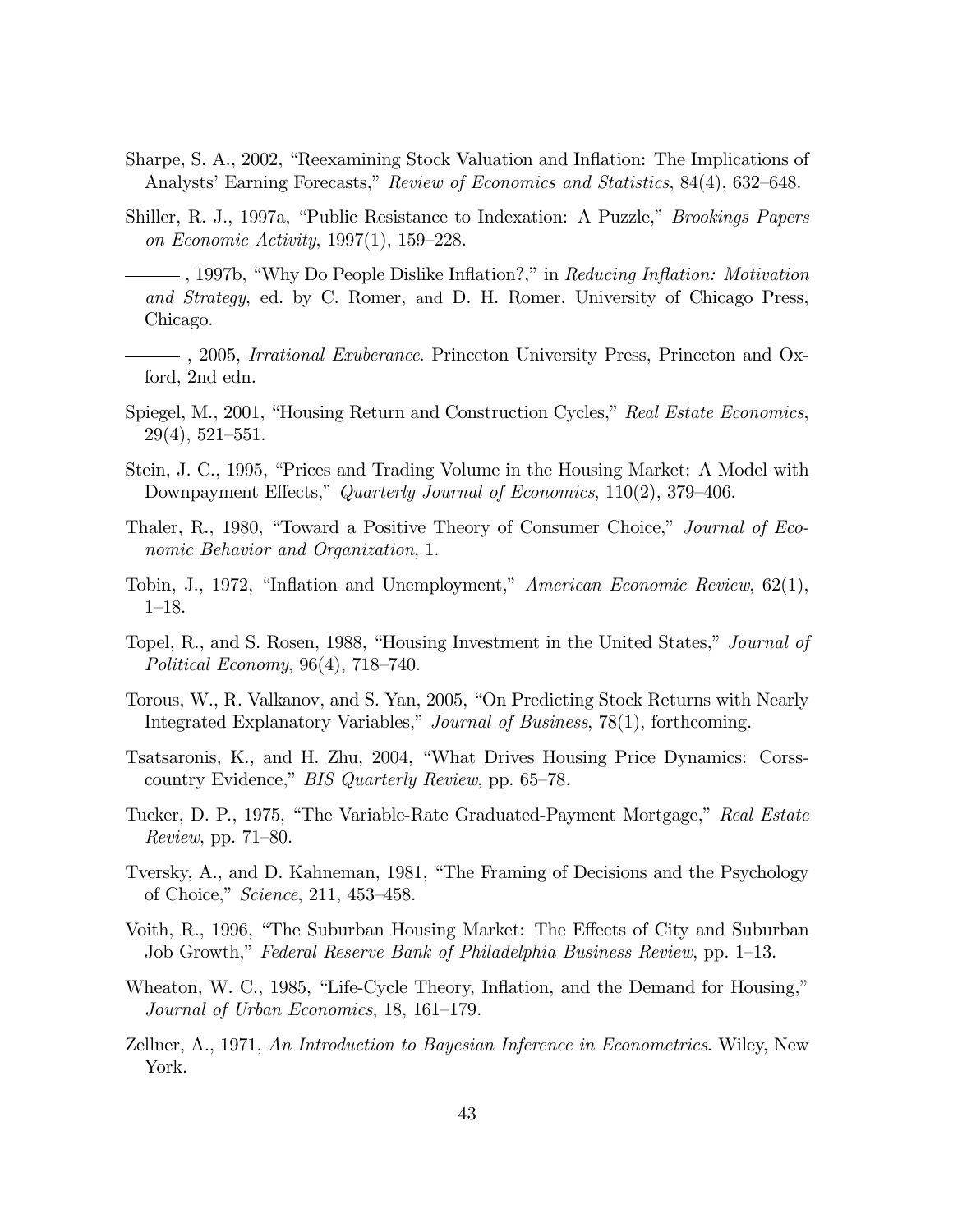## A Appendix

### A.1 Data Description

#### A.1.1 U.K. Data

The housing price series is from the Nationwide Building Society, and covers the sample period  $1966:Q2$  to  $2005:Q1$ . Over the period  $1966:Q2$  to  $2005:Q5$ , the index is constructed as a weighted average using áoor area, therefore allowing to control for the influence of house size. Over the periods  $1974:Q1$  to  $1982:Q4$ , and  $1983:Q1$  to 1992:Q1 additional controls (for region, property type, etc.) have been added in the construction of the index. Since 1993, the index also takes into account changes in the neighborhood classification. The rent series is constructed combining several sources available through the Office of National Statistics. Over the period 1966:01 to 1987:01, we use the CTMK LA:HRA series of rents on dwellings paid by tenants in the U.K. and we combine it with the data on the stock of housing available through the Office of the Deputy Prime Minister. Over the period 1987:02 to 1987:12, we use the RPI-SGPE rent series of monthly percent changes over one month. Over the period 1988:01 to 2005:02, we use the CZCQ - RPI series of percentage changes in rent over one year. The rent-free tenancies are excluded from the calculation of average rents. To obtain a series in levels for the price-rent ratio, we scale the index series to match the level of the average price-rent ratio in 1990. As interest rate we use the twenty-year par yield on British Government Securities available over the sample 1963:Q4 to 2004:Q4. All the results presented in the paper are based on the longest possible sample given the data at hand (1966:Q2 to 2004:Q4). The cross-regional price variability is computed as the variance of the Nationwide quarterly log price index across the main fourteen macro regions of the U.K. available over the period 1973:Q3 to 2005:Q4. Total within country migration probability is computed over the period 1975:Q1 to 2004:Q4 from the NHSCR quarterly tables using total inflows and outflows of England, Wales, Scotland, and Northern Ireland normalized total U.K. resident population.

The implied inflation series, available over the period  $1982:Q1$  to  $2005:Q1$ , is from the Bank of England and is constructed using the inflation-protected ten-years government securities.

The real GDP measure is the seasonally adjusted, chained volume measures with constant 2002 prices and is available over the period 1955:Q1 to 2005:Q1 from the Office of National Statistics.

#### A.1.2 U.S. Data

Aggregate Data. To construct the housing price index series, we use (i) the weighted repeat-sale housing price index from the Office of Federal Housing Enterprise Oversight over the sub-sample 1976:01 to 2004:03 and the (ii) Census Bureau housing price index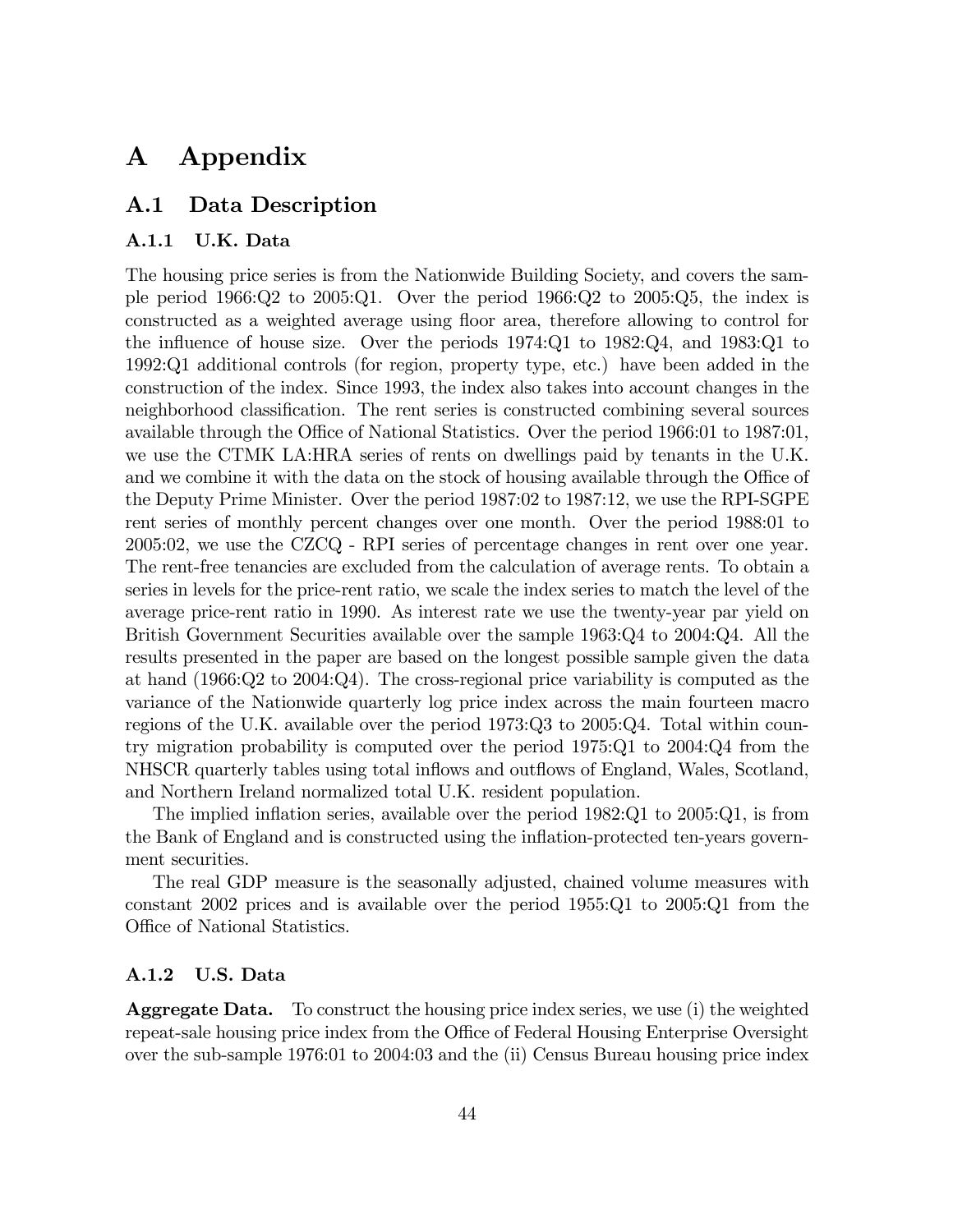(obtained through the Bank of International Settlements) over the period 1970:01 to 1975:04. To construct the rent index, we use the CPI-Rent from the Bureau of Labor Statistics. We re-scale the indexes to levels to match the historical average of the U.S. price-rent ratio over the same sample [as reported in Ayuso and Restoy (2003)]. As long-run interest rate, we use the return on the ten-year Treasury bill. As measure of inflation, we use the CPI without housing.

Regional Data. As housing price index, we use the quarterly OFHEO Housing Price Index (HPI) for 50 states and the District of Columbia over the period 1975:Q1 to 2005:Q4. The availability of these data series determines the sample of the panel analysis. As new housing starts measure, we use the quarterly not seasonally adjusted state level Private Housing Units Permits Authorized series from the Markets database available through Global Insight. The labor cost measure is the state level quarterly total Wages and Salary series provided by the Bureau of Economic Analysis. As state population measure, we use the yearly total resident population estimates provided by the Bureau of Census of the U.S. Department of Commerce. The series are interpolated at quarterly frequency. We compute state land area as total area minus water area from the Census 2000 data. As building cost proxy we use the aggregate quarterly not seasonally-adjusted Engineering News Record (ENR) Building Cost Index (BCI) average of twenty U.S. cities. The BCI is a weighted index of skilled labor, structural steel shapes, portland cement, and lumber costs. Nominal values are made real using the CPI less shelter price index.

### A.2 Assessing Uncertainty

To assess uncertainty in the regression results in Table 2, we report  $95\%$  confidence intervals for the estimated slope coefficients and  $R^2$ constructed via Monte Carlo integration by drawing form the posterior distribution of the estimated VAR coefficients. We proceed as follows:

- 1. We draw covariance matrices  $\hat{\Sigma}$  from the inverse Wishart with parameters  $\left(n\hat{\Sigma}\right)^{-1}$ and  $n - m$ .
- 2. Conditional on  $\dot{\Sigma}$  we draw a vector of coefficients for the VAR,  $\dot{\beta}$ , from

$$
\hat{\beta} \sim N\left(\hat{\beta}, \hat{\Sigma} \otimes (X'X)^{-1}\right).
$$

3. Using the draws of the VAR slope coefficients,  $\hat{\beta}$ , we construct expected discounted sums of rent excess growth rates  $(\sum_{\tau=1}^{\infty} \rho^{\tau-1} \tilde{E}_t \Delta l_{t+\tau}^e)$  and obtain the excess housing returns  $(\sum_{\tau=1}^{\infty} \rho^{\tau-1} \hat{E}_{t} r_{h,t+\tau}^{e})$  in order to compute pricing errors  $\hat{\psi}$ and  $\grave{\varepsilon}$ .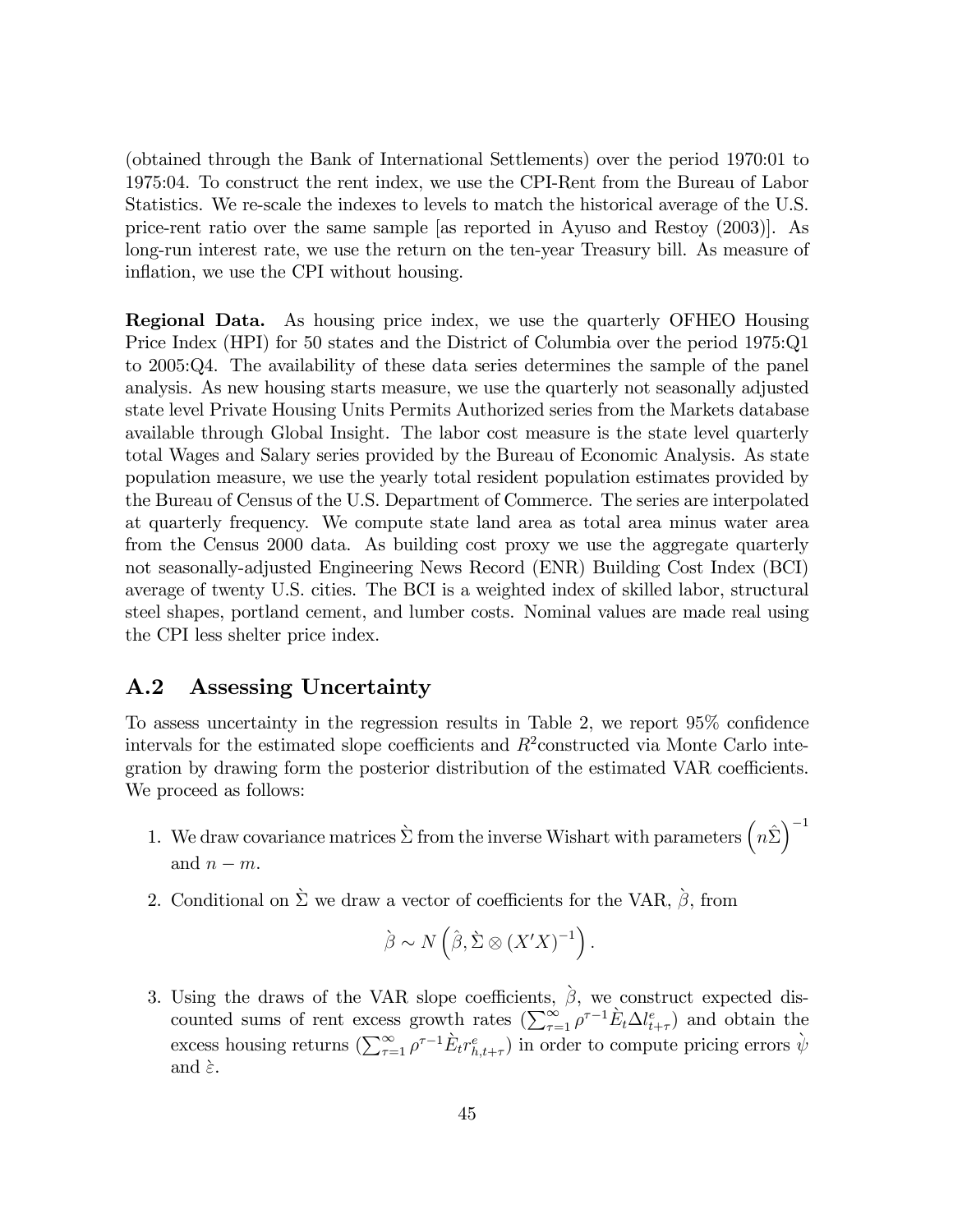- 4. We then regress  $\psi_t$ ,  $\epsilon$ ,  $\sum_{\tau=1}^{\infty} \rho^{\tau-1} \dot{E}_t \Delta l_{t+\tau}^e$  and  $\sum_{\tau=1}^{\infty} \rho_t^{\tau-1} \dot{E}_t r_{h,t+\tau}^e$  on  $\pi_t$ ,  $i_t$ , and the log of the inflation-biased evaluation  $1/i_t$ , and we store the estimated slope coefficients and measures of fit.
- 5. We repeat this procedure 10,000 times and compute confidence intervals for the OLS slope coefficients associated with  $\pi_t$ ,  $i_t$  and the log of  $1/i_t$ , and for the corresponding measures of fit, from the corresponding percentiles of the Monte Carlo iterations.

#### A.3 Assessing the Role of the Business Cycle

To construct a business cycle proxy for the U.K. we follow Hodrick and Prescott (1997), that is we estimated the following state-space model:

$$
\begin{array}{rcl}\n\Delta y_t & = & g_t + c_t \\
g_t & = & 2g_{t-1} - g_{t-2} + v_t\n\end{array} \tag{17}
$$

where  $\Delta y_t$  is GDP growth from quarter  $t - 5$  to quarter t,  $g_t$  is the unobserved state variable meant to capture the smooth time varying trend, and  $c_t$  is the cyclical component. The variance of  $v_t$  is normalized to be  $1/1,600$  times the variance of the cyclical component,  $c_t$ , as it is customary with quarterly data. This state-space representation is estimated via Kalman filter and Kalman smoother.

Figure 8 plots the time series of the U.K. exponentially smoothed quarterly ináation, the return on the twenty-year government bonds, and the Hodrick and Prescott (1997) Öltered estimate of the GDP business cycle. The HP-estimate seems to capture fairly well the business cycle over the period considered. Moreover, there is no clear comovement between inflation and the business cycle.

Table A1 reports OLS regressions of our mispricing measures  $(\hat{\varepsilon}_t$  and  $\hat{\psi}_t$ ) on the variables meant to capture money illusion  $(\pi_t, i_t \text{ and } \log(1/i))$  and the business cycle component of GDP identified by the H-P filter  $(\hat{c}_t)$ .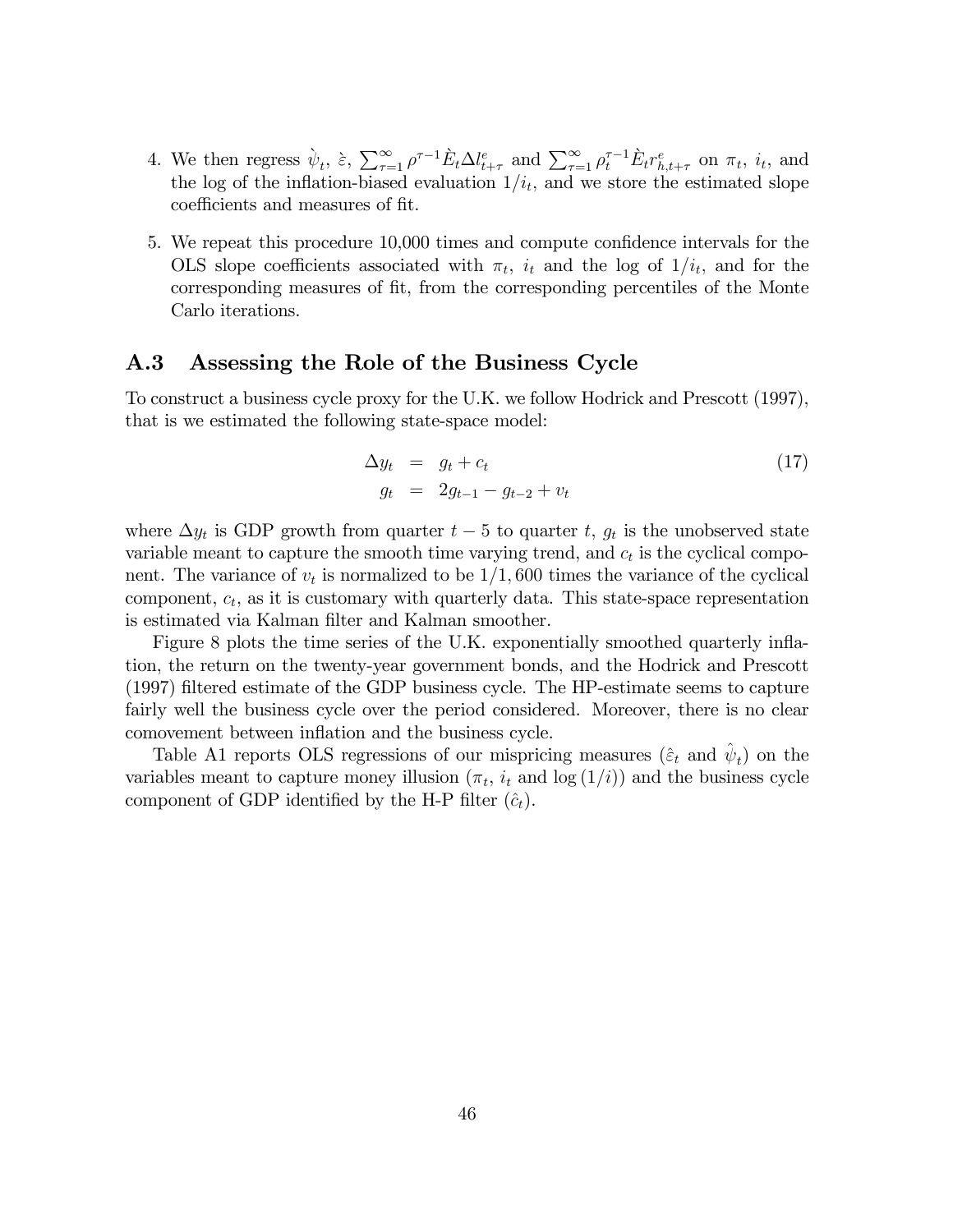

Figure 8: U.K. business cycle and inflation

|      |                            |                  | Regressors:         |                     |                 |       |  |
|------|----------------------------|------------------|---------------------|---------------------|-----------------|-------|--|
| Row: | Dep. variable:             | $\hat{c}_t$      | $\pi_t$             | $i_t$               | $\log{(1/i)}$   | $R^2$ |  |
| (1)  | $\psi_t$                   | 0.81<br>(1.959)  |                     |                     |                 | .07   |  |
| (2)  |                            | 0.32<br>(2.135)  | $-4.00$<br>(13.761) |                     |                 | .85   |  |
| (3)  |                            | 0.378<br>(2.168) |                     | $-6.64$<br>(11.137) |                 | .76   |  |
| (4)  |                            | 0.50<br>(2.590)  |                     |                     | 0.13<br>(8.121) | .71   |  |
| (5)  | $\overline{1}$<br>$\psi_t$ | 1.11<br>(0.963)  |                     |                     |                 | .01   |  |
| (6)  |                            | 0.36<br>(0.349)  | $-5.98$<br>(2.279)  |                     |                 | .17   |  |
| (7)  |                            | 0.41<br>(0.369)  |                     | $-10.5$<br>(2.436)  |                 | .17   |  |
| (8)  |                            | 0.55<br>(0.503)  |                     |                     | 0.24<br>(2.605) | .19   |  |
| (9)  | $\hat{\varepsilon}_t$      | 0.85<br>(2.201)  |                     |                     |                 | .07   |  |
| (10) |                            | 0.41<br>(2.281)  | $-3.80$<br>(7.801)  |                     |                 | .67   |  |
| (11) |                            | 0.49<br>(2.158)  |                     | $-6.10$<br>(6.399)  |                 | .57   |  |
| (12) |                            | 0.60<br>(2.462)  | 47                  |                     | 0.12<br>(5.769) | .56   |  |